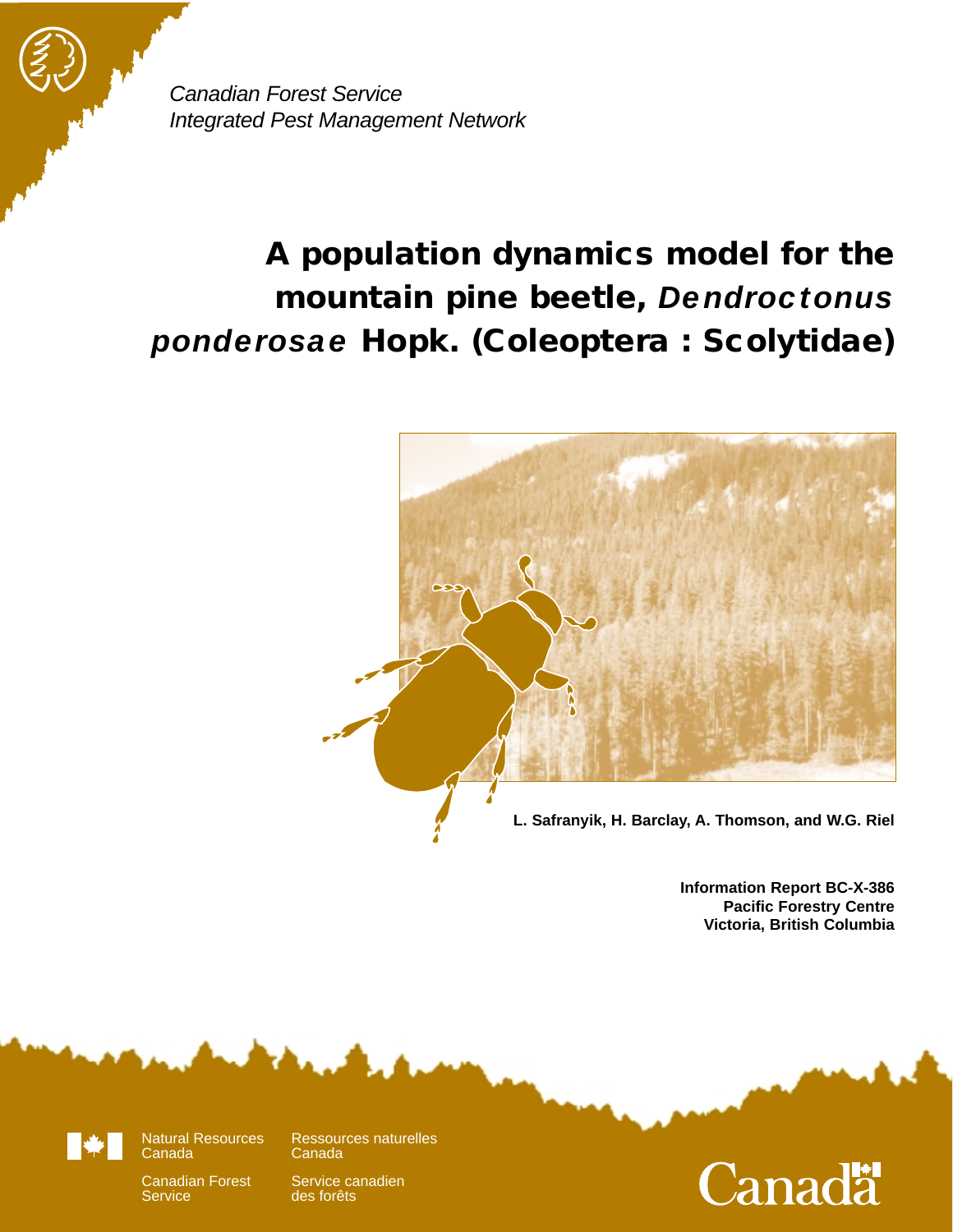

#### **The Pacific Forestry Centre, Victoria, British Columbia**

The Pacific Forestry Centre of the Canadian Forest Service undertakes research as part of a national network system responding to the needs of various forest resource managers. The results of this research are distributed in the form of scientific and technical reports and other publications.

Additional information on Natural Resources Canada, the Canadian Forest Service, and Pacific Forestry Centre research and publications is also available on the World Wide Web at http://www.pfc.cfs.nrcan.gc.ca/.

#### **Integrated Pest Management Network**

The protection of Canada's forest resource against damaging insects, disease-causing organisms, and competing vegetation is essential to sustainable development from both environmental and economic perspectives.

The methods used to reduce depletion of our forest resources must be effective without having a negative impact on public health or ecological diversity. There is a continuing social and economic demand for safe, effective methods to control forest pests. Research expertise within the Canadian Forest Service (CFS) plays a central role in developing and assessing forest pest management alternatives, which provide additional incentives to commercial pest control industries.

The Integrated Pest Management Network advances the development of cost-effective and ecologically acceptable methods for managing forest pests and contributes to the establishment of integrated pest management and sustainable forest development in partnership with other CFS networks and external clients and collaborators.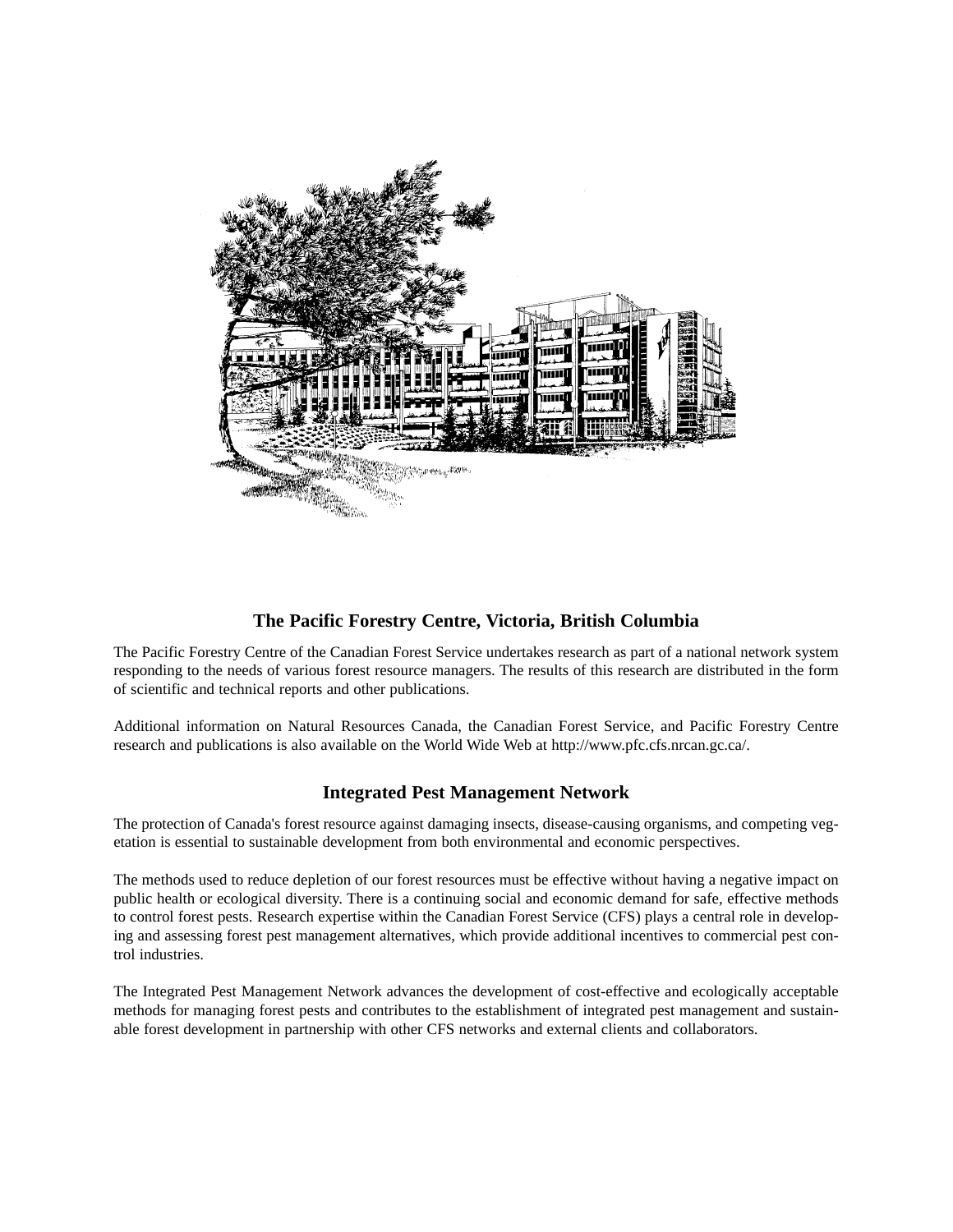# **A population dynamics model for the mountain pine beetle,** *Dendroctonus ponderosae* **Hopk. (Coleoptera : Scolytidae)**

L. Safranyik, H. Barclay, A. Thomson, and W.G. Riel Canadian Forest Service Pacific Forestry Centre

> Natural Resources Canada Canadian Forest Service Pacific Forestry Centre

Information Report BC-X-386

1999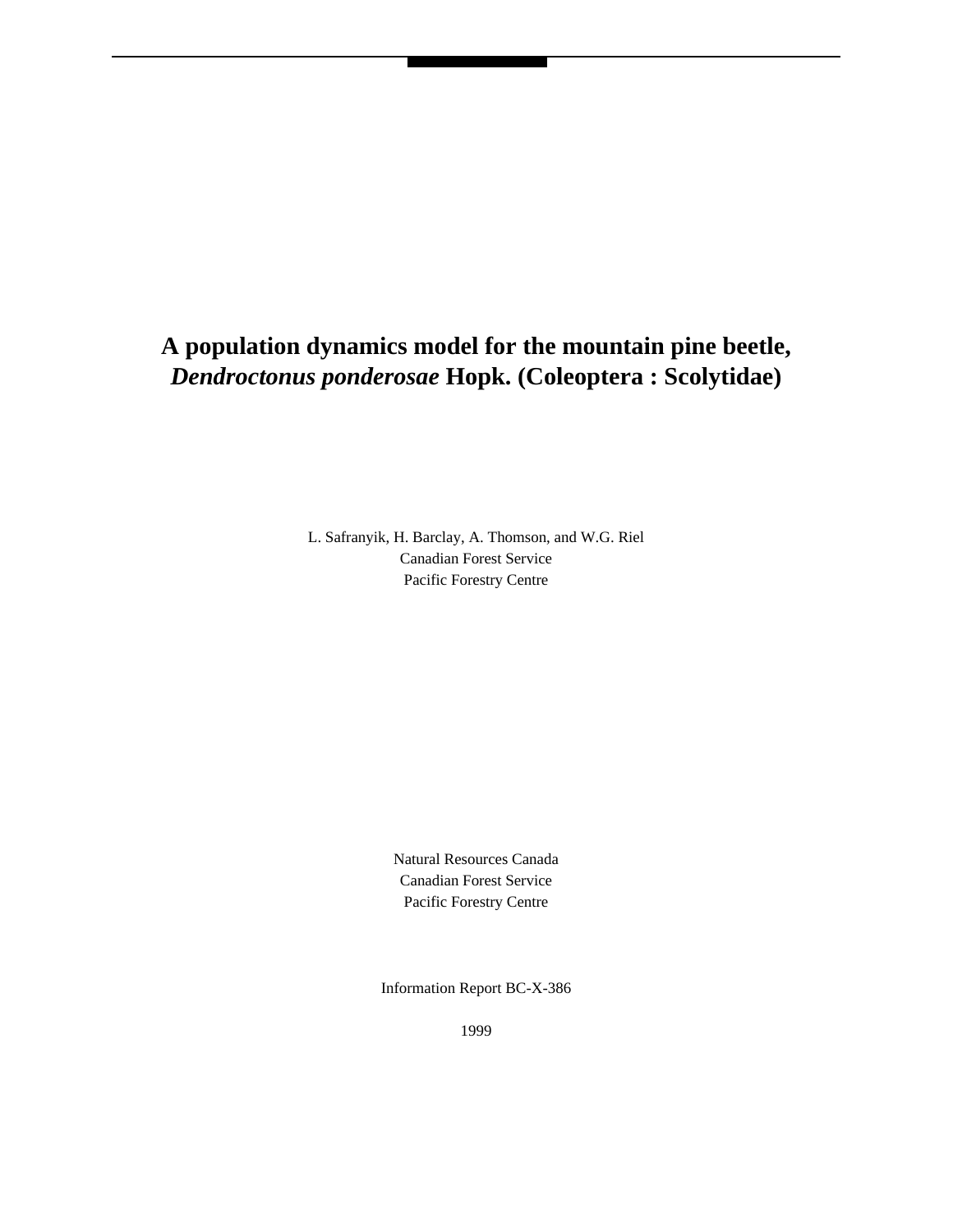Canadian Forest Service Pacific Forestry Centre 506 West Burnside Road Victoria, British Columbia V8Z 1M5 Phone (250) 363-0600

© Her Majesty the Queen in Right of Canada, 1999

Printed in Canada

Canadian Cataloguing in Publication Data

Safranyik, L.

Main entry under title:

A population dynamics model for the mountain pine beetle, Dendroctonus ponderosae Hopk. (Coleoptera : Scolytidae).

(Information report; ISSN 0830-0453; BC-X-386) Includes an abstract in French ISBN 0-662-28172-1 Cat. No. Fo46-17/386E

1. Mountain pine beetle -- Dispersal -- Computer simulation. 2. Mountain pine beetle -- Control.

3. Lodgepole pine -- Diseases and pests.

I. Safranyik, L., 1938-.

II. Pacific Forestry Centre.

III. Series: Information Report (Pacific Forestry Centre); BC-X-383.

SB945.M78P66 1999 634.9'751676 C99-980354-4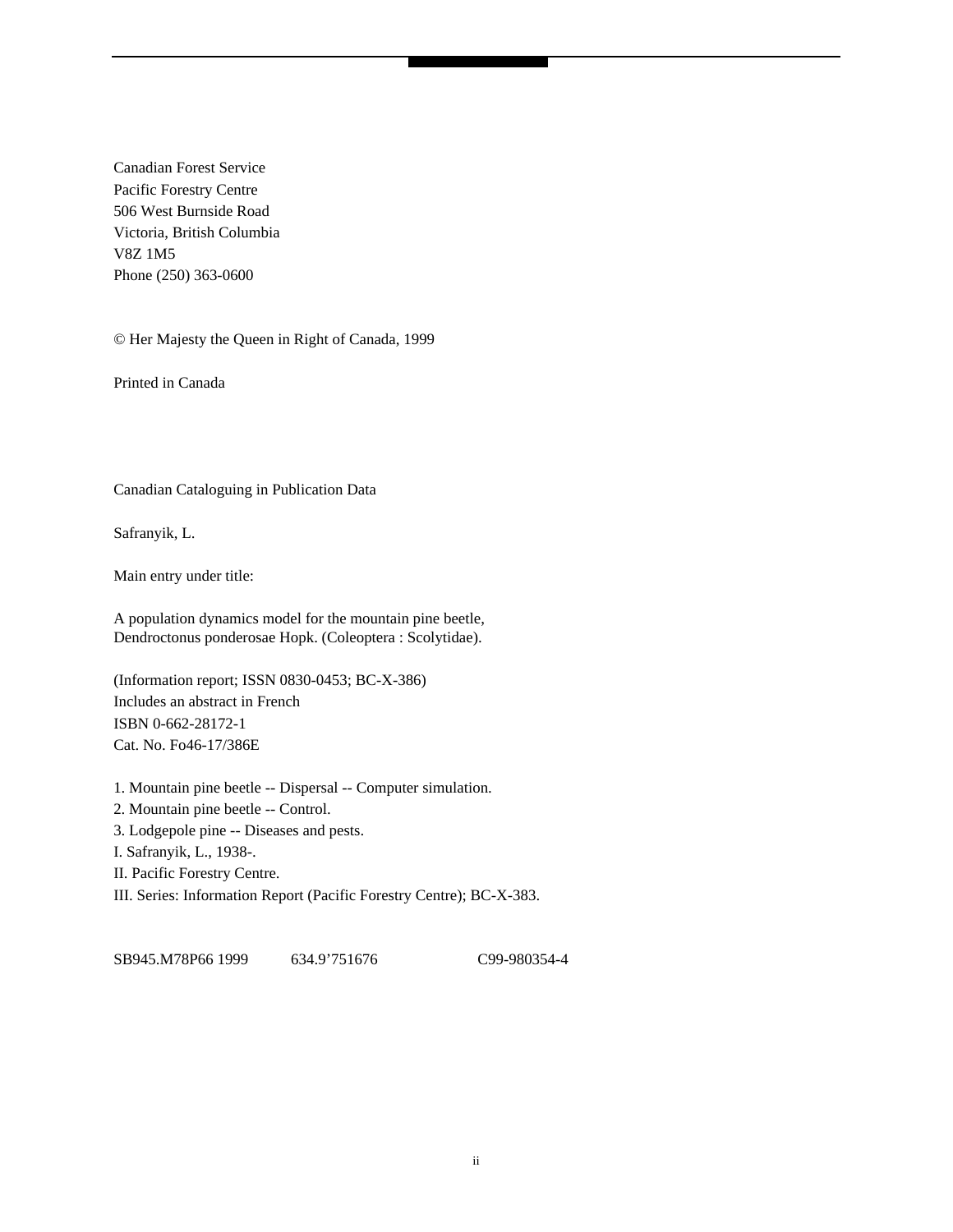# **Contents**

# **Tables**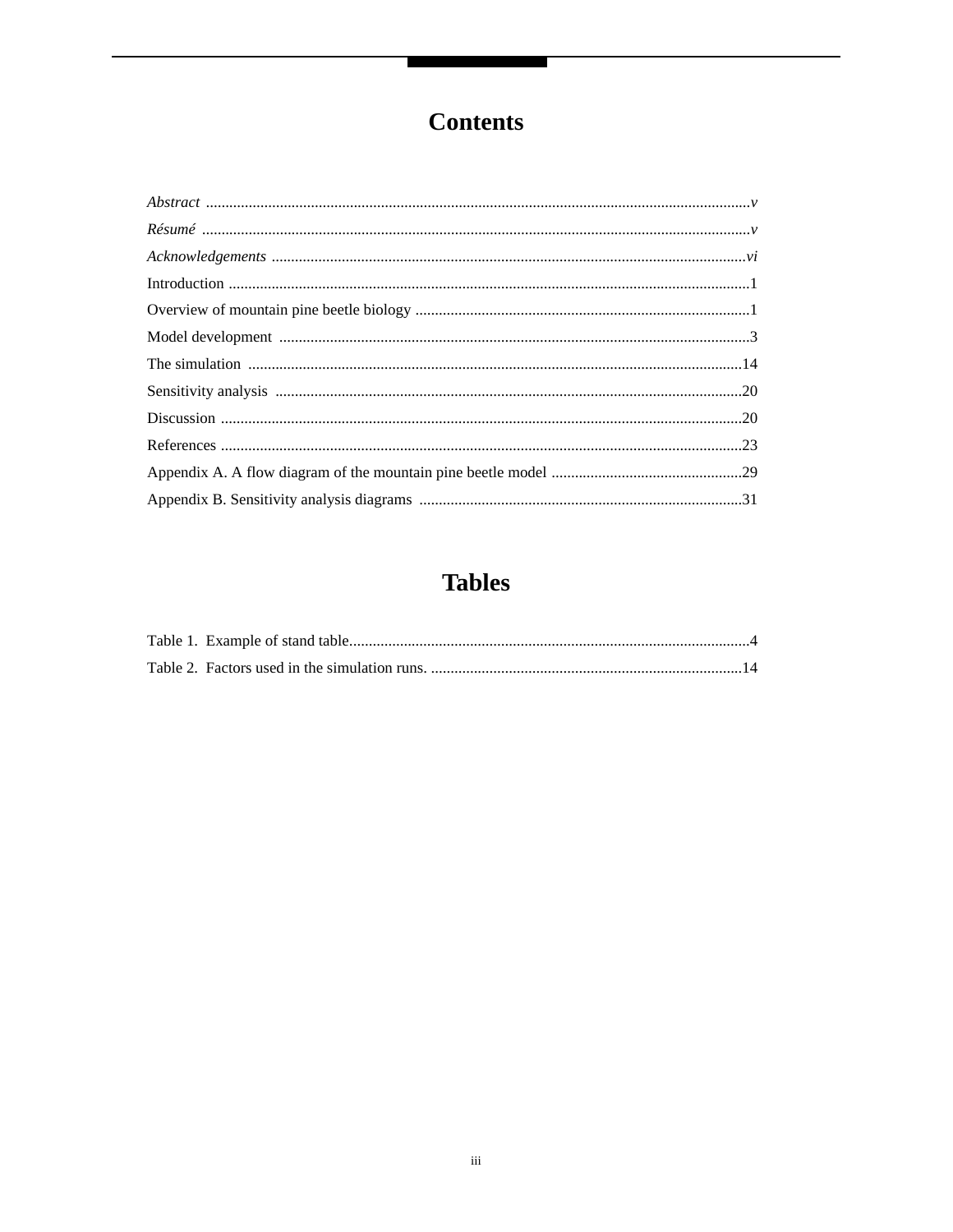# **Figures**

| Figure 1. Cumulative bole surface areas in two 25-cm-dbh lodgepole pines of                                                                                                          |
|--------------------------------------------------------------------------------------------------------------------------------------------------------------------------------------|
| Figure 2. Sub-model for the probability of successful attack by mountain pine beetle                                                                                                 |
| Figure 3. Sub-model for average egg gallery length for mountain pine beetle in                                                                                                       |
|                                                                                                                                                                                      |
| Figure 5. Larval survival as affected by attack density, relative host resistance,                                                                                                   |
| Figure 6. Effect of site quality on cumulative number of trees killed by mountain                                                                                                    |
| Figure 7. Effect of site quality on cumulative number of adult mountain pine                                                                                                         |
| Figure 8. Effect of stand age on the cumulative number of trees killed by                                                                                                            |
| Figure 9. Effect of stand temperature on the cumulative number of trees killed by                                                                                                    |
| Figure 10. Effect of single tree treatments on cumulative number of trees killed by                                                                                                  |
| Figure 11. Effect of spacing on the cumulative number of trees killed by                                                                                                             |
| Figure 12. Effect of harvesting infested trees each year on cumulative number of trees                                                                                               |
| Figure 13. Effect of applying 0-25 attractive baits per hectare each year during<br>the infestation on cumulative number of trees killed by mountain pine beetle. 18                 |
| Figure 14. Effect of applying 0-25 repellent baits per hectare each year during                                                                                                      |
| Figure 15. Effect of initial beetle population size of 2000 and 10 000 on cumulative                                                                                                 |
| Figure 16. Effect of initial beetle population size of 2000 and 10 000 on cumulative                                                                                                 |
| Figure 17. Effect of holding relative host resistance constant at 0.5 on cumulative tree                                                                                             |
| Figure 18. Effect of site quality on initial and final distribution of living lodgepole pine<br>in different diameter classes at the end of an infestation by mountain pine beetle21 |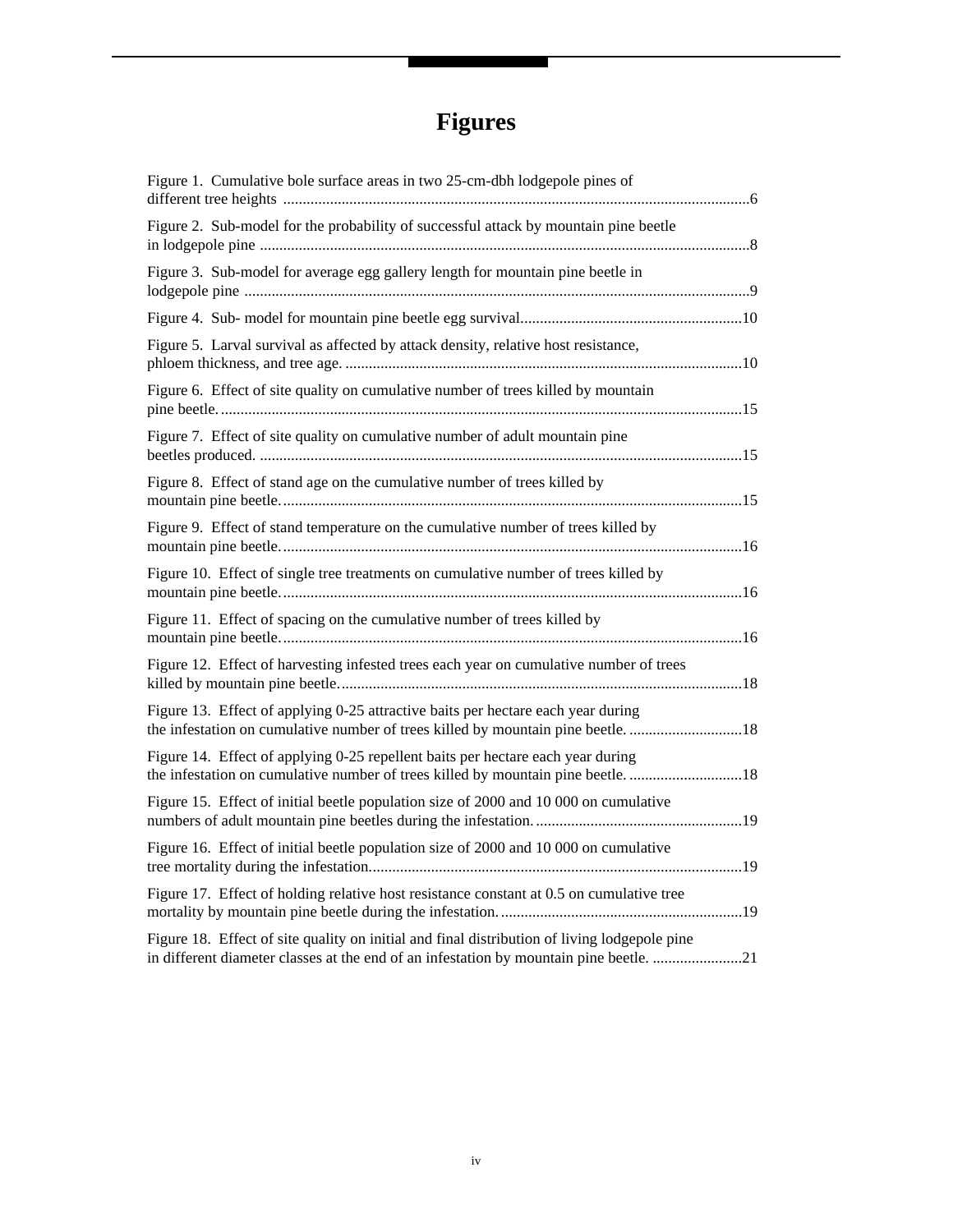### **Abstract**

An interactive simulation model of mountain pine beetle population dynamics was developed in the Windows-95 environment. A 1-ha area of pure lodgepole pine is simulated. The model is composed of four main parts: a forest stand sub-model, a mountain pine beetle biology sub-model, beetle management sub-models, and an input-output interface. The forest stand sub-model predicts lodgepole pine growth and yield and is based on previously published yield tables. The mountain pine beetle biology sub-models are process-based and simulate attack dynamics within and among trees, brood establishment, development and survival in relation to tree, site and stand factors, temperature and natural enemies. These sub-models are based on published information and, where data were lacking, on the experience of the authors with mountain pine beetle biology and management and simulation modeling. The beetle management sub-models simulate individual tree treatments, pheromone baiting, removal of infested or uninfested trees, and tree spacing. Theoretical control scenarios can also be explored by introducing control factors at specified stages of brood development. The interface allows for interactive manipulation of tree, site and insect variables in order to assess effects on the course of an infestation evaluated by graphical or tabular outputs of results. The model has not been tested against data because the type of complex data that would be required are lacking. In simulated runs, the model generally gave qualitatively accurate descriptions of the course of infestations in terms of the relative effects of tree and site factors and management interventions.

### **Résumé**

Un modèle interactif de simulation de la dynamique des populations de dendroctones du pin argenté a été mis au point sous Windows-95. Le modèle simule l'évolution des insectes sur une surface de 1 ha couverte en exclusivité de pins de Murray. Il comprend quatre composantes principales : un module pour la simulation du peuplement forestier, des modules « biologiques » servant à simuler l'évolution de la population de dendroctones, des modules pour la simulation du contrôle des insectes et un module d'interface permettant d'entrer les données et de recueillir les résultats. Le module de simulation du peuplement forestier prédit le taux de croissance des pins de Murray et la productivité du peuplement en se basant sur des tables de rendements connues. Les modules de simulation de la population de dendroctones fonctionnent en faisant appel aux processus eux-mêmes et permettent de simuler la dynamique de l'infestation à l'intérieur des arbres et d'un arbre à l'autre, l'établissement du couvain, le développement et la survie de l'insecte en fonction des facteurs liés aux arbres, au site et au peuplement, de la température et des ennemis naturels. Ces modules sont basés soit sur des données connues soit sur des données issues de l'expérience des auteurs dans le domaine de la biologie et du contrôle des dendroctones ainsi que de la simulation numérique. Le module de simulation du contrôle des insectes simule l'action de certains traitements appliqués aux arbres, l'efficacité des pièges sexuels, l'effet du retrait des arbres infestés ou sains, et l'effet de l'espacement des arbres. Des scénarios théoriques de contrôle peuvent également être explorés en introduisant des facteurs de contrôle à des étapes spécifiques du développement du couvain. L'interface permet la manipulation des variables décrivant les arbres, le site et les insectes de manière à pouvoir évaluer l'effet de ces variables sur l'évolution de l'infestation grâce à la représentation graphique ou tabulaire des résultats. On n'a pas encore pu tester le modèle en comparant les simulations obtenues à des données réelles car ces dernières, très complexes, ne sont pas disponibles. Les simulations ont néanmoins généré des descriptions précises – du point de vue qualitatif – de l'évolution des infestations en fonction des effets engendrés par les facteurs liés aux arbres et au site ainsi qu'aux interventions de contrôle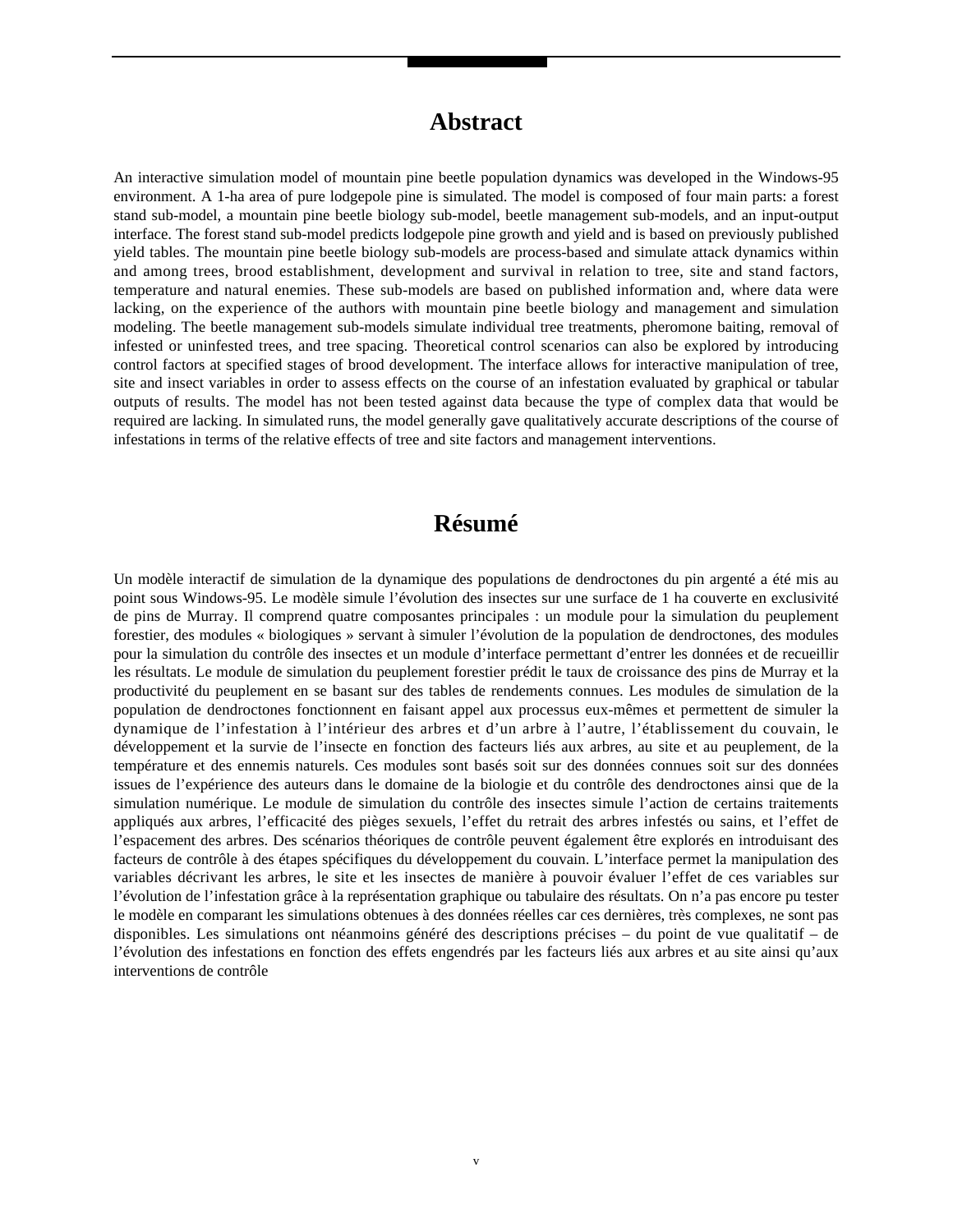## **Acknowledgements**

The following persons provided many useful comments on the draft manuscript: Allan Carroll, Vince Nealis and Terry Shore. Doug Linton rendered Figures 1 to 5 and helped with editorial chores; Jason Spears rendered the balance of the figures. Steve Glover edited the manuscript and Jennifer Adsett prepared the manuscript for publication. We would also like to acknowledge the following student assistants for putting together and debugging the coding of the simulation: Brian Dunn, Shawn Tarte, John Cooke, Sarah Lancaster, John Li and Larry Plug.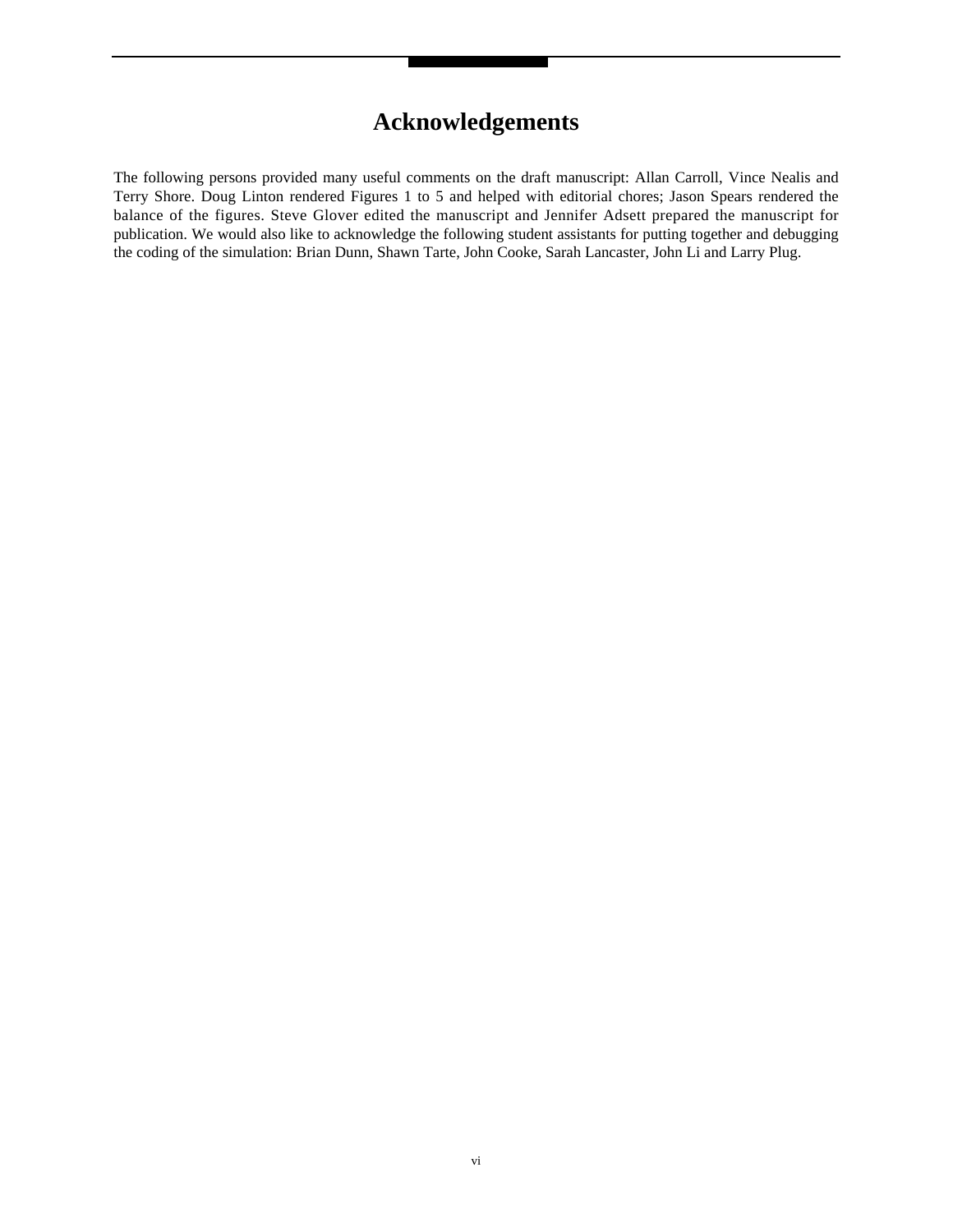### **Introduction**

The mountain pine beetle (*Dendroctonus ponderosae* Hopk.) is the most destructive insect of mature pine forests in western North America (Wood 1963). In western Canada, lodgepole pine (*Pinus contorta* var. *latifolia* Dougl.) is the main host species. Periodic outbreaks result in catastrophic losses in terms of killed trees (Safranyik et al. 1974; Unger 1993). Historically, the greatest damage has occurred in the southern interior regions of British Columbia (Unger 1993). In addition to tree mortality, outbreaks impact on other resource values, increase fire hazard, and may force changes in resource management plans.

Due mainly to the severity of these impacts on forest resource values, the biology and management of the mountain pine beetle has been researched extensively over the past 50 years, and a large body of published information exists. The earlier publications are referenced in Safranyik et al. (1975); examples of more recent work are found in the publications Amman and Cole (1983), Cole et al. (1985), Berryman (1976), Burnell (1977), Bentz et al. (1991), Borden et al. (1983a, b), Raffa and Berryman (1983 and 1986), Logan et al. (1998), and Powell et al. (1998). This knowledge base, augmented by similar information on other *Dendroctonus* species and the authors' experience, was used to develop an interactive model of mountain pine beetle population dynamics. The main objective of this model was to provide specific information for a computer-based decision support system being developed at the Pacific Forestry Centre.

The model runs interactively and allows evaluation of a number of biological factors, including tree and stand factors, climatic variables and management practices on mountain pine beetle populations and damage levels. The objectives of this report are to describe the development and structure of the model and evaluate its performance.

### **Overview of mountain pine beetle biology**

The range of the mountain pine beetle extends from northern Mexico (latitude 31 °N) to northwestern British Columbia (latitude 56 °N) and from the Pacific Coast east to the Black Hills of South Dakota. In Canada, the beetle is found as far east as the Cypress Hills in Alberta. The elevational range is from sea level to about 750 m near the northern limit, and up to 3650 m in the most southerly regions (Safranyik 1978). The principal hosts are lodgepole pine (*Pinus contorta* var *latifolia*), ponderosa pine (*P. ponderosa* Laws.), western white pine (*P. monticola* D. Don.), and sugar pine (*P. lambertiana* Douglas) (Amman 1978). All native pines and several exotic species within the beetle's range can be infested and killed.

The length of the life cycle varies depending on temperature conditions. There is normally one generation per year in Canada. During warmer than average summers, parent adults may re-emerge to establish a second brood (Reid 1962a). In cooler summers, which often occur at high elevations, some or all of the brood may require two years to mature.

The onset of the emergence and flight period is generally preceded by warm, dry weather. Daily emergence and flight activity begins when air temperatures exceed 16 °C. The maximum rate occurs at air temperatures above 20 °C, but is reduced at temperatures exceeding 32 °C (Gray et al. 1972; Reid 1962a). Emergence and flight normally occurs over a 7-day to 10-day period in late July to mid August. Following an exceptionally warm spring and early summer, the median emergence time can be advanced by up to one month over abnormally cool weather. There is some evidence that adult females emerging early in the emergence period search at random for suitable host trees (Hynum and Berryman 1981), and visually select the larger trees (Shepherd 1966). Upon finding a suitable host, the female beetle initiates attack by boring through the bark and beginning excavation of a vertical egg gallery in the phloem parallel to the grain of the wood. The male joins the female and mating takes place in the lower end of the egg gallery.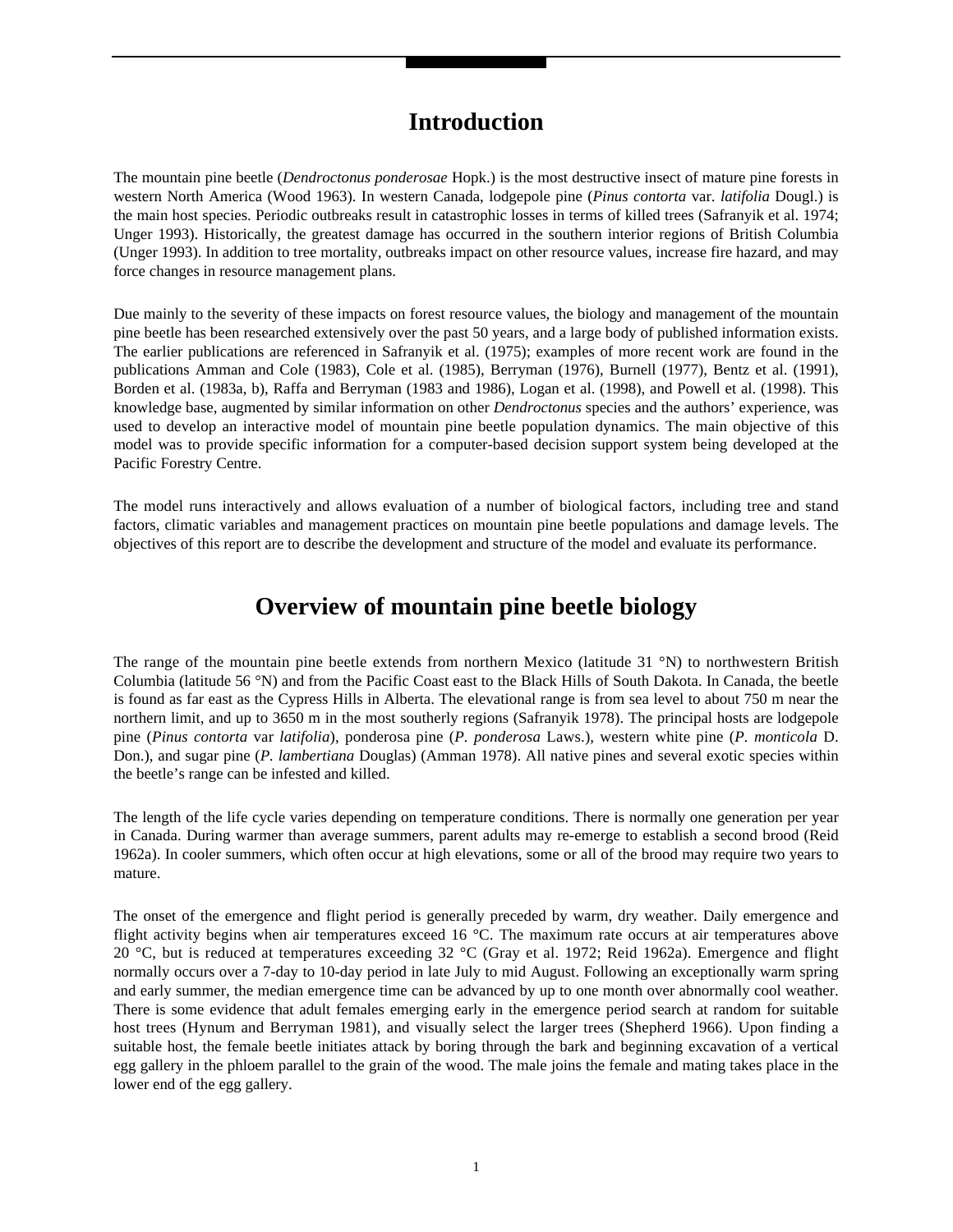During egg gallery initiation, the female produces an aggregating pheromone, which attracts mainly males and mediates mass attack on the tree. The male produces an aggregating pheromone that attracts mainly females. Some host volatiles synergize the effect of the aggregating pheromones. During host colonization, an anti-aggregating pheromone is produced by auto-oxidation of alpha-pinene and microbial conversion of the female-produced aggregating pheromone. The function of the anti-aggregating pheromone is regulation of attack density and closerange redirection of attacks to nearby trees (Borden et al. 1986).

Mating takes place near the lower end of the egg gallery and the male aids in gallery construction, pushing debris out the entry hole, and eventually plugging the entrance and the lower end of the gallery with packed boring dust. The males usually die in the gallery shortly after mating, and are sealed in by the female as she continues packing the lower gallery with debris. The female lays 40 to 60 eggs singly into niches in the sides of the egg gallery, and covers them with packed frass. Egg galleries average 30 cm in length, and may be as long as 2 m. The lower temperature limit for egg gallery elongation and egg laying is  $1.7 \degree C$  (Reid 1962a) and activity increases curvilinearly with temperature (Amman 1972). In lodgepole pine, oviposition ceases and females tend to abandon the egg gallery when the moisture content of the inner bark falls below about 105% of oven dry weight ((wet weight - dry weight)/dry weight; Reid 1962b) and the outer sapwood below 60%.

Eggs hatch between 4.4 and 35.0 °C. The optimum temperature range is 21.0 - 25.0 °C (Reid and Gates 1970). Eggs normally hatch within a week or so following deposition and the larvae construct tunnels in the phloem at right angles to the egg gallery as they feed. There are four larval stages (instars) which range in head capsule width from 0.5 mm (first instar) to 1.25 mm (fourth instar). Larvae may reach third and early fourth instar before the onset of winter in October and November when they become dormant. The larvae resume feeding in April and complete their development by June. The low temperature threshold for larval development is near 2.2 °C (McCambridge 1974), and the rate of development near this threshold is inversely related to larval instar (Amman and Cole 1983). Pupae held at a constant temperature of 30 °C die before completing pupal development (Amman and Cole 1983) and all larvae die within a few days of hatching at constant temperatures of 32 °C and 35 °C (Safranyik and Whitney 1985). Temperatures above 43 °C kill all brood (Patterson 1930). At 24 °C, 674 degree-days above 5.6 °C (a degree-day is  $1 \degree C$  above the threshold temperature for 24 hours) were required for development from egg to the tanned (dark) adult stage.

Eggs freeze at -18 °C (Reid and Gates 1970); consequently, most eggs are killed during the winter in Canada. When beetles infest trees in late August, there may be insufficient heat accumulation before the onset of cold weather for all eggs to hatch. The lethal low temperature for larvae is between -34  $^{\circ}$ C and -38  $^{\circ}$ C (Wygant 1940; Somme 1964). Cold hardiness of larvae generally increases upon exposure to freezing temperatures; hence cold-hardiness is greatest from mid to late winter.

Mountain pine beetles pupate in cells that the larvae excavate in the bark and sapwood. Pupae transform into adults during late June to mid-July. Brood adults typically mature in July. Prior to emergence, the young beetles resume feeding on the inner bark and ingest spores of blue stain fungi and yeasts that line the inner walls of the pupal chambers. During this feeding, the flight muscles increase in size (Reid 1958), and the mycangia (organs on the mandibles evolved to carry fungal spores) become charged with spores, which ensures transport of the fungi to new trees (Safranyik et al. 1975).

Those trees that are able to prevent the establishment of beetles and blue stain fungi are termed resistant. Trees resist invasion with an initial flow of liquid resin from severed resin ducts (Reid et al. 1967). Living cells next to wounds produce additional liquid resin and other substances normally present in heartwood. This process is accelerated by the presence of blue-stain fungi. The phloem and sapwood surrounding wounds become impregnated by resinous substances that are detrimental to the establishment of beetles and blue-stain fungi. Resistance is affected by a number of environmental factors including tree age, stand density, and temperature (Safranyik et al. 1974; Thomson et al. 1985).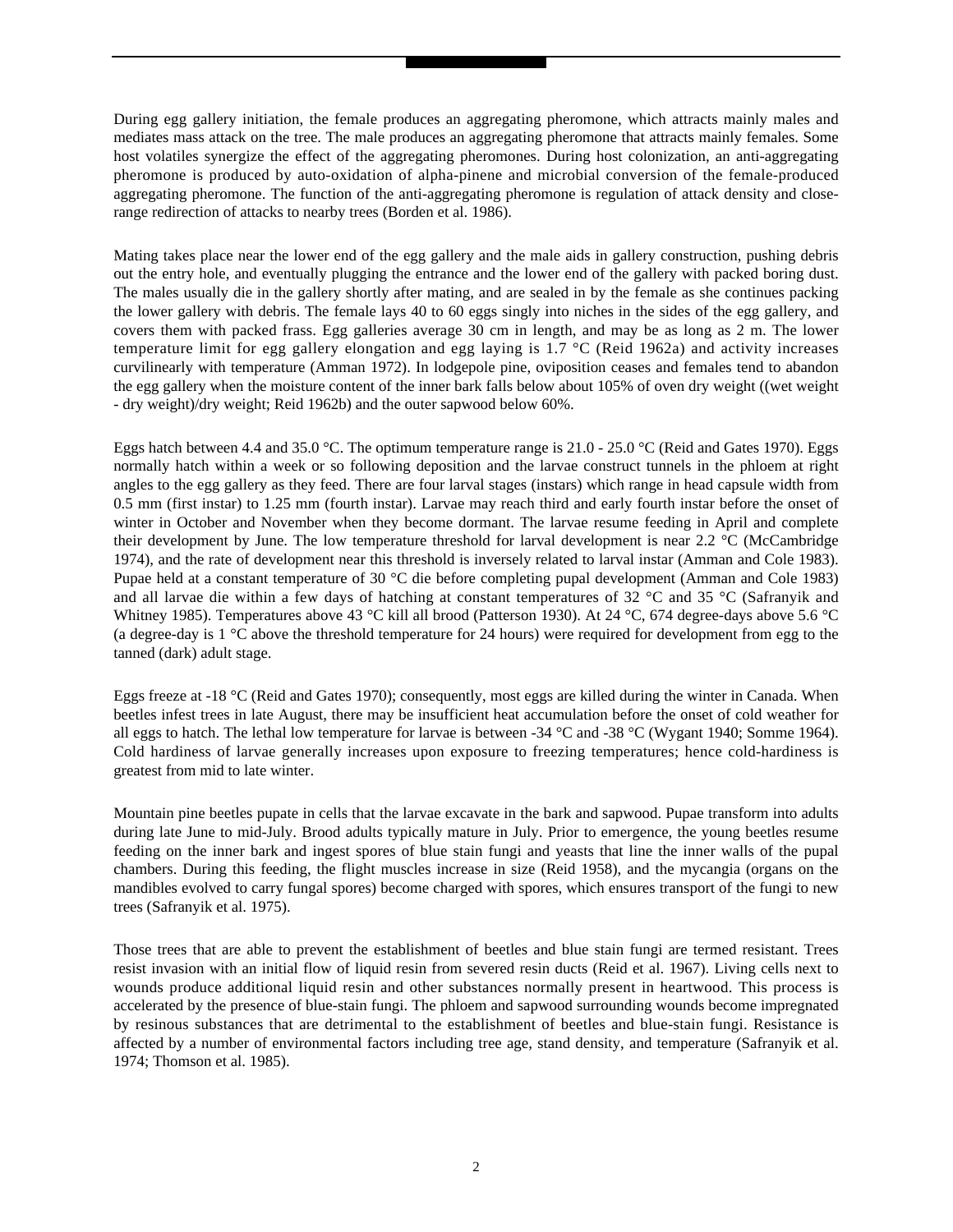When mountain pine beetle populations are low, a number of factors interact to restrain the potential of such populations to increase. These include climatic effects, natural enemies, competition within and among species, and host resistance. Relaxation of one or a combination of these factors may result in the development of an outbreak. During outbreaks, it appears that beetle survival is not regulated by natural within-tree factors such as competition, predators, parasites, resinosis and phloem drying (Amman and Cole 1983). Beetle survival is more closely related to tree diameter and phloem thickness than any other factor. Tree resistance is usually greatest in the largest diameter, fastest growing trees (Shrimpton 1973, 1978). At low beetle population levels, the success of resistance and a tree's subsequent suitability as mountain pine beetle habitat depend on beetle numbers (Raffa and Berryman 1983). Consequently, as the number of beetles increases, trees of higher resistance become available for colonization. Outbreaks are triggered when a threshold number of beetles that can successfully colonize large diameter trees with thick phloem is attained (Berryman 1978). This threshold may be exceeded in stands temporarily weakened by disease, drought, defoliation, senility, or where large numbers of beetles have arrived from other nearby infestations. If weather conditions are unfavourable, incipient infestations will decline, and several years may elapse before conditions again become suitable.

### **Model development**

The model is composed of four main sections: two biological sections – the forest stand model and the mountain pine beetle biology model; and two non-biological sections – a management submodel and a section that controls input, output and interactive simulation. The original model was written in FORTRAN to run on a Vax 8650 under VMS. It has since been converted to a Windows 95-based PC environment with a user interface developed in Visual Basic

The forest stand submodel is based on variable density yield tables for lodgepole pine developed by Johnstone (1976) and simulates the growth (DBH, height, natural mortality) and yield of a pure, unmanaged lodgepole pine stand as a function of site quality, initial density and age.

The mountain pine beetle biology and management submodels simulate the processes of host colonization, brood development and survival, tree mortality, and control interventions (direct control, host density manipulation and biological control). The model simulates the course of a beetle infestation in a 1-ha stand using a daily time step. Although the number of adult beetles dispersing out of the area is calculated for each beetle generation, the fate of these beetles is not considered in the model. Stand parameters, temperature regime, host resistance, the initial size of the beetle population, and control interventions by type, magnitude and duration, can all be specified at the beginning of each run.

The development of this model involved two approaches: 1) empirical models from published sources, and 2) conceptual models. The empirical models were based on regressions such as surface area equations or growth and yield functions, or they consisted of tabular data from which intermediate values were interpolated, such as the data for brood development as a function of temperature. The general structures of conceptual models and their parameters were based on published sources whenever data were available. The functions relating egg and larval survival to attack density were derived in this manner. Where data were not available, the parameters were derived from the known or assumed limits of the dependent variable and its rate of change with respect to the explanatory variable. The sub-model for the effect of host resistance on brood survival (e.g. Fig. 2) was derived this way. In situations where only general information was available, the structure and parameters of sub-models were developed on hypothetical grounds. For example, to examine the effects of bait on attack density and tree mortality, we assumed that the inter-bait distance commonly used in experiments is the practical limit for attraction or repellency, and that relative bait effects increase exponentially with bait density.

The output is in the form of tables showing changes through time in a number of stand and insect variables, which can be plotted against each other, or as functions of time. A large number of variables are included in the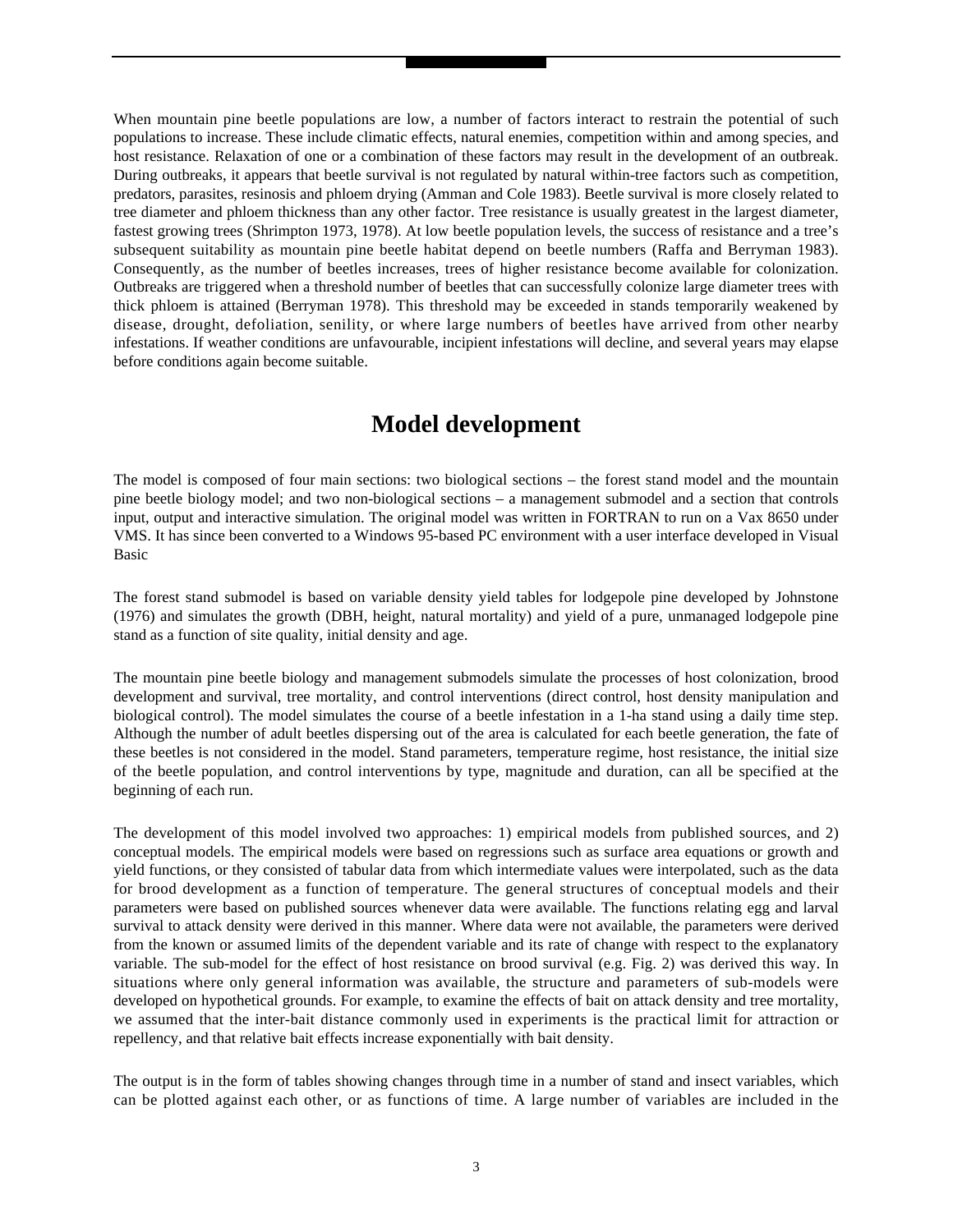simulation; only a subset of these variables of interest mainly to forest managers and students of insect population dynamics, are output.

#### **Forest stand sub-model**

The forest sub-model predicts lodgepole pine growth based on yield tables published by Johnstone (1976), converted to metric form and extended to age 120 years as described in Thomson (1987a). The equations predict stand attributes based on three parameters – age, site productivity index (*PI*), and development index (*DI*) — and have been used as the basis of stand table construction (Thomson 1987b, 1993).

The program generates a stand table of stem diameters based on *PI*, *DI*, and the initial number of stems per hectare. The stand table describes conditions between a starting and a final age, and outputs the number of stems per hectare in 2.5-cm size classes for each year of the simulation (Table 1).

**Table 1**. Example of stand table. The stand started with 9964 stems per hectare (SPH) and an average DBH of 3.25 cm at age 21. Stems per hectare in 2.5-cm DBH classes between age 36 and 40 are illustrated.

|     | Mean |            |      | DBH class (mid points) |      |      |      |      |
|-----|------|------------|------|------------------------|------|------|------|------|
| Age | DBH  | <b>SPH</b> | 2.5  | 5.0                    | 7.5  | 10.0 | 12.5 | 15.0 |
| 36  | 6.85 | 6477       | 1211 | 1856                   | 1942 | 1105 | 363  | 0    |
| 37  | 7.03 | 6306       | 1104 | 1751                   | 1915 | 1145 | 391  | 0    |
| 38  | 7.20 | 6141       | 1007 | 1629                   | 1882 | 1168 | 418  | 37   |
| 39  | 7.37 | 5983       | 915  | 1527                   | 1852 | 1192 | 419  | 48   |
| 40  | 7.54 | 5831       | 828  | 1442                   | 1811 | 1220 | 466  | 64   |

#### **Mountain pine beetle biology and management sub-models**

#### **General structure**

The size of the attacking beetle population  $(N)$  in generation  $t+1$  is given by equation 1a.

$$
N_{t+1} = (N_t - L_t)P_t \sum_i (AP_i \times S_i \times E_i)
$$
\n(1a)

Where the summation is over DBH classes, and *i* designates the *i*-th infested DBH class, *APi* is the normalized proportion of beetles allocated to a DBH class, *N* is number of adult beetles, *L* is number of beetles lost due to inability to fly or dispersal out of the area, *S* is across-generation survival, *E* is average number of eggs laid per female beetle, and *P* and is proportion of adults that are female.

The size of the attacking female population  $(F)$  in generation  $t+1$  is given by equation 1b.

$$
F_{i+1} = (N_i - L_i) P_i \sum_i (AP_i \times S_i \times E_i \times P_i)
$$
\n(1b)

Beetle survival across generations (*S*) in DBH class *i* was expressed as the product of a number of stage-specific survival factors (equation 2)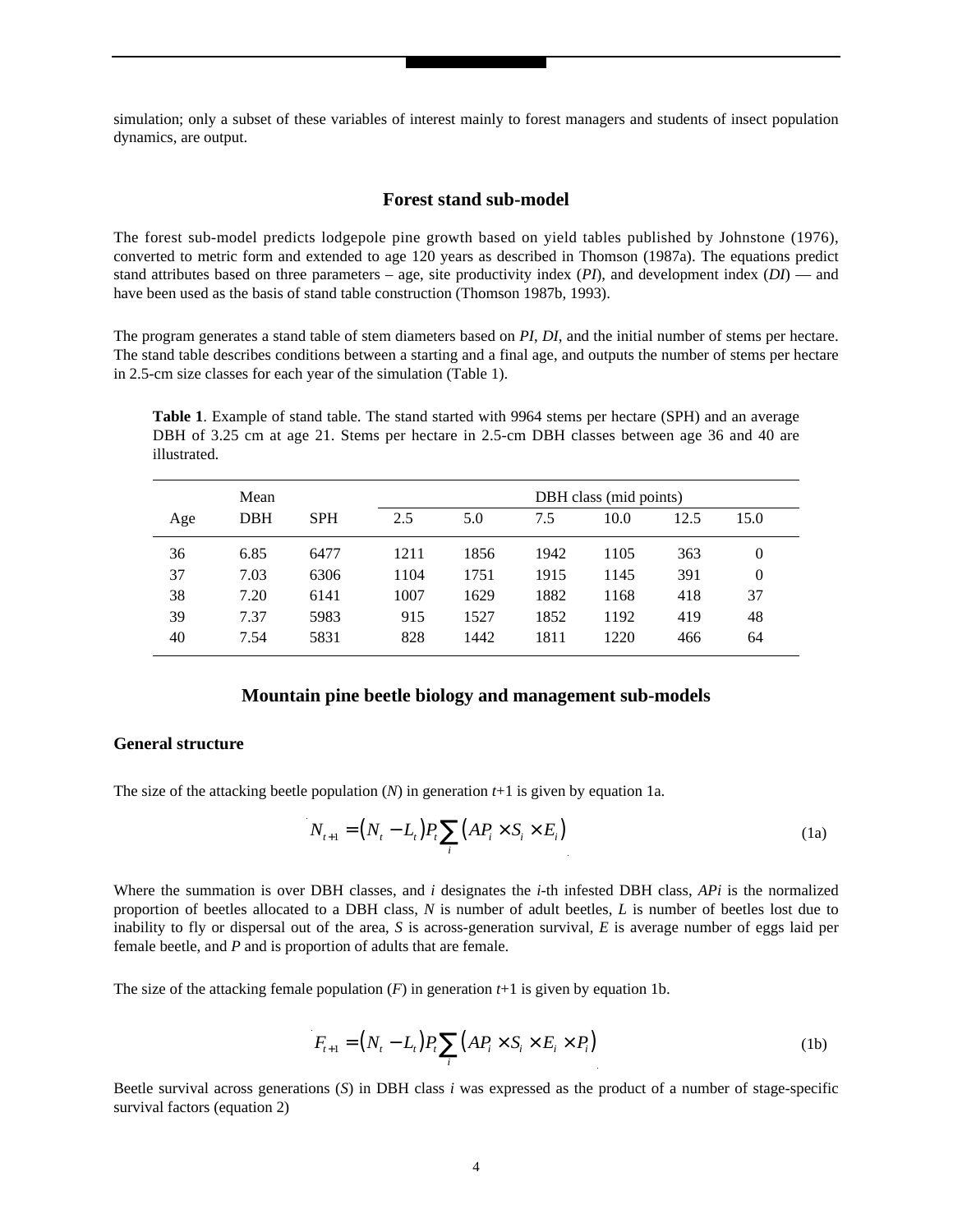$$
S_i = S_e \times S_1 \times S_p \times S_y \times S_n \tag{2}
$$

Where the letters *e*, *l*, *p*, *y*, and *m* designate survival of the eggs, larvae, pupae, young adults and mature adults. Because the rate of progress through the various brood stages was simulated as a function of temperature, based on data in Safranyik and Whitney (1985), the length of the life cycle varies depending on temperature conditions.

The number of trees attacked (*TA*) in generation *t*+1 is expressed as follows:

$$
TA_{t+1} = F_{t+1} \sum_{i} \left( \frac{AP_i}{\left( Am_i \times Bm_i \right)} \right) \tag{3}
$$

Where *TA*, *Am* and *Bm* designate, the total number of attacked trees, mean attack density and mean infested bark surface area per tree and the other symbols are as described earlier. A flow diagram of the general structure of the mountain pine beetle model is given in Appendix A.

#### **Attack sub-models**

The attack sub-models determine by DBH class, the numbers of successfully and unsuccessfully attacked trees, and the number of emigrated beetles, for each beetle generation. They also calculate average attack density and the average infested bark area per tree. Attack during the initial year is handled differently than in subsequent years. During the initial year, the simulation begins with the attack event, and all attacks are deemed to occur on a single day at the end of July (Julian day 208). This corresponds with the usual timing of peak attack in southern British Columbia. The hatching of 50% of the eggs is also deemed to occur on this date. In subsequent beetle generations, the duration of each development stage and the emergence period are determined internally as described under the section entitled Beetle development period. The following is a description of the important fragmental equations.

Infested bole surface area  $(S_i)$  was modeled as in Safranyik (1988, equations 6 to 8). The general form of this is given by equation 4. Where  $f_1$  estimates total bole surface area as a function of DBH and tree height and  $f_2$  estimates the proportion of the total bole surface area contained below a given (infested) height. The product  $f_1 \times f_2$  therefore gives an estimate of infested bole surface area  $(S_i)$ . The form of equation 4 is illustrated in Fig. 1.

$$
S_i = [f_1(DBH, \text{Tree height})] \times \left[ f_2 \left( \frac{\text{Infested height}}{\text{Tree height}} \right) \right]
$$
 (4)

(Note: In this and following equations, the symbol *f* is used as a function. The same symbol is used in several equations but the particular function is specific to each equation. The simulation is conducted by DBH class.)

Infested height was modeled as a function of DBH and site index (*SI*) based on the results of Amman and Cole (1980).

$$
Infested height = a (DBH - b)^{cS/h}
$$
 (5)

*SIh* is the site index and *a*, *b*, and *c* are constants.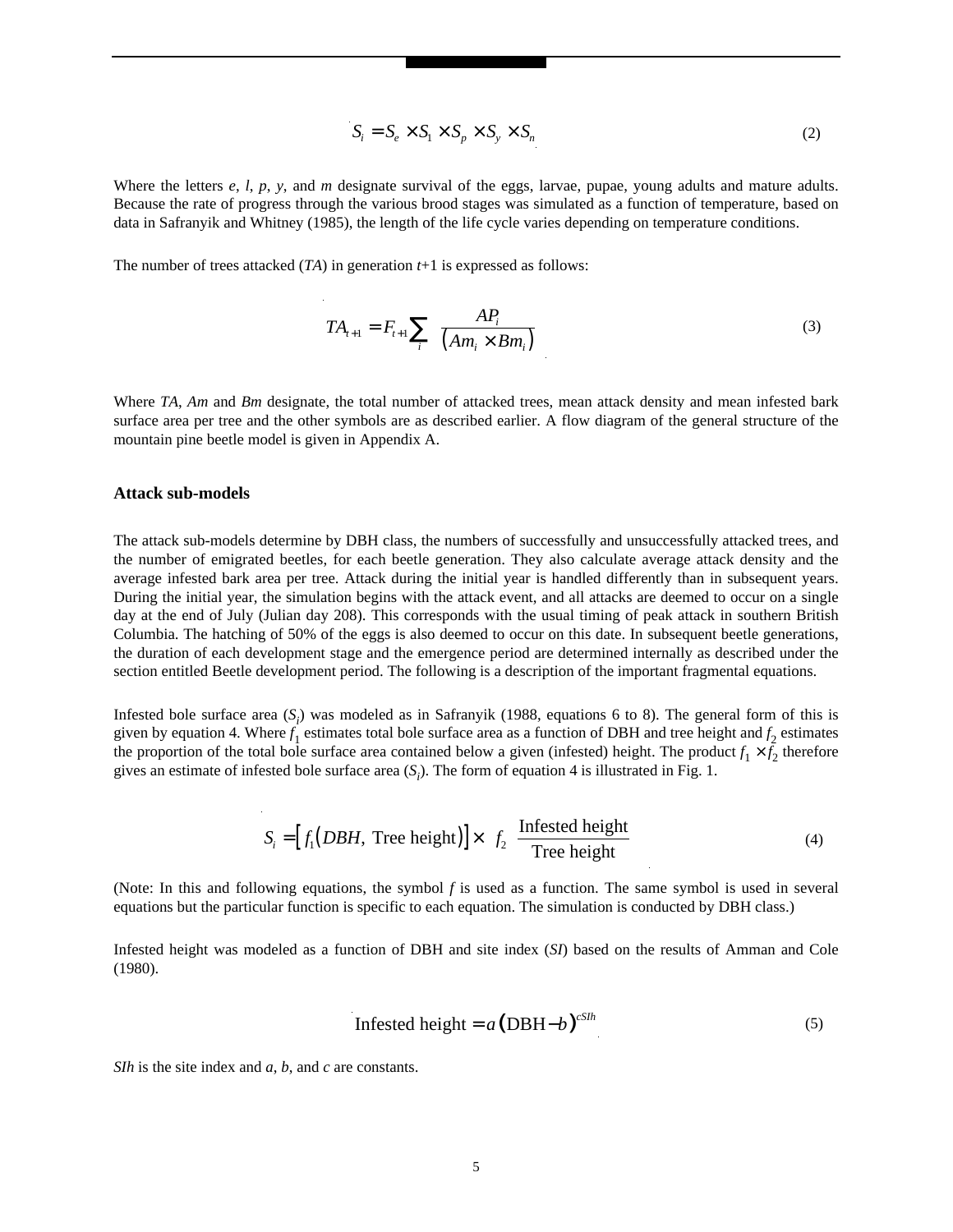

**Figure 1**. Cumulative bole surface areas (Y) in two 25-cm-DBH lodgepole pines of different tree heights.  $Y = [0.3455 + 1.9708 \, DH]$  [0.0059 + 1.6761*X* - 0.6657 *X*<sup>2</sup>] (Safranyik 1988) where *D* and *H* are DBH and tree height, respectively, in metres and  $X =$  (height on the bole to a given point)/(tree height).

Allocation of attacking beetles to DBH classes (*APi*) is based on the observation that frequency of attack is directly related to tree size (DBH) and the relative frequency of trees in a size class. In addition, the average number of attacks per tree is related to DBH (Safranyik et al. 1973). For other than the initial attack (start of simulation), attacking beetles were allocated to the DBH classes based on the normalized proportions given in equation 6.

$$
AP_i = \frac{(M_i \times DBH_i)}{\sum_i (M_i \times DBH_i)}
$$
(6)

Where the sum is taken over all attacked DBH classes, subscript *i* designates the *i-*th DBH class, *M* is the number of live trees and the other symbols are as described earlier.

For the initial attack,  $AP_i$  was weighted by the expected number of attacks per tree in each DBH class (Safranyik et al. 1975) and average maximum attack density was set at 110/m2. The total number of trees attacked in a DBH class (Tai) was modeled as a ratio of the number of female beetles and the average number of attacks per tree in that DBH class as shown in equation 3.

In subsequent generations, the initial number of attacked trees in each DBH class was determined in the same manner as described above, but was based on the number of beetles emerging during day one of the emergence period. Following the first day of attack, attack density was simulated by allocating beetles to randomly selected attacked trees in proportion to (i) the relative attractiveness of a tree based on pheromone production as modeled in Geiszler et al. (1980) and (ii) current attack density relative to the average maximum density given above. Attack stopped once a tree ceased to be attractive and/or it attained maximum attack density. If attacks ceased on all of the initially attacked trees before the end of the emergence period, additional trees were selected and mass attack was simulated as described earlier. This process of "pioneering" attack and subsequent mass attack occurred recursively until the end of the attack period. Any beetles that were not allocated by this process (Le) were deemed to have dispersed out of the simulation area.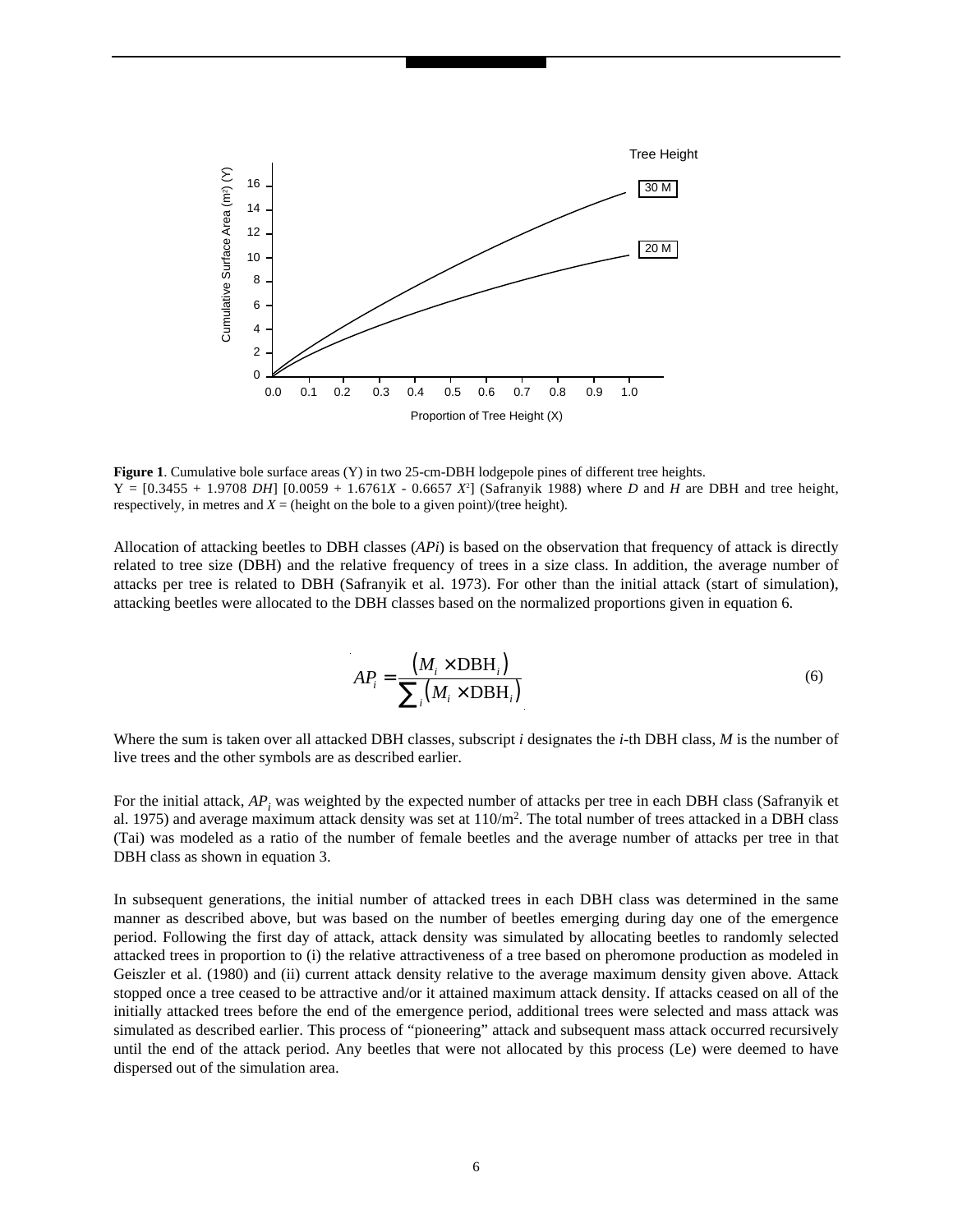A proportion of beetles are lost during emergence and dispersal due to inability to fly (*Lu*) and sub-optimal stand conditions (*Ld*). There is little published information on either of these variables. Disease (Whitney et al. 1978), mites (Moser 1975), and nematodes (Massey 1966) can have significant effect on the flight ability of bark beetles, but functional relationships have not been developed. During dispersal studies involving a large number of beetles, Linton et al. (1987) found that 6.3% of the beetles were unable to fly. Although some of the beetles in those experiments may have been injured during handling, in the absence of other data, we used the constant, 6.3% for Lu. Amman and Cole (1983) stated that losses of 40% or more can occur during beetle dispersal. We modeled dispersal loss due to sub-optimal stand conditions (*Ld*) simply as a function of the geometric mean of stand age, mean DBH of lodgepole pine, and mean nearest-neighbour distance among living lodgepole pine with DBH greater than 10 cm (equation 7) expressed as proportion.

$$
Ld = \left\{ [f_1(\text{Distance})] \times [f_2(\text{Stand age})] \times [f_3(\text{Mean DBH})] \right\}^{1/3}
$$
 (7)

The components of this model were based on the premise that the suitability of a stand for attack is directly related to age over 40 yr and average DBH, and inversely related to the mean distance among living trees. The parameters were fitted so that dispersal loss due to stand unsuitability would be about 50% in a 40-year-old stand with an average DBH of 8 cm and average density of 1500 stems per ha. On the other hand, an 80-year-old stand with an average density of 1500 stems per ha and an average DBH of 20 cm or greater would sustain no such loss. Total loss of emerged beetles (*L*) was modeled as:  $Le + (Number of Emerged Beetles) \times (Lu + Ld)$ .

Minimum DBH limit for attacks was set at 10 cm at the beginning of the simulation. This corresponds with the approximate DBH limit normally observed during epidemics in mature stands (Hopping and Beall 1948). Beetles fly toward dark silhouettes in the final stages of host location (Shepherd 1966). Attacks switch from one (focus) tree to another (recipient) tree during the process of mass attack. Geizler and Gara (1978) found that as the distance between the focus and recipient trees increased, the diameter of the recipient trees increased. The largest trees closest to a focus tree are attacked first. As the progressively smaller diameter classes are killed, the reduction of silhouette size combined with the ever-increasing distance between living trees makes it much more difficult for the beetles to successfully instigate mass attack, and the infestation will eventually abate. We used an exponential model to simulate the effect of tree spacing on minimum DBH attacked (equation 8). The parameters were established so that in a 70-year-old stand at the lowest average density in this model, the minimum size of trees attacked will be approximately 10 cm DBH. At 400 stems per ha the minimum size of tree that will be attacked will have a DBH of about 18 cm.

DBH<sub>*Min*</sub> = 
$$
\frac{175}{[5 + 27 \times \text{Exp}(-0.35 \times \text{Distance})]}
$$
(8)

Where Distance is defined as the average nearest-neighbour distance (in metres) among living pine with DBH 10 cm or more.

The number of successfully attacked trees is modeled as a product of the number of attacked trees in a DBH class  $(Ta_i)$  and the probability of successful attack  $(AS_i)$ . In turn,  $AS_i$  was described by a sigmoid function of average attack density  $(A_i)$  and relative host resistance  $(R_i)$  (equation 9):

$$
AS_i = \frac{1}{\left[1 + \exp(-b(XO - R_i))\right]}
$$
\n(9)

Where *b* is a constant *R<sub>i</sub>* is relative host resistance (0 = not resistant, 1 = fully resistant) and *X0* is a linear function of average attack density. Equation 9 is illustrated in Fig. 2. Successfully attacked trees were those that died because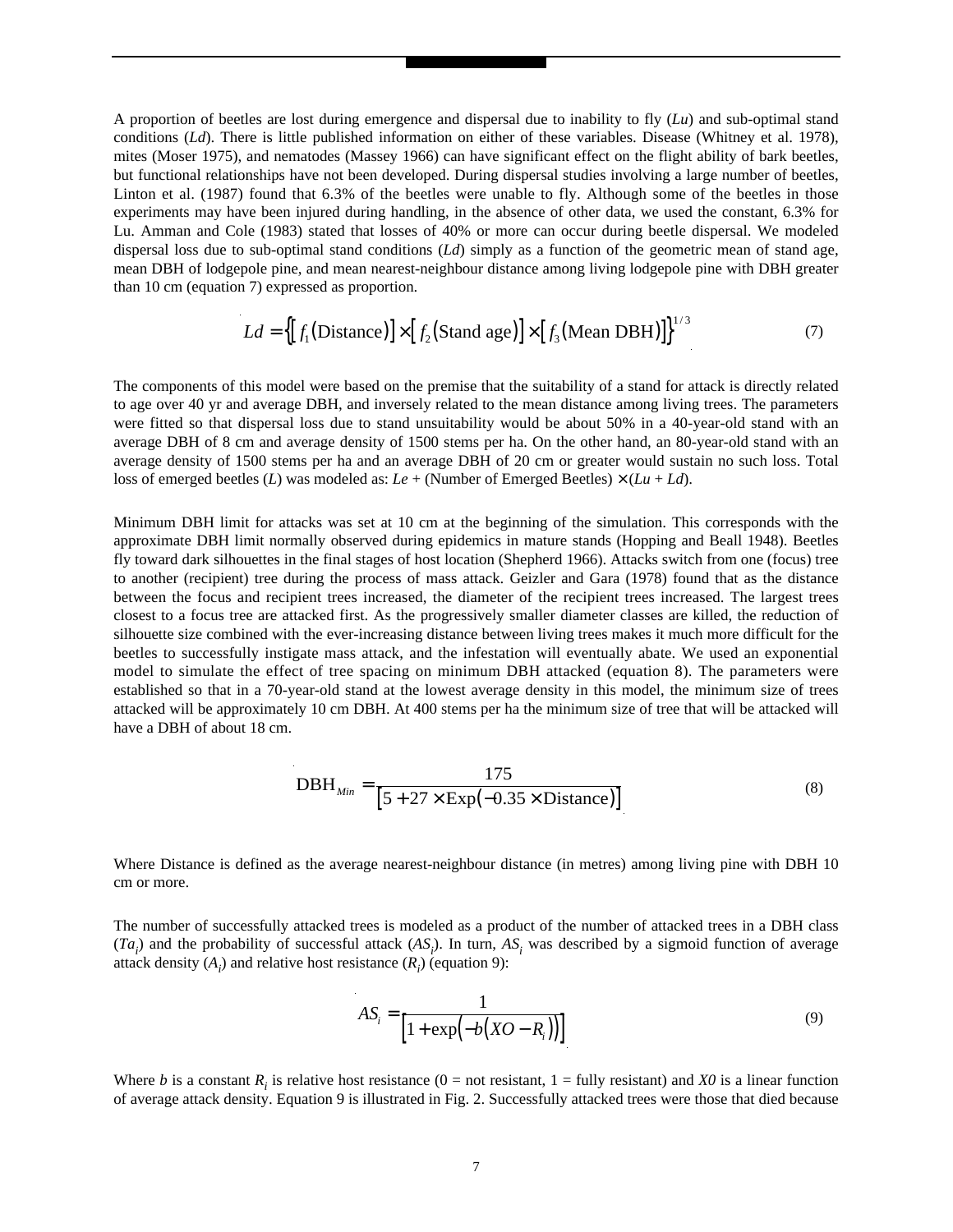

**Figure 2**. Sub-model for the probability of successful attack by mountain pine beetle in lodgepole pine (*ASi*).  $ASi = 1 / [1 + \exp(-12 (Xo - R))]$ , where  $Xo = 0.4 + 0.04((A-10)/10)$  $A =$  mountain pine beetle attack density/m<sup>2</sup>,  $R =$  relative host resistance(range: 0-1).

of the attacks, regardless of whether or not any broods matured. The general form of equation 9 is based on the results of Berryman (1976), Raffa and Berryman (1983), and Thomson et al. (1985). These authors and others have shown that attack success in individual trees increases asymptotically with attack density and decreases with increased resin production. The importance of concentration of attacks through the synchrony of emergence on attack success has been demonstrated in a model analysis of local spatial spread of mountain pine beetle infestations (Logan et al. 1998). We assumed that the proportion of attacked trees has the same general relation to attack density and host resistance as the proportion of successful attacks within trees. The constants *b* and *X0* were determined by the following conditions: at attack density  $(A_i) = 100/m^2$  and  $R_i = 0$ ,  $AS_i \cong 1$ ;  $A_i = 100$  and  $R_i = 1$ ,  $AS_i \cong 0.05$ ;  $A_i = 10$ and  $R_i = 0$ ,  $AS_i \equiv 1$ ;  $A_i = 10$  and  $R_i = 1$ ,  $AS_i \equiv 0$ . In the model,  $R_i$  can also be specified by the user at the start of the simulation.

#### **Beetle survival sub-models**

The number of eggs laid per female (*E*) was modeled as a product of average egg gallery length per attack (G) and number of eggs laid per unit length of egg gallery (*Eu*) (equation 10).

$$
E = a \times G \times Eu \tag{10}
$$

Where a is a constant, *Eu* is determined from an array relating beetle size to egg production per unit egg gallery length based on McGhehey (1971). *G* was modeled in terms of female size (*Sf*) (width of the pronotum) relative to the average size which was assumed to be 2.1 mm (Safranyik and Jahren 1970; McGhehey 1971), attack density (*A*), and relative host resistance (*R*) (equation 11).

$$
G = a \left[ \frac{Sf}{2.1} \right] \times \left[ \left( bA \right)^{-0.33} \right] \times \left[ 1 - f(R) \right] \tag{11}
$$

Where *a* and *b* are constants and the other symbols are as defined earlier.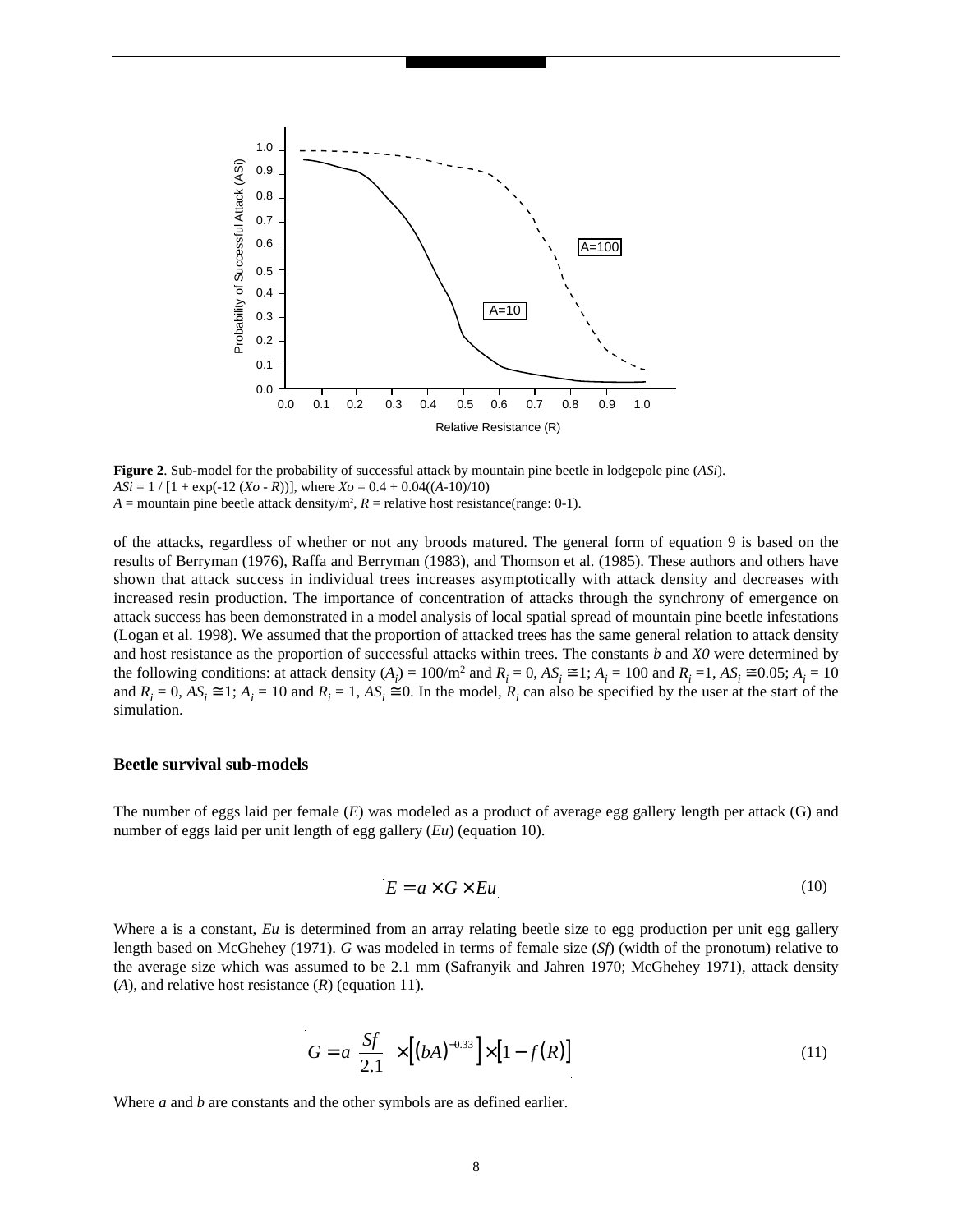

**Figure 3**. Sub-model for average egg gallery length (*G*) for mountain pine beetle in lodgepole pine.  $G = 0.8338$  [*Sf* / Avg. width]  $[1 - f(R)]$  *A*<sup>-0.33</sup>  $f(R) = M / (1 + \exp(-0.2667 R^{0.5}))$ 

$$
M = \left\{ \begin{array}{ll} 0.9 \ R \text{ o.s.} ; A < 10 \\ \left[ 0.9 - (A - 10) / A \right] R \text{ o.s.} ; 10 < A < 100 \\ (0 \ ; A > 100 \end{array} \right.
$$

*Sf* = female adult head capsule width (mm);  $A = \text{attacks} / \text{m}^2$  $R$  = relative host resistance (range: 0 - 1); Avg. width = average head capsule width (2.1 mm) *G* was solved for an *Sf* value of 2.0 mm

In turn, female size in equation 11 was modeled as a function of average daily temperature, DBH, and egg gallery length density (*Gd*) (equation 12).

$$
Sf = [1 - a(\text{Avg. daily Temp.} - 15)] \times [b + cDBH - (e(Gd)^{3})]
$$
\n(12)

Here, *a*, *b*, *c*, and *e* are constants. The term inside the first set of square brackets represents a decrease in adult size with increasing temperature above 15 °C. The term inside the second set of square brackets was modeled after Amman and Pace (1976). Safranyik and Whitney (1985), and Amman and Cole (1983) found that mountain pine beetle larvae did not mature at temperatures lower than 15 °C. Average egg gallery length increases with female size and decreases with attack density and host resistance (equation 11 and Fig. 3).

Egg survival (*Se*) was modeled in terms of attack density, average daily temperature (Temp.), and relative host resistance  $(R)$  (eqn 13). The expression inside the first set of square brackets indicates that egg survival is a declining sigmoid function of attack density (modeled after Raffa and Berryman (1983)). This basic relationship is modified by two factors: temperature effects (*f* <sup>1</sup> (Temp.)) and relative host resistance, the first of which was obtained by interpolation from an array of survival values modified from Safranyik and Whitney (1985) and McGhehey (1971). Effects of natural enemies were not included, as this aspect of beetle biology is poorly understood. The constants *a* and *b* were determined by assuming that in logs (no host resistance) free from competition and under temperature conditions of 24-27 °C, average egg survival was 83% (McGhehey 1971) and at *A*=  $100/m^2$ , *Se* = 0.53 (Cole et al. 1985). The function  $f_2(A,R)$  was modeled as in Figure 4. This model was developed based on the conditions that at  $A = 10$  and  $R=0.5$ ,  $f_2(A,R) \approx 0.5$ ;  $A = 100$  and  $R = 0.5$ ,  $f_2(A,R) \approx 1$ ;  $A = 100$ and  $R = 1, f_2(A,R) \approx 0.05$ .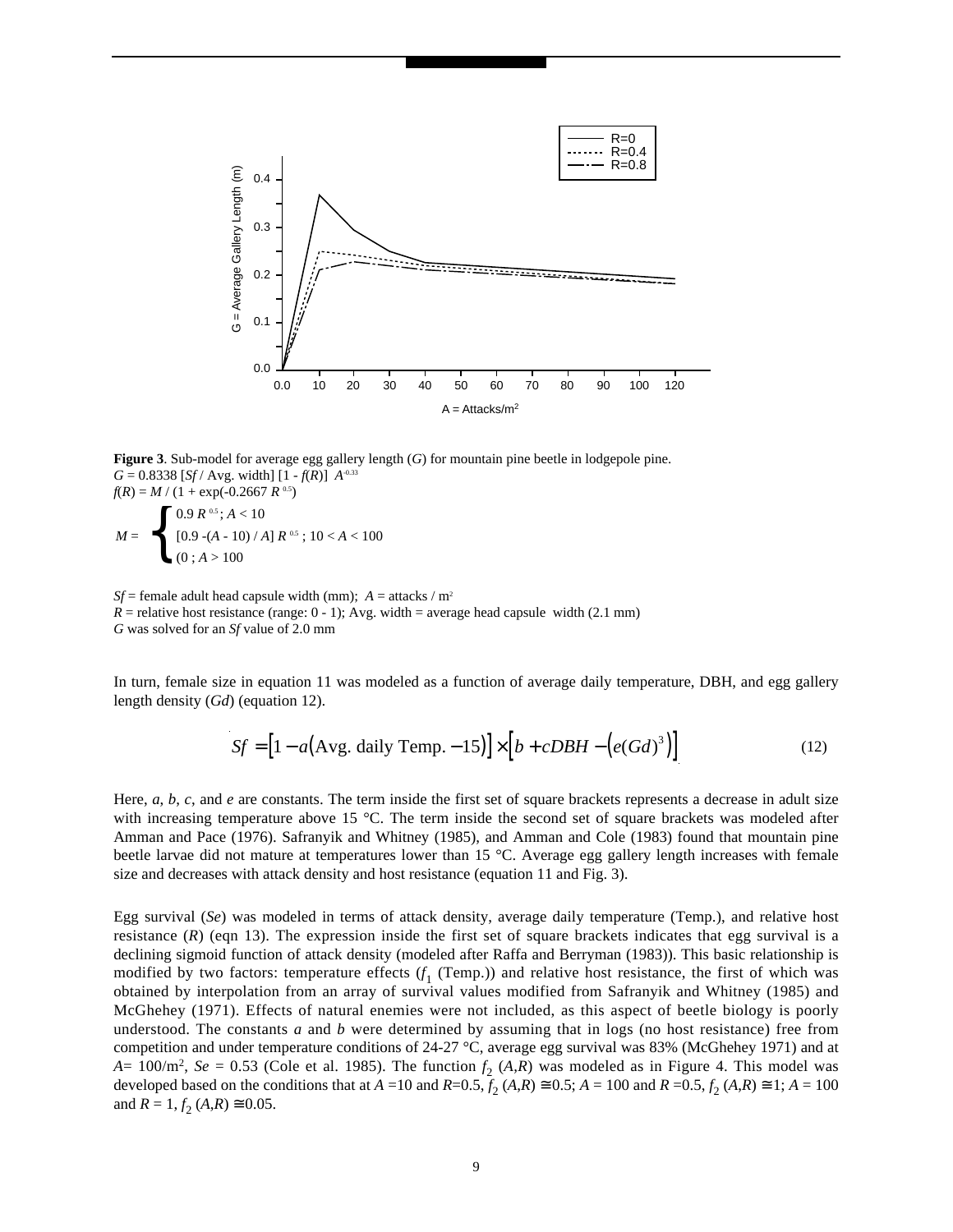

**Figure 4**. Sub-model for mountain pine beetle egg survival (*Se*). *Se* = 1.1857 exp(-0.0045 / (*A*-1)) (*f* 2(*A,R*)) (*f* <sup>1</sup> (Temp.))  $f_2(A,R) = 1 / (1 + \exp(-2.4 - 0.0672 A + 12 R^2))$ *f* 1(Temp.) = temperature effect obtained by interpolation from Safranyik and Whitney (1985).  $\overline{R}$  = relative host resistance (range: 0 - 1)  $f_2(A,R)$  was solved for  $R = 0.5$ .



**Figure 5**. Larval survival as affected by attack density (*A*), relative host resistance (*R*), phloem thickness (PH) and tree age (A). Where DBH = diameter at 1.3 m (in inches), *PH* = phloem thickness at 1.3 m (in inches), ln = natural logarithm. The sub-model was solved for Age = 80 years, and *R*=0.5.

 $ln(PH) = -3.3843 + 0.6314 \times (ln (DBH)) - 0.0043 \times Age (Cole 1973).$  $RPH = 0.1465 + 8.308 \times \exp(\ln(PH))$ *Sa*=0.7482 × exp(-0.004877*A*(1+*R*) 0.5) *Sr*=1/(1+exp(-12(0.2+0.0056*A* - *R*<sup>2</sup> ))) Survival = [*Sa*×*Sr*×*RPH*]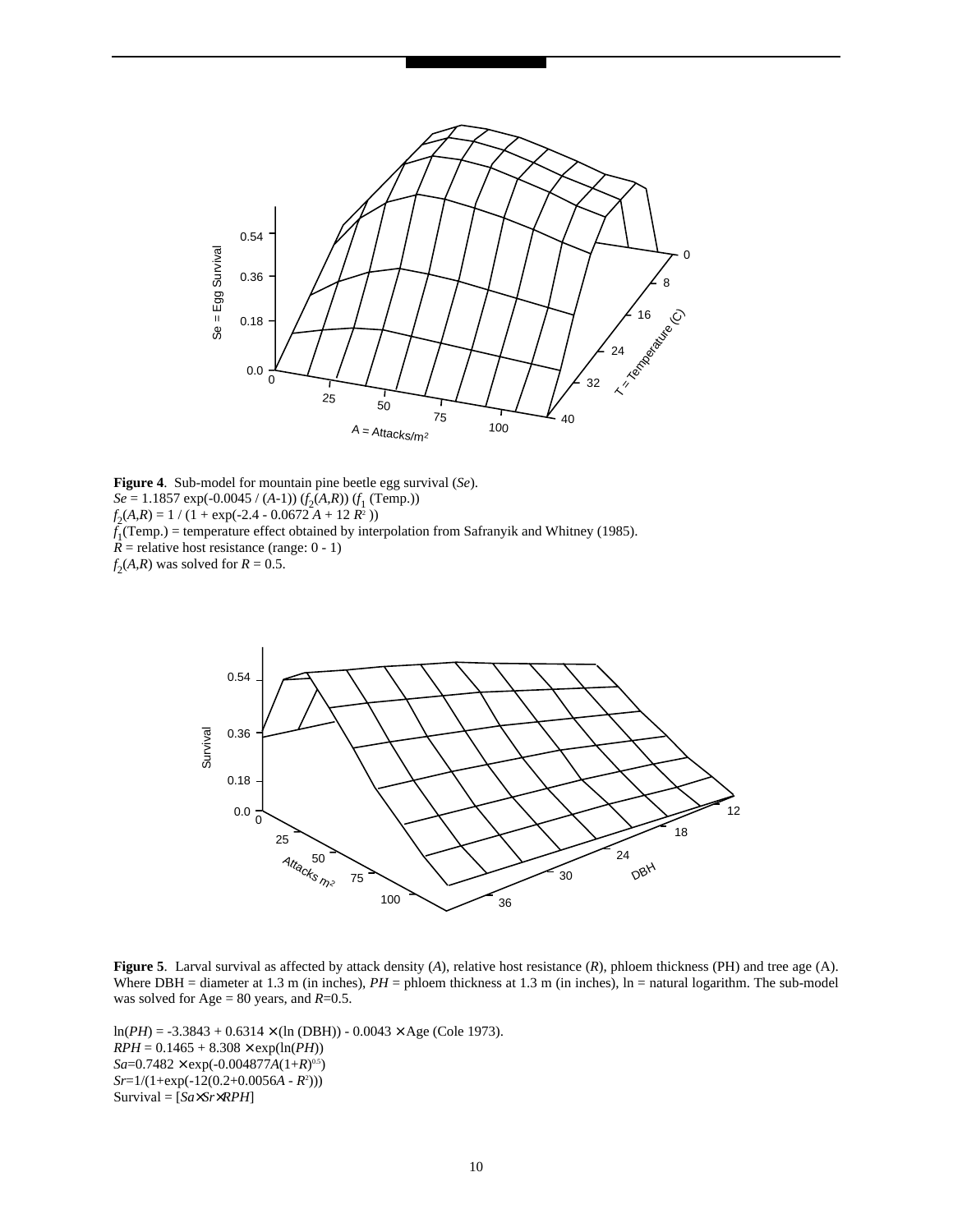$$
S_e = a \Big[ \exp\Big( -b \big( \text{Avg. Attack Density} - 1 \big) \Big) \Big] \times \Big[ f_1 \big( \text{Temp.} \big) \Big] \times \Big[ f_2 \big( A, R \big) \Big] \tag{13}
$$

Where *a* and *b* are constants. The egg survival sub-model, at relative host resistance held constant, is shown in Figure 4.

Larval survival  $(S_l)$  was modeled similarly to egg survival, but includes the effects of phloem thickness  $(f_1(PHt))$ , phloem drying (*f* <sup>2</sup> (*PHd*)), competition among larvae, expressed as a function of average attack density and relative host resistance  $(f_3(A,R))$ , and natural enemies  $(f_4(Mn))$  (equation 14). The model is multiplicative: specific effects on overall survival are represented by the various sub-models.

To set values for the constants in the sub-model describing the effects of attack density (equation 14) we assumed that in the absence of resistance, enemies and competition, average larval survival at optimum temperature was 65% (Safranyik and Whitney 1985). With  $R = 0.5$  average survival was 44% and under average conditions survival was 39% (Cole et al. 1985).

Phloem thickness was modeled as a function of DBH and age (Cole 1973), and its relative effect on larval survival was modeled from data shown in Amman (1969, Table 1). The phloem is the principal source of food for the larvae. Phloem thickness was used as an indicator of the relative amount of food per unit bark area.

Phloem drying is considered an important factor in larval mortality (Amman and Cole 1983). Bark moisture in an infested tree is directly related to DBH (Amman 1977). Bark drying was therefore assumed to be a linear function of tree diameter, and its relative effect on larval survival was modeled as a parabolic function of DBH such that survival is zero for trees with a DBH 6 cm or less, and increases with larger DBH. In addition to DBH, temperature was assumed to have an important effect on larval survival, indirectly through phloem drying. The effect of temperature was modeled by expressing the deviation of heat accumulation from its norm as a proportion of the norm. These proportions were grouped into 20% classes, and assigned an "effect index" for each class. The index values ranged from 1.0 for heat accumulation in the coolest years to 0.35 in the warmest year.

Mortality from insect enemies and disease are user-defined inputs to the model which default to the assumed average values for these variables (Amman and Cole 1983). The survival from the effects of natural enemies was modeled simply as: (1- mortality from natural enemies). Larval survival as a function of attack density, relative host resistance and phloem thickness (expressed in terms of DBH and age) is shown in Fig. 5.

$$
S_i = [f_1](A, R) \times [f_2(PHt)] \times [f_3(PHd)] \times [f_4(Temp.)] \times [f_5(Mn)] \tag{14}
$$

Survival of pupae and adults was modeled as a constant proportion of the survival of the preceding stage (80% and 90%, respectively) which approximated average natural within-stage survival rates.

Winter survival (*Sw*) of the various brood stages was modeled in terms of (i) cold temperature effects on short exposure (*Wt*), based on Safranyik et al. (1974, Fig. 25), (ii) duration of lethal low temperatures (*Dt*) in days, (iii) tree diameter (DBH), (iv) a larval stage susceptibility function (*Rs*), based on Amman and Cole (1983, Fig. 34) and (v) mortality from woodpeckers (*Kw*) (equation 15). The DBH effect was expressed relative to a DBH of 30 cm, and the power  $b = 1/4$ ) in equation 15 was estimated so that the relationship between relative effect and DBH would be similar to that of Amman and Cole (1983, Fig. 31).

The rate of cooling of a tree is inversely related to both its moisture content and diameter. *Wt* was expressed as [1-  $((ta-m)/ta)^{0.23}]$  where *tm* is the weekly minimum temperature and *ta* is the absolute lethal temperature. A different *ta* is specified for each of the stages; egg, larva, pupa and adult. The power, 0.23, was set so that at 5% deviation of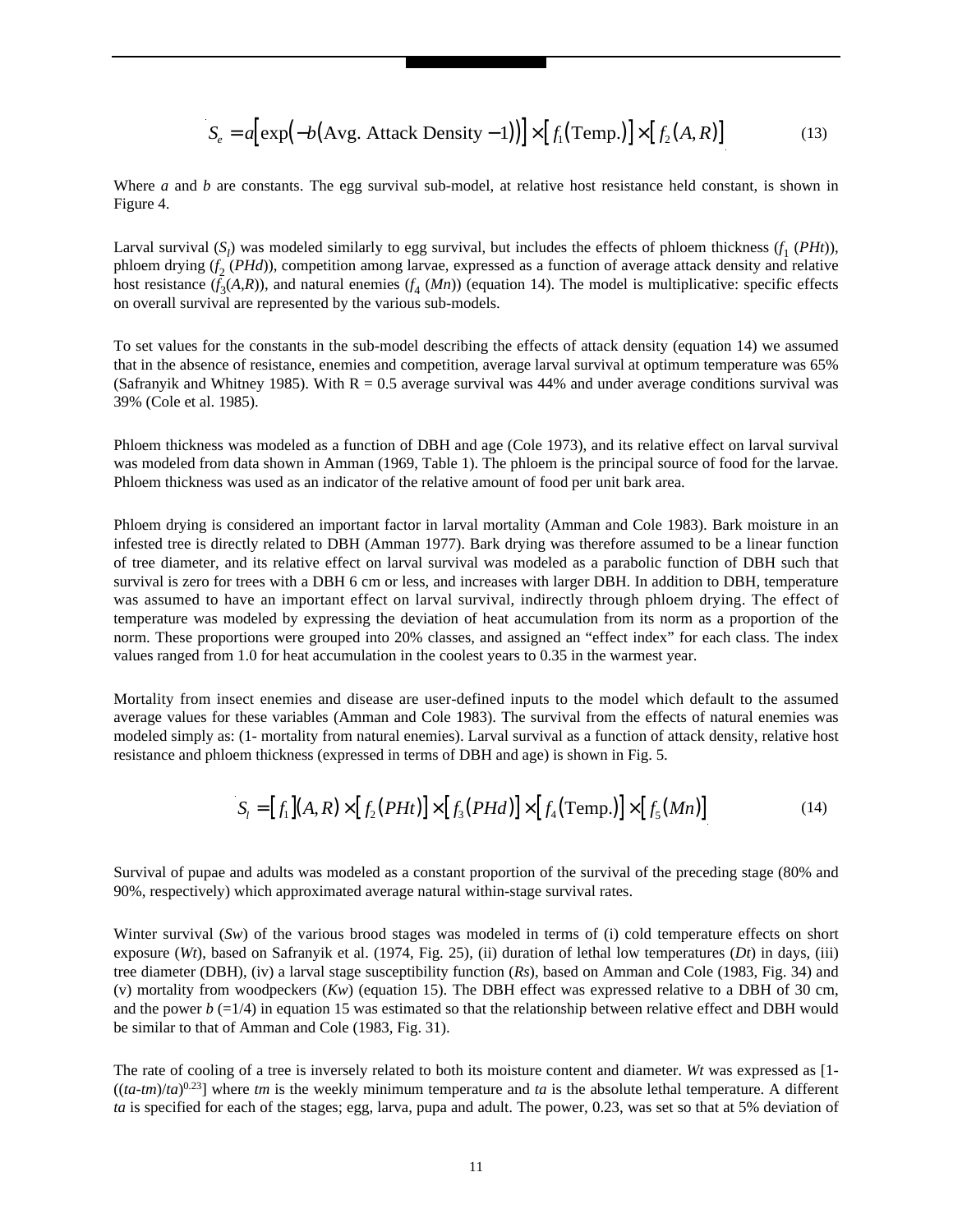*tm* from *ta*, *Wt* would be about 0.5. This is a relatively moderate mortality but we felt that, because underbark temperature follows ambient temperature with a time lag, short exposure of the cold-hardened larvae (the common over-wintering stage) to ambient temperatures even near *ta*, would cause only moderate mortality. Because duration of exposure to a particular temperature affects cumulative mortality, and much of the mortality tends to occur within the first day of exposure, relative mortality from this source was modeled as a logarithmic function with a slope ( $a=$ 0.315) equal to the rate of mortality at -32  $^{\circ}$ C in a laboratory experiment conducted on infested bolts containing mountain pine beetle larvae (L. Safranyik, unpublished). *Wt* and *Dt* are assessed weekly and applied to the survivors of each life stage present.

$$
Sw = \left\{ \left[1 - (Wt)\right] \left[Dt^a\right] \left[Rs\right] \right\} \times \left[ \left(DBH \div 30\right)^b \right] \times \left[1 - Kw\right] \tag{15}
$$

Where *Rs* is 1 for all stages but the larvae. Because larval survival was modeled using a common ta for all instars, relative susceptibility of larvae to low temperature was determined based on Amman and Cole (1983; Fig. 34) (equation 16).

$$
Rs = 1 - 0.125(5 - Stage); stage = 2 - 5 for instars 1 - 4, respectively
$$
 (16)

Mortality from woodpecker predation (*Kw*) is a user defined variable. *Kw* is an index with a range from 0 to 1.

#### **Beetle development sub-models**

Beetle development period is determined stage by stage from temperature-based studies by Safranyik and Whitney (1985). The per day portion of the total development period for a specific stage at a given temperature is determined through interpolation between data points. The per day portions are summed until the total is equal to one. The corresponding number of days is the development period. The standard deviation is based on the sum of the variances corresponding to the development rates.

Following the first generation, the mid-point of the attack period was defined as the date by which 50% of the adults had emerged. The length of the attack period was therefore dependent on the temporal distribution of adult maturation. The mid-point of the egg laying period occurred when 50% of the eggs had been laid, and the limits were defined by the temporal distribution of attack and egg gallery establishment. The midpoints of the development stages were defined as the dates by which 50% of the brood had developed to the respective stages. The beginning and end of the dormant period (called the winter period in the model) were defined as the dates corresponding to no development for six consecutive days and development for 15 consecutive days, respectively.

Temperature data used in the model are of two types: synthetic data, and weather records. Both types of data consist of minimum and maximum daily temperatures. The synthetic data are generated by sine functions with amplitudes corresponding to specified maxima and minima in periods equal to a calendar year. There are four synthetic temperature regimes covering a range from very hot to cool climates, which correspond to daily average temperature maxima of 27 and 22 °C, respectively. These regimes were generated to explore the effects of temperature on insect dynamics. The weather records are maximum and minimum daily temperatures for a 30-year period from Kamloops, B.C. During simulation, the first year is picked at random from this record and progresses through consecutive years. If the simulation runs past the last year of the data file, it loops back to the first year. Similar data from other locations could be substituted.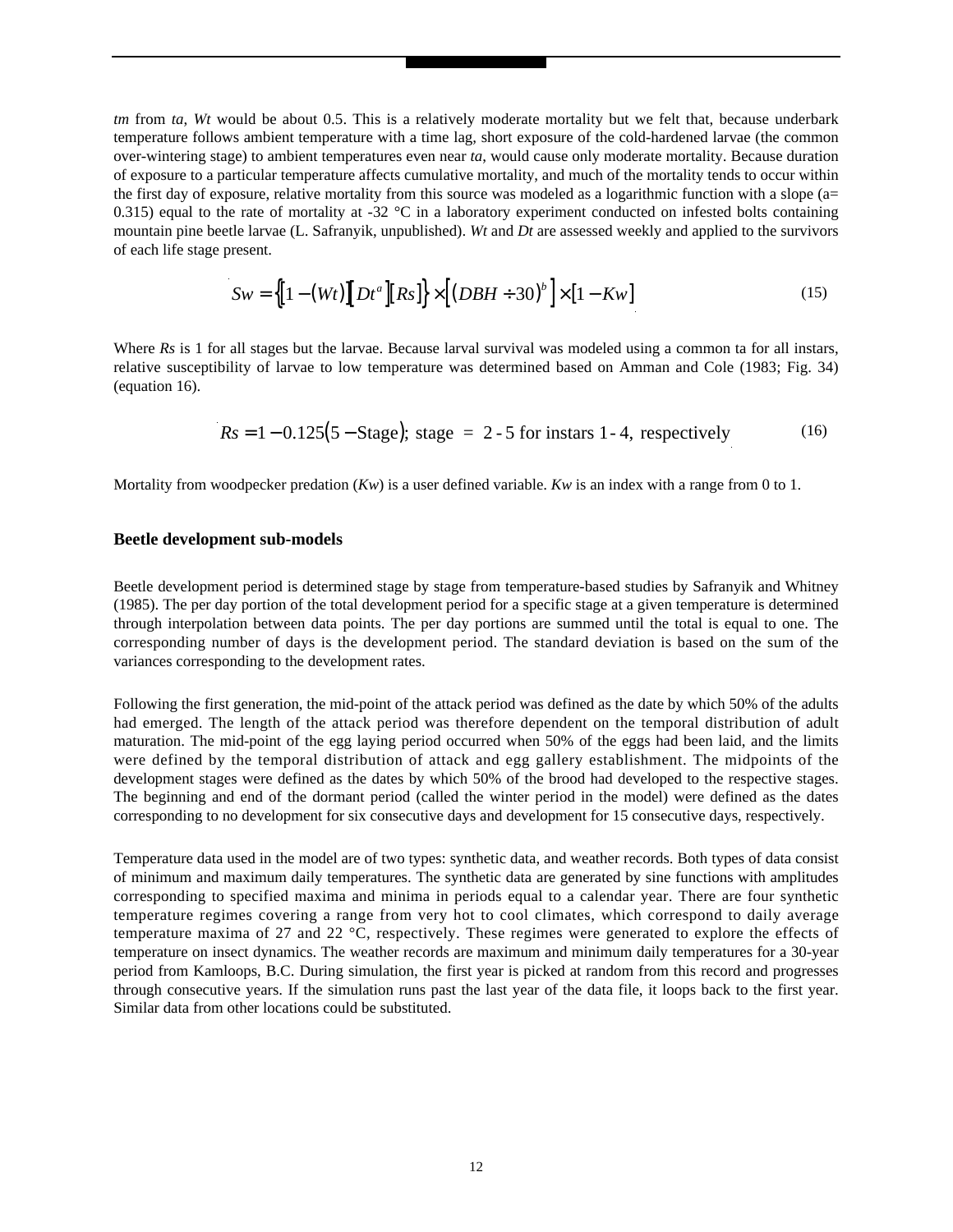#### **Management sub-models**

User-defined mortality events are used to explore the effects of introducing a level of mortality at specified stages of development (theoretical control) and implementing bark beetle management which consists of six control methods (operational control). Three control methods involve large-scale tree removal: spacing, harvesting infested trees, and harvesting uninfested trees. The other control methods are single tree treatments – pesticides (such as MSMA), fell-andburn, or single tree removal, baiting with attractive pheromone, and baiting with repellent pheromone. The pheromone treatments are not considered control methods on their own. However, using them in the model without any control treatment enables us to simulate the possible effects of baiting stands. Any combination of these control measures can be used, but spacing or harvesting of the uninfested trees can only be implemented once at the start of the simulation.

The theoretical control option is implemented by specifying the desired level of beetle mortality at any stage of development. This mortality is implemented in the sub-model for the survival of that stage.

Spacing reduces stand density but will not alter the DBH frequency distribution or the relative probabilities of attack for the various DBH classes in the first year of the simulation. The main effect of spacing is to reduce the success of host finding and colonization because of the increased average distance among live trees. In this option, regular spacing (as opposed to thinning) is assumed even though in practice the same density, and mean inter-tree distance, could be achieved through both operations. Removal of some of the uninfested trees through thinning may change the pre-attack DBH distribution (and the resulting beetle productivity) and thus differs from the spacing treatment. If trees are removed in blocks, live tree density in the remaining stand is not affected. Removal of various proportions of live trees from a number of DBH classes can be specified.

The logging of infested trees can be mimicked by taking the same or different proportions of trees from affected DBH classes. It is assumed that all of the beetles are removed with each cut tree. For the single tree treatments (MSMA and fell-and-burn), the efficacy of treatment, in addition to the proportion of trees treated, must also be specified.

The effects of attractive and repellent baits on the concentration of attacks, in terms of attack density and the number of attacked trees, were simulated based in part on the results of baiting trials published by Amman et al. (1989), Borden et al. (1983a, b), Gibson et al. (1991), Gray and Borden (1989), and Lindgren et al. (1989).

For the attractive bait sub-model, we assumed that a maximum of 25 baits per hectare could be used and the baits are attached singly to large, evenly spaced trees. Average maximum attack density is  $110/m<sup>2</sup>$ . At all lower average attack densities in any given DBH class that would occur without baiting (*Ai* ), baiting can induce more attacks. The rate of increase in attack density due to baiting is reduced with increased bait density (*B*) and attack density (equation 17). The bait treatment will reduce the number of beetles dispersing out of the area, and may thus result in an increase in the number of successfully attacked trees.

$$
A_a = A_i \left\{ 1 + \left[ 1 - \left( A_i \div 110 \right) \right] 0.2 B^{0.5} \right\} \tag{17}
$$

Where  $A_a$  = attacks/m<sup>2</sup> resulting from attractive baiting, and the other symbols are as given earlier.

Repellent baits are assumed to be distributed evenly over the 1-ha area, in the same manner as attractive baits, with a maximum of 100 baits allowed. We assume that the baiting will reduce attack density. As above, the relative effectiveness of increased baiting will decrease as bait density (*C*) increases, and that a maximum reduction of 30% in average attack density will occur at 100 baits per hectare (equation 18).

$$
Ar = A_i \left[ 1 - 0.03 C^{0.5} \right] \tag{18}
$$

Where  $Ar = \text{attacks/m}^2$  due to repellent baiting and the other symbols are as defined earlier.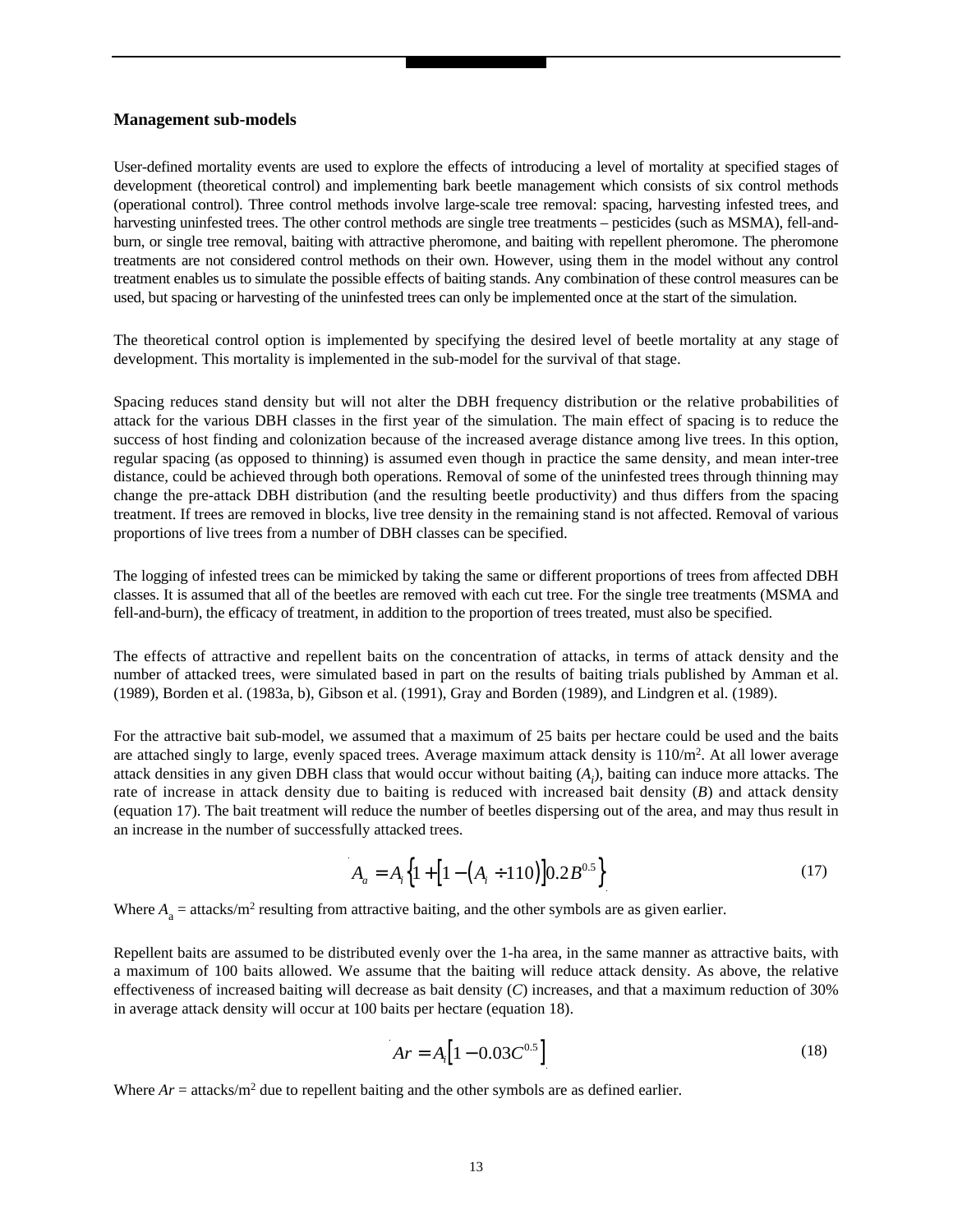### **The simulation**

In the following simulations we explored the effects of various site and stand factors, and methods of beetle management on the course of an infestation in terms of the cumulative number of trees killed and the cumulative number of adults produced during the infestation (Table 2). In addition, we have simulated the DBH distribution of the residual stand at the beginning and end of the infestation as a function of site quality. In all simulations, mortality from insect natural enemies, woodpeckers, and disease were held constant at their default values of 0.05, 0.04, and 0.01, respectively. The main results from these simulations are summarized below.

- For an initial stand density of 950 trees per hectare at all three sites, site quality in a mature stand affected both the duration and the intensity of the infestation, in terms of the average number of trees killed per generation (Fig. 6). The infestation continued for 11 years and 15 beetle generations on the best site (site 1) and 5 years and six beetle generations on the poor site (site 3); the duration of the infestation on the medium site was 10 years and 13 beetle generations. Total tree mortality was similar on the medium and good sites but considerably higher than on the poor site. The average rate of tree mortality per beetle generation, however, was highest for the poor site, lowest for the good site and intermediate for the medium site. This trend in total numbers of trees killed was generally reflected by beetle production (Fig. 7), as the total numbers of emerged beetles during the infestation increased with site quality. Peak tree mortality, however, was not consistently associated with peak brood production (Fig. 6 vs. Fig. 7).
- Stand age affected both the duration and intensity of the infestation on a medium quality site (Fig. 8). Although the average and peak mortality rates were directly related to age, duration of the infestation and total mortality were lowest and highest in the 50-year-old stand and 75-year-old stand, respectively. Total mortality for the two oldest stands was nearly identical.
- The infestation peaked at a higher level, and collapsed sooner, in the stand with the hot climate in comparison with stands with cool and moderate climate (Fig. 9). Total mortality, however, was similar for all three climate regimes. Beetles in the stand with the moderate climate produced one generation each year; in the stand with hot climate two generations were produced in three different years and one generation was produced in the other years; in the stand with cool climate one generation (the sixth) had a two-year cycle and the balance had one-

| Table 2. Site and stand factors, direct control methods, and initial beetle population sizes used in      |
|-----------------------------------------------------------------------------------------------------------|
| simulation runs to illustrate relative effects on numbers of killed trees and beetle population size per  |
| generation. When a variable was being tested, all values in the table were used. All other variables were |
| assigned the values in bold.                                                                              |

| Variable                                   | Attributes/Values                             |
|--------------------------------------------|-----------------------------------------------|
| Site Quality                               | Good, <b>Medium</b> , Poor                    |
| Age (years)                                | 50,75,100                                     |
| Stand climate                              | Cool, Warm, <b>Hot</b>                        |
| MSMA treatment (%)                         | $0\%$ , 40%, 80% mortality per year           |
| Tree spacing (done at start of simulation) | Not spaced, 4m, 5m.                           |
| Removal of infested trees (%)              | $0\%, 40\%, 80\%$                             |
| Remove uninfested trees (%)                | $0\%$ , 40%, 80%                              |
| Apply repellent baits (no./ha)             | 0, 4, 16, 25                                  |
| Apply attractive baits (no./ha)            | 0, 4, 16, 25                                  |
| Initial female adult density (in one ha)   | 2000, 10 000                                  |
| Relative host resistance                   | 0.5 (default), or resistance function applied |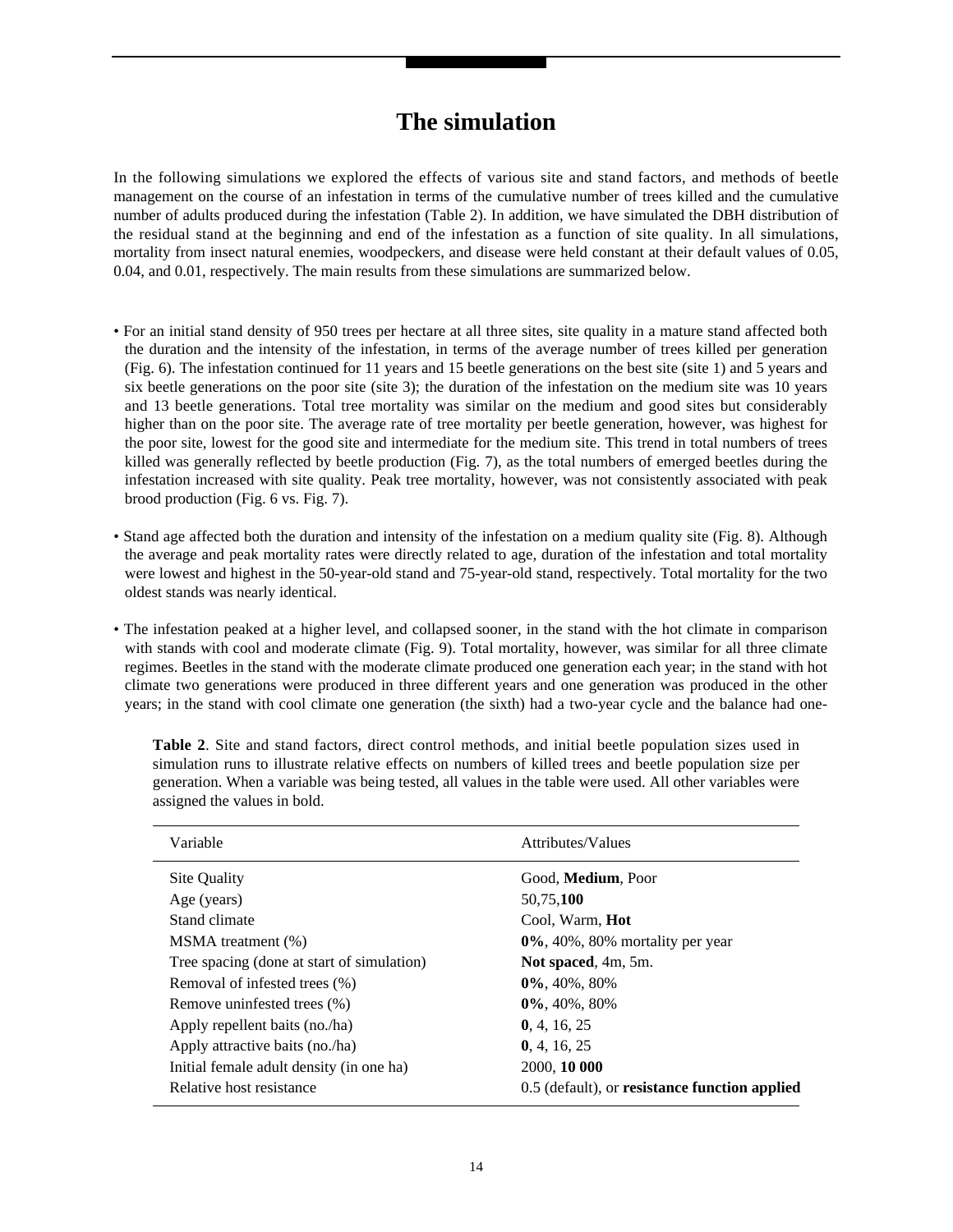

**Figure 6**. Effect of site quality on cumulative number of trees killed by mountain pine beetle during an infestation. Initial stand density was 950 trees per hectare and initial stand age was 100 years. The simulations used the synthetic hot temperature data. Mountain pine beetle infestations were simulated for one hectare of pure lodgepole pine. The infestation was assumed to have collapsed when less then 200 adult beetles were produced in a generation or no trees were successfully attacked. Tree mortality and adult populations occurred in the model at discrete time intervals corresponding to beetle generations. Data for consecutive generations were connected by lines to better highlight trends.



**Figure 7**. Effect of site quality on cumulative number of adult mountain pine beetles produced during the infestation. The same conditions were used as in Figure 6.



**Figure 8**. Effect of initial stand age on the cumulative number of trees killed by mountain pine beetle during an infestation. Site quality was medium, and the synthetic hot temperature data were used.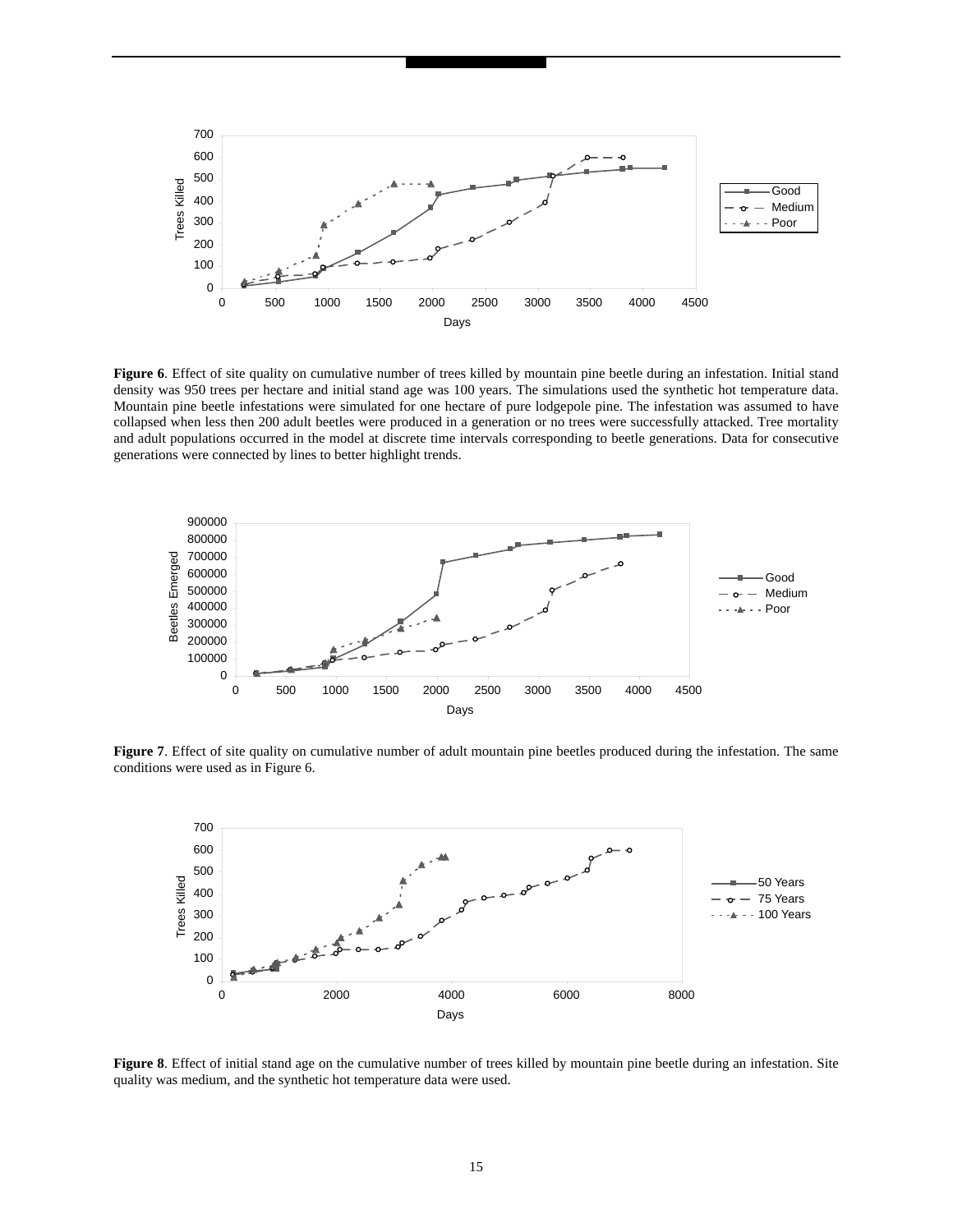

Figure 9. Effect of stand temperature on the cumulative number of trees killed. Site quality was medium and initial stand age was 100 years.



**Figure 10**. Effect of single tree treatments of 40% and 80% efficacy and no control each beetle generation on cumulative number of trees killed. Site quality was medium, initial stand age was 100 years and the synthetic hot temperature data were used.



**Figure 11**. Effect of no spacing and two spacing regimes on the cumulative number of trees killed. Stands were spaced once at the beginning of the simulation. Site quality was medium, initial stand age was 100 years and the synthetic hot temperature data were used.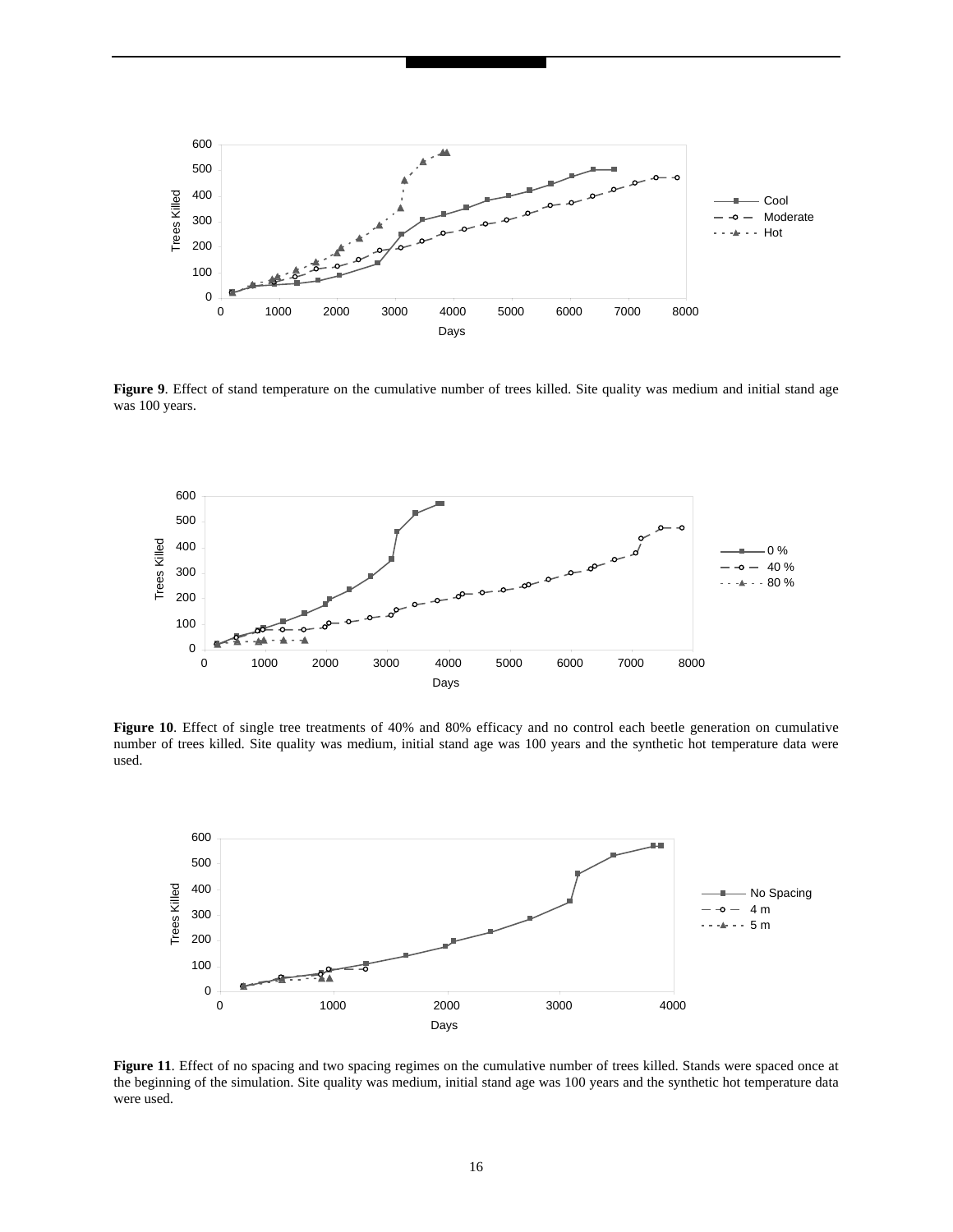year cycles (Fig. 9). Initially, the rate of tree mortality was lower in the stand with the cold climate compared with the stand with the moderate climate but the mortality rates became approximately equal two years or so following the time when beetle broods in the cool climate stand developed on a two-year cycle. These results correspond with field observations. At colder sites, such as at high elevations or near the northern parts of the beetle's range, in some years completion of the life cycle may take longer than one year. Conversely, in areas with hot climate or during unusually hot years in areas with moderate climate more than one generation of beetles can be produced per year. In the southern parts of the beetle's range, outbreaks tend to be more intense and of shorter duration than those near the northern edge of the range. There is, however, no major difference in the final amount of stand depletion between these regions.

- Individual tree treatments that destroyed only a moderate proportion of the brood (40%) each beetle generation prolonged the infestation to beyond the no-control alternative (Fig. 10), although somewhat fewer trees were killed over the duration of the infestation. Reductions in attack density and consequent mortality from crowding are the main reasons for such an outcome. This treatment is called MSMA in the simulation model, but the same procedure is used to simulate the effects of any single tree treatment such as fall-and-burn or bark peeling.
- Spacing living trees at the beginning of the simulation resulted in reduced peak and total mortality and reduced infestation duration as distance among residual trees increased (Fig. 11). There is experimental evidence to indicate that greater distances between neighbouring trees reduces "switching" of attacks, hence affecting attack success (Geiszler et al. 1980). Bentz et al. (1996) found that the largest distance between consecutively attacked trees was 3.2 m. Raffa and Berryman (1983) stated that no trees greater than 6 m apart were attacked. Geiszler et al. (1980) suggested that no switching of attacks occurred at distances greater than 7.3 m between adjacent trees. Preisler and Mitchell (1993) on the other hand, working in thinned stands, found that tree spacing between 4.3 m and 6.9 m appeared to have had no effect on the switching of attacks to neighbouring trees. However, switching is also affected by tree size, vigour, and some other factors.
- Harvesting the same percentage of infested trees following each attack during an infestation (Fig. 12) as the percent beetle mortality used in simulations of MSMA treatment effects (Fig. 10) resulted in the same pattern and total mortality from mountain pine beetle. This is mainly because in the simulation of the harvesting operation the distribution of the DBH classes for the infested trees and harvested trees were identical. Also, the sub-model for harvesting infested trees assumes that all of the beetles contained in the cut trees are removed during the harvesting operation.
- The harvesting of uninfested trees assumes that they are removed in one or more blocks. The density of the residual trees therefore remains unchanged, but the size of the stand is reduced. If tree removal through thinning is assumed, the course of the infestation will be the same as for spacing (Fig.11) because, not being spatially explicit, the simulation uses the mean distance among residual trees.
- The use of attractive baiting for each beetle generation during the infestation tends to reduce the peak intensity of the infestation and total tree mortality but, depending on baiting intensity, may increase the duration of the infestation (Fig. 13). In some years, however, tree mortality may be greater in baited stands than in unbaited stands. This happens mainly because attractive baiting tends to increase attack density and reduce brood survival and dispersal. Hence, depending on the changes in the values of these factors relative to those in the unbaited stand, beetle populations in attractively baited stands may build up faster and persist longer but cause less tree mortality.
- In general, repellent baiting produced effects similar to attractive baiting (Fig. 14). except that total mortality was reduced and the duration of the infestation increased for a given density of baits. These results are likely to be caused by the reduced attack density on individual trees which may decrease attack success and brood survival on successfully attacked trees.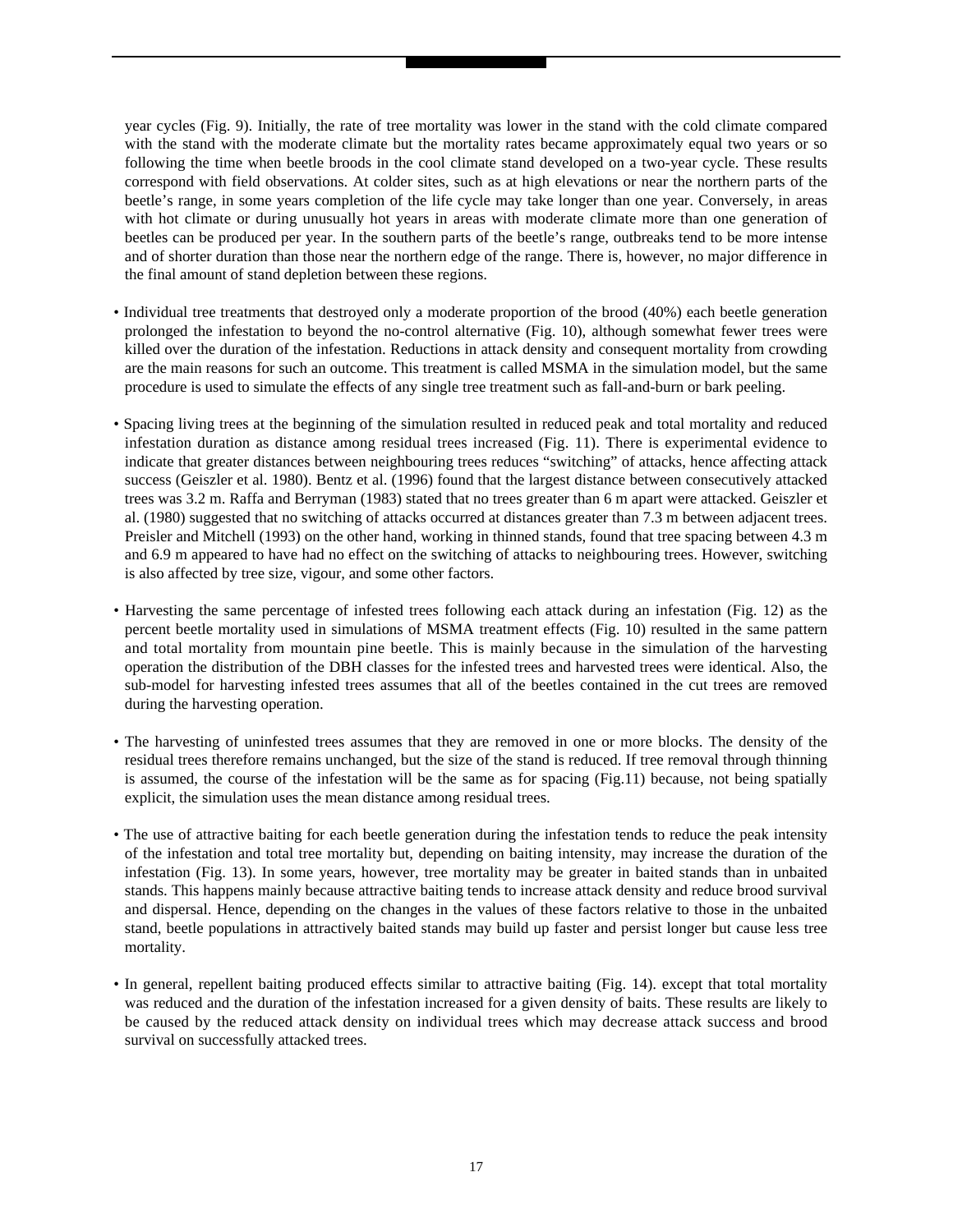

**Figure 12**. Effect of harvesting infested trees each year during the infestation on cumulative number of trees killed. Site quality was medium, initial stand age was 100 years and the synthetic hot temperature data were used.



Figure 13. Effect of applying 0-25 attractive baits per hectare each year during the infestation on cumulative number of trees killed. Site quality was medium, initial stand age was 100 years, and the synthetic hot temperature data were used.



Figure 14. Effect of applying 0-25 repellent baits per hectare each year during the infestation on cumulative number of trees killed. Site quality was medium, initial stand age was 100 years, and the synthetic hot temperature data were used.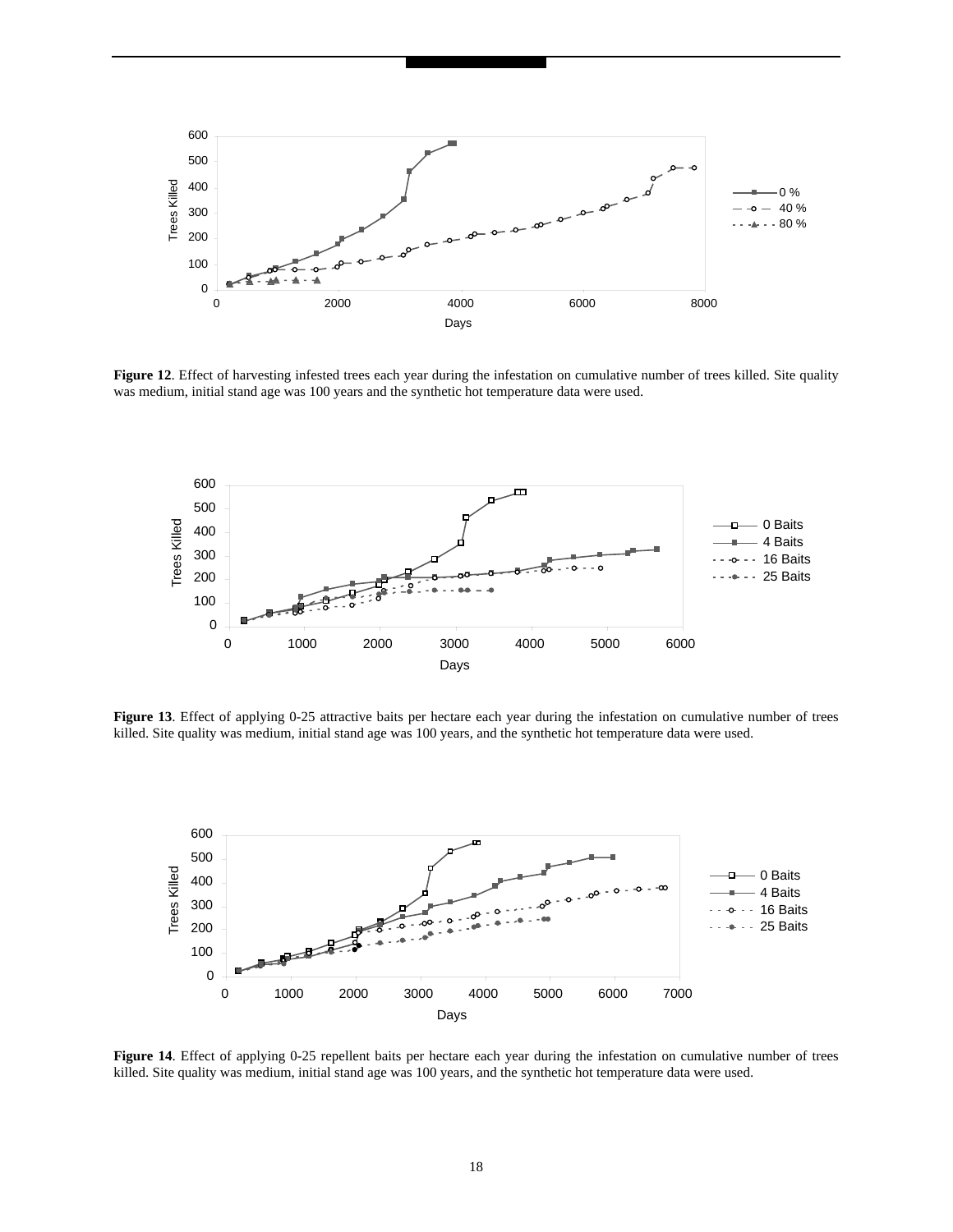

**Figure 15**. Effect of initial beetle population size of 2000 and 10 000 on cumulative numbers of adult mountain pine beetles. Site quality was medium, initial stand age was 100 years, and the synthetic hot temperature data were used.



**Figure 16**. Effect of initial beetle population size of 2000 and 10 000 on cumulative number of trees killed. Site quality was medium, initial stand age was 100 years, and the synthetic hot temperature data were used.



**Figure 17.** Effect of holding relative host resistance constant at 0.5 on cumulative number of trees killed by mountain pine beetle during the infestation. Site quality was medium, initial stand age was 100 years, and the synthetic hot temperature data were used. (Compare this with Figure 16, where each year relative host resistance was determined by the host resistance sub-model.)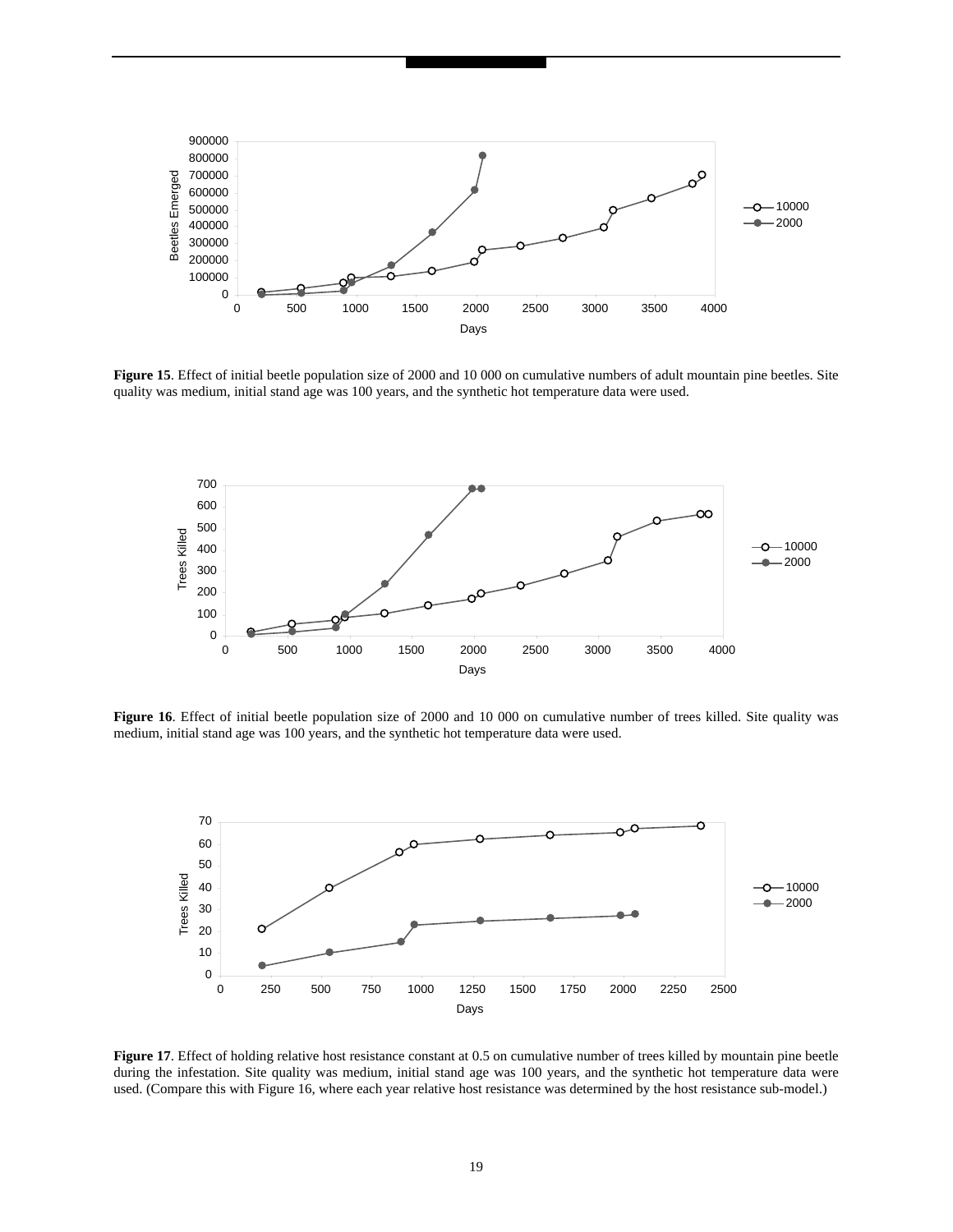• The size of the initial beetle population (Fig. 15 vs. Fig. 16) and host resistance (Fig. 15 vs. Fig. 17) can affect the duration, intensity and total tree mortality of an infestation. The size of the initial beetle population had the greatest impact on the duration of the infestation, whereas host resistance substantially affected all three factors.

Tree mortality by DBH class and total stand depletion are affected by site quality (Fig. 18 vs. Fig. 19). This effect is mainly due to the differences in the DBH distributions of trees in sites of different qualities, and DBH-related attack and beetle productivity.

### **Sensitivity analysis**

A sensitivity analysis was performed on the effects of five control parameters: (i) spacing, (ii) cutting of uninfested trees, (iii) direct control of beetles by killing them , (iv) the use of attractive baits, and (v) the use of repellent baits. In each case the variable graphed was the total number of trees killed during the outbreak. The results are shown for three stand ages, three temperatures, three levels of site quality, and four values of the control variable (Appendix B, Figs. I-V). Spacing had a strong effect in stands initially of 75 and 100 years of age, but had less effect on stands of 50 years (Appendix B, Fig. I). Harvesting uninfested trees during an outbreak greatly reduced the number of trees killed and this effect was greater for 75 and 100 years and for poor and medium quality sites (Appendix B, Fig II). Direct control of beetles through individual tree treatments reduced the number of trees killed, but the effectiveness is much greater in poor and medium quality sites than in good quality sites; control has to be very high (80%) before this reduction is substantial (Appendix B, Fig. III). There was little effect of direct control in 50-year-old stands. Attractive baits resulted in modest reduction in the number of trees killed, and again mainly in low and medium sites (Appendix B, Fig. IV). The use of repellent baits is ineffective in good sites and most effective in older stands. Temperature had little effect on any of the control methods (Appendix B, Fig. V).

### **Discussion**

Simulation outputs of the numbers of trees killed, beetles produced, and the duration of infestations (Figs. 6-19) generally corresponded to qualitative expectations, for the various site and stand factors and management options tried. This was true for simulations involving manipulation of site quality, age, stand climate, host resistance, individual tree treatments (MSMA), and the relationship between tree mortality and DBH.

The results of some simulations, however, were unexpected:

- The simulated rates of brood production (Fig. 15) and tree mortality (Fig. 16) during the infestation were much higher after the first three beetle generations when initial female adult population size was 2000 compared to an initial female adult population size of 10 000. Although total tree mortality and total adult beetle production for the infestation were comparable in both simulations, the infestation with an initial 2000 female adults had much shorter duration. The generally grater rates of dispersal out of the area combined with reduced brood survival owing to greater attack densities in simulations with an initial 10 000 female adults appear to be mainly responsible for these results. When brood production was reduced substantially owing to host resistance, the pattern of tree mortality relative to the size of the initial female beetle population conformed to expectation (Fig. 17).
- Simulations of attractive baiting effects also produced some unexpected results. Although, as expected, both average annual tree mortality and total tree mortality tended to decline with increased bait density (Fig. 14), tree mortality in some years was greater for the two lowest bait density treatments compared with mortality in the untreated stand. The two lowest bait density treatments also increased the duration of the infestation. These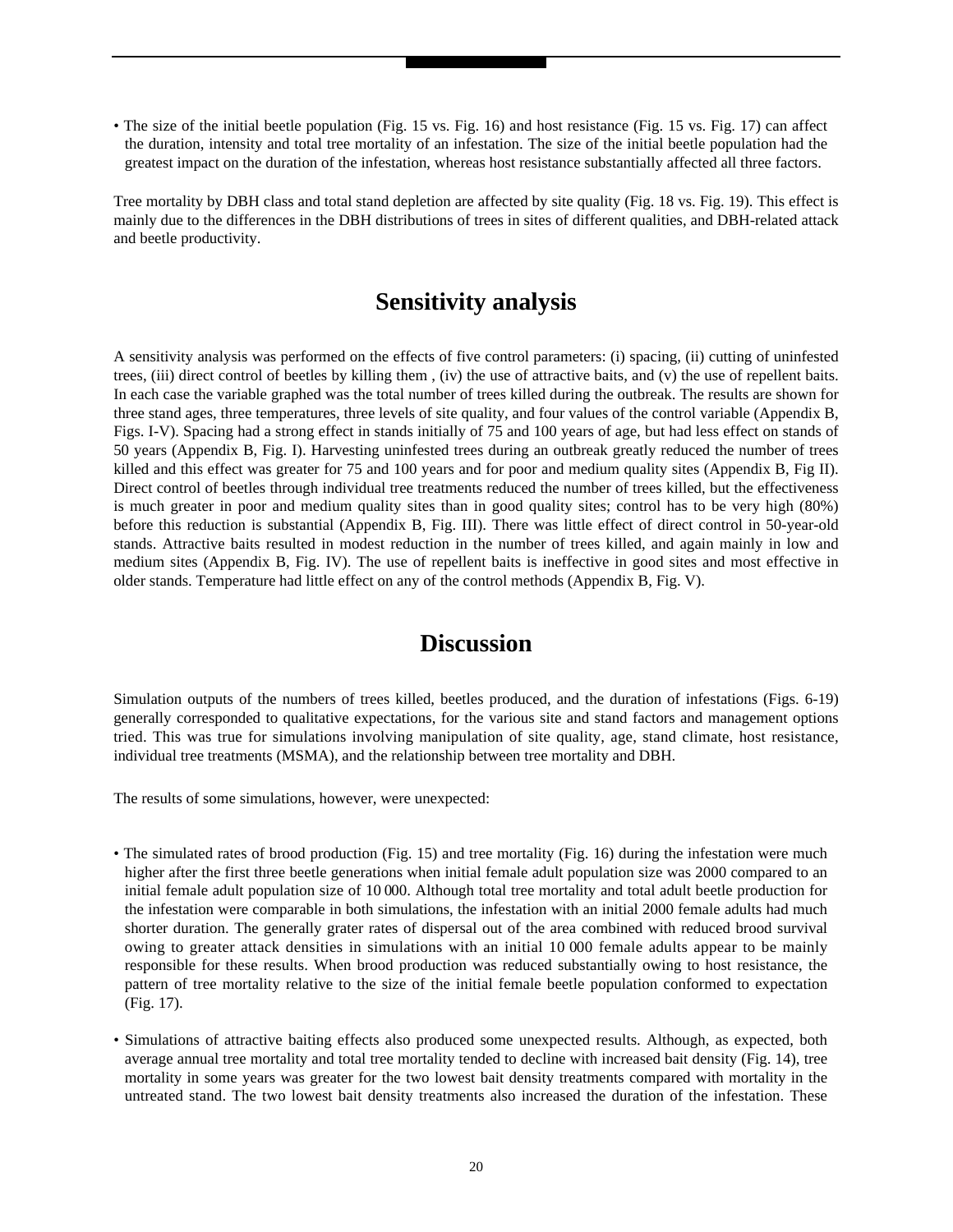

Figure 18. Effect of good (a) and medium (b) site quality on initial and final distribution of living lodgepole pine in different diameter classes at the end of an infestation by mountain pine beetle. Initial stand age was 100 years and the synthetic hot temperature data were used. Note that in (a) the number of living trees in the 12-cm-DBH class was greater at the end of the infestation than at the beginning. This is because few trees were killed in this DBH class and trees from the 10-cm-DBH class grew into it during the infestation period.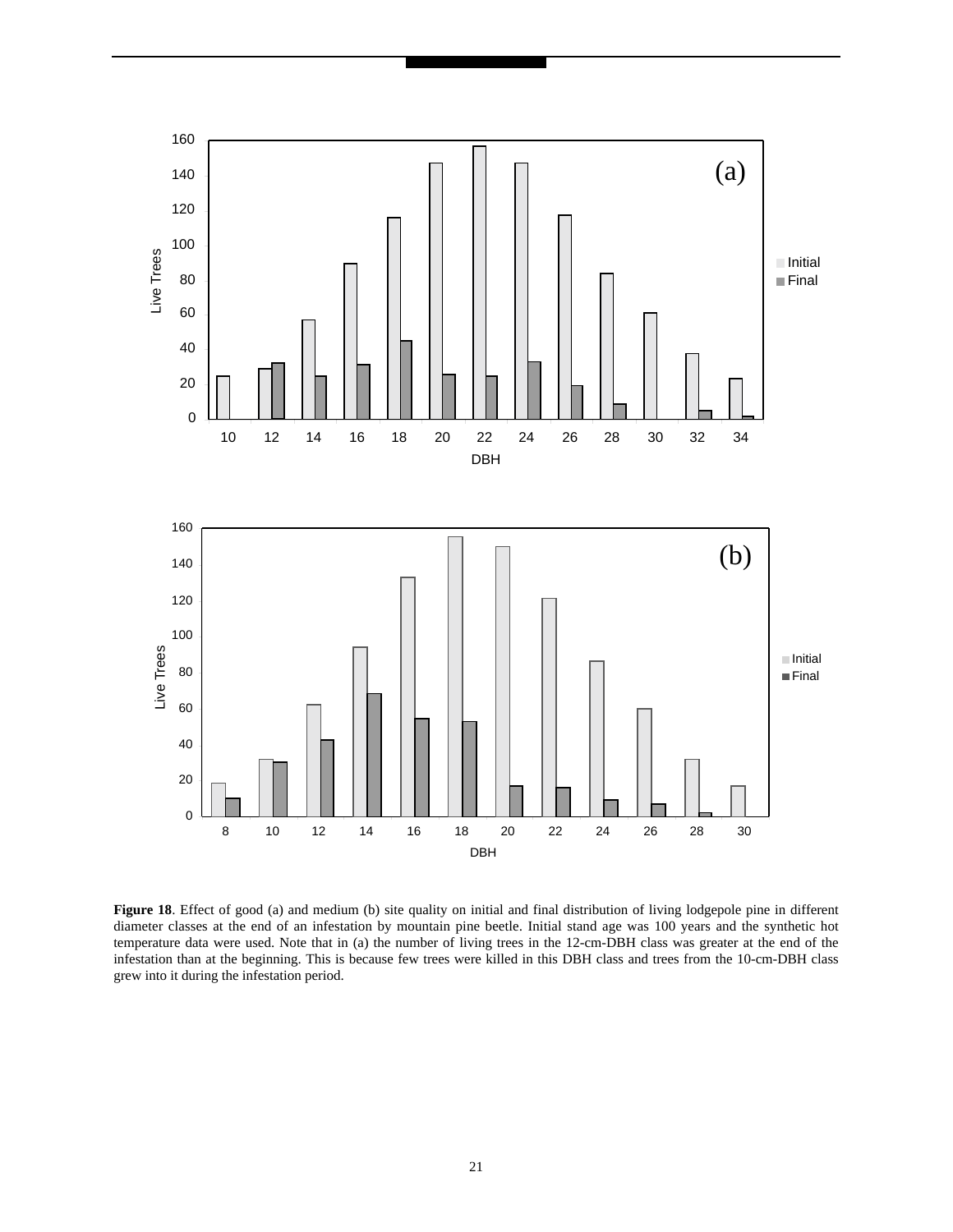results suggest that, under some conditions at least, continuous baiting may result in increased tree mortality during some years and increased infestation duration but reduced total tree mortality.

- Repellent baiting had an effect similar to that of attractive baiting, except that for a given bait density there was less decline in total tree mortality and a more pronounced increase in the duration of the infestation compared to the untreated stand (Fig. 15). Hence, surprisingly, these simulations indicated that for the same bait densities continuous attractive baiting may result in reduced total tree mortality compared with continuous repellent baiting.
- Substantial reduction in both total tree mortality and the duration of the infestation resulted when trees were spaced to 3 m (1111.1 stems per ha). Experience indicates, however, that during actual outbreaks high tree mortality can occur at similar tree densities. Theoretical modeling of the attack process (Powell et al. 1998) suggested that thinning reduces attack success mainly through interference with chemical ecology due to changes in microclimate. Similar conclusions were reached based on field experiments (Amman et al. 1988).

All of these apparently anomalous simulation results could be tested by experiment.

In addition to the insect, tree, and stand variables currently output from the model, numerous other variables are available for output. A number of variables concerning beetle biology are useful for exploring various aspects of their population dynamics. Others are useful for investigating the consequences of various management practices in terms of tree mortality, which could include some theoretical methods such as the introduction of a mortality factor at a specific life stage.

A number of sub-models have not been validated experimentally because the available field data consist mainly of the number of infested or killed trees and, in some cases, densities of attacks and emerged adults per unit of bark area are included. While these are the important variables from the point of view of bark beetle management, additional data would be required on beetle survival and tree characteristics to properly test the model. Such data should include stage-specific survival, as well as tree and stand variables such as phloem thickness, tree density, DBH distribution and age. Nevertheless, comparisons of observed and predicted tree mortality during the course of an infestation could be made provided that initial beetle population size was known (or could be estimated), and yearly tree mortality and daily weather data (in terms of maximum and minimum temperatures) were available. However, a good fit to the available field data would not necessarily validate the model (likewise, a poor fit would not necessarily invalidate it) for reasons discussed above. Since the host tree sub-model is based on growth and yield functions, for the validation exercise the initial tree density and DBH distributions would need to be adjusted to correspond with observed values.

The current version of the model operates on a 1-ha area of pure lodgepole pine. Future development may involve expanding the host base to the stand level and allowing for mixed stands with the main objective of exploring the effect of beetle dispersal on outbreak dynamics.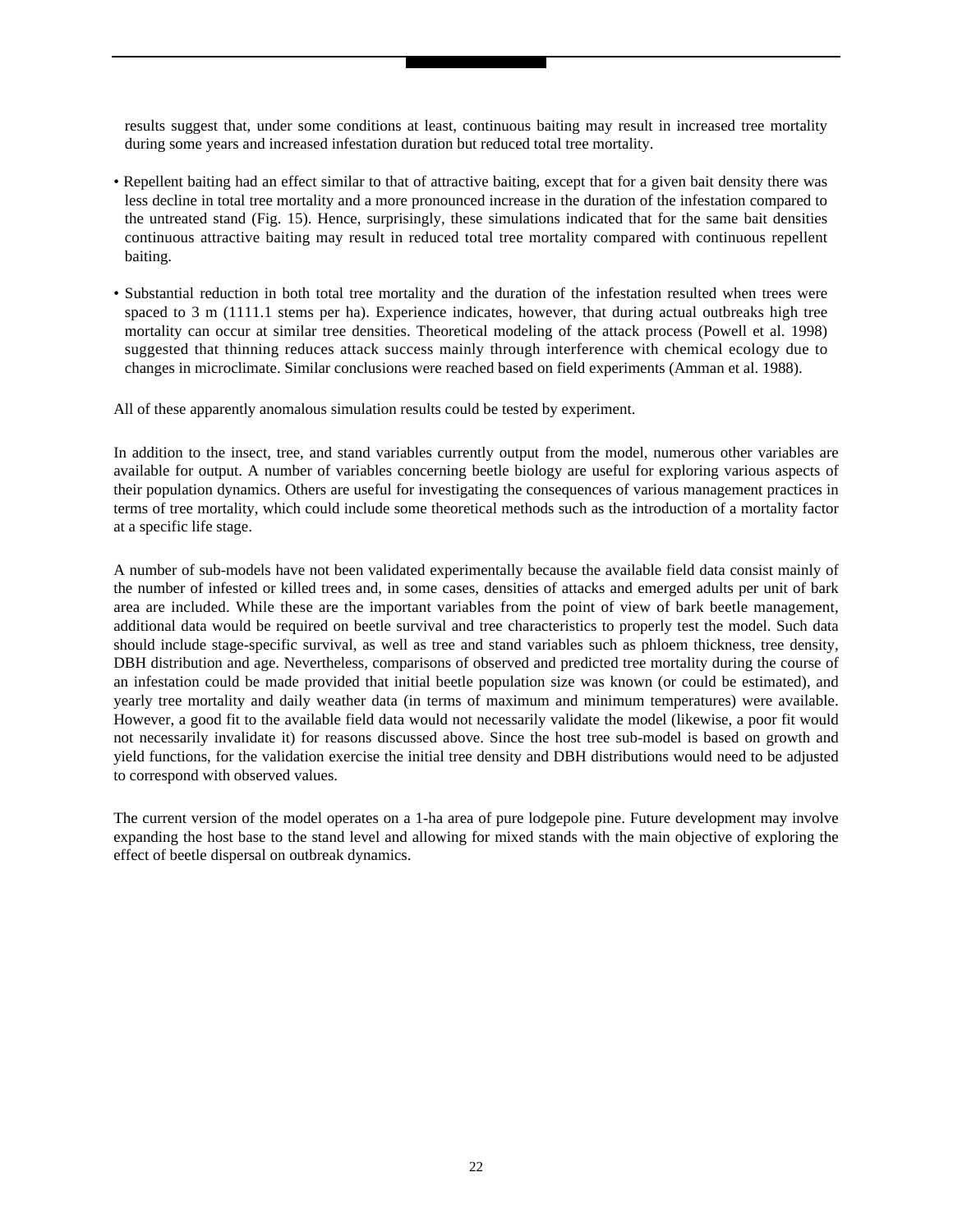### **References**

- Amman, G.D. 1969. Mountain pine beetle emergence in relation to depth of lodgepole pine bark. USDA Forest Service Intermountain Forest and Range Experiment Station Research Note INT-96.
- Amman, G.D. 1972. Mountain pine beetle brood production in relation to thickness of lodgepole pine phloem. Journal of Economic Entomology 65: 138-40.
- Amman, G.D. 1977. The role of the mountain pine beetle in lodgepole pine ecosystems: impact on succession. Pages 3-18 in W.J. Mattson (ed.) The role of arthropods in forest ecosystems: proceedings of the 15th international congress of entomology, August 19-27, 1979, Washington, DC. Springer-Verlag, New York.
- Amman, G.D. 1978. Biology, ecology, and causes of outbreaks of the mountain pine beetle in lodgepole pine forests. Pages 39-53 *in* Alan A. Berryman, Gene D. Amman, and Ronald W. Stark (editors). Theory and practice of mountain pine beetle management in lodgepole pine forests. Proceedings of a symposium held April 25-27, 1978, Pullman WA. University of Idaho, Forest, Wildlife and Range Experiment Station, Moscow.
- Amman, G.D.; Cole, W.E. 1983. Mountain pine beetle dynamics in lodgepole pine forests. Part II: Population dynamics. USDA Forest Service, Intermountain Forest and Range Experiment Station, General Technical Report INT-145.
- Amman, G D.; McGregor, M.D.; Schmitz, R.F.; Oakes, R.D. 1988. Susceptibility of lodgepole pine to infestation by mountain pine beetles following partial cutting of stands. Canadian Journal of Forest Research 18: 688-695.
- Amman, G.D.; Pace, V. E. 1976. Optimum egg gallery densities for the mountain pine beetle in relation to lodgepole pine phloem thickness. U.S. Dept. Agriculture Forest Service Research Note INT-284, Ogden, Utah. 8 p.
- Amman, G.D.; Thier, R.W.; McGregor, M.D.; Schmitz, R.F. 1989. Efficacy of verbenone in reducing lodgepole pine infestation by mountain pine beetles in Idaho. Canadian Journal of Forest Research 19: 60-64.
- Bentz, B.J.; Logan, J.A.; Amman, G.D. 1991. Temperature-dependant development of the mountain pine beetle (Coleoptera: Scolytidae) and simulation of its phenology. The Canadian Entomologist 123: 1083-1094.
- Bentz, B.J.; Powell J.A.; Logan, J.A. 1996. Localized spatial and temporal attack dynamics of the mountain pine beetle in lodgepole pine. USDA Forest Service, Intermountain Forest and Range Experiment Station, Research Paper INT-494. Ogden, UT. 8 p.
- Berryman, A.A. 1976. Theoretical explanation of mountain pine beetle dynamics in lodgepole pine forests. Environmental Entomology 5: 1225-1233.
- Berryman, A.A. 1978. A synoptic model of the lodgepole pine/mountain pine beetle interaction and its potential application in forest management. Pages 98-105 *in* Alan A. Berryman, Gene D. Amman, and Ronald W. Stark, (editors). Theory and practice of mountain pine beetle management in lodgepole pine forests. Proceedings of a symposium held April 25-27, 1978, Pullman WA. University of Idaho, Forest, Wildlife and Range Experiment Station, Moscow.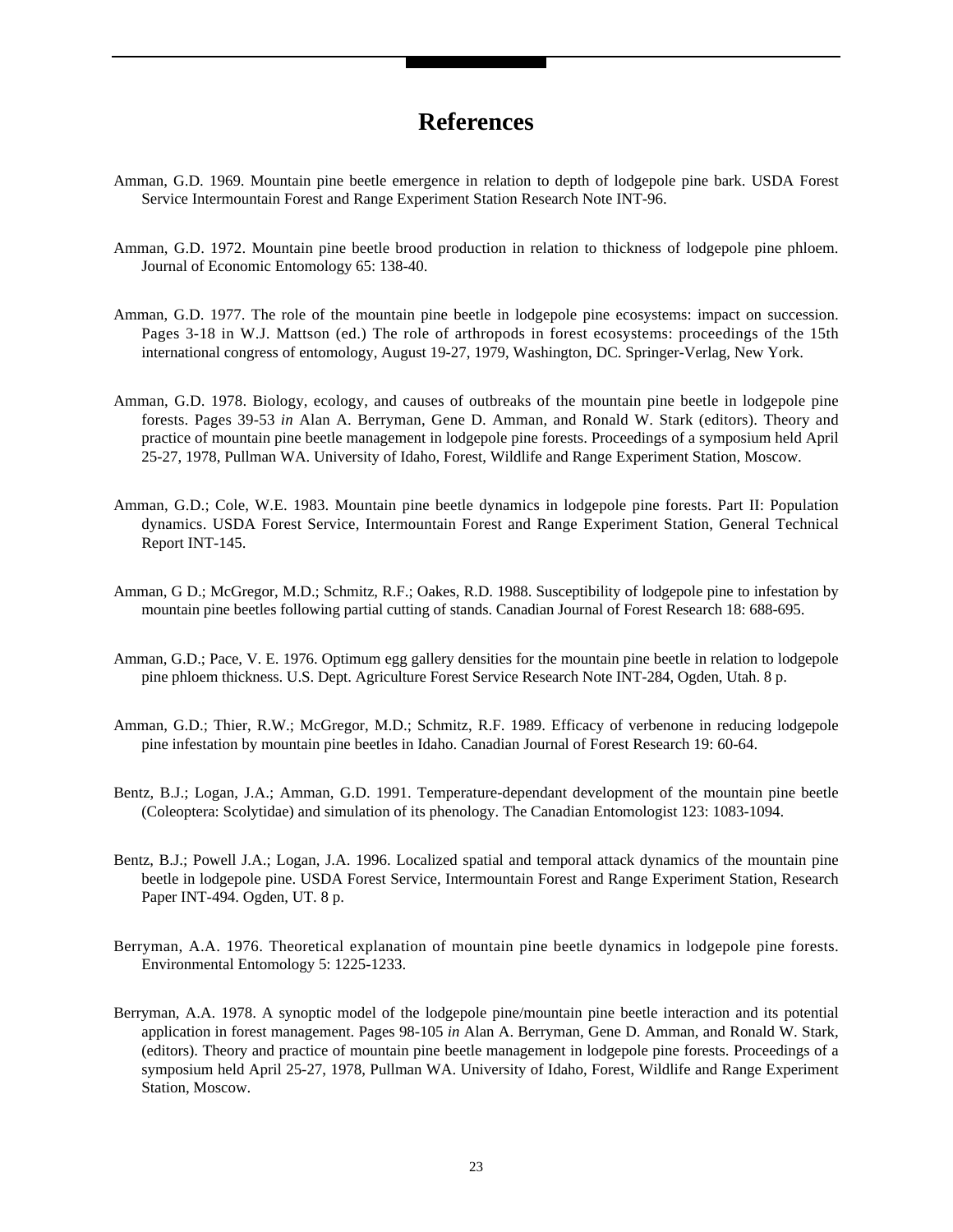- Borden, J.H.; Chong, L.J.; Pratt, K.E. G.; Gray, D.R. 1983a. The application of behaviour-modifying chemicals to contain infestations of the mountain pine beetle, *Dendroctonus ponderosae*. Forestry Chronicle 59: 235-239.
- Borden, J.H.; Chong, L.J.; Fuchs, M.C. 1983b. Application of semiochemicals in post-logging manipulation of the mountain pine beetle, *Dendroctonus ponderosae* (Coleoptera: Scolytidae). Journal of Economic Entomology 76: 1428-1432.
- Borden, J.H.; Ryker, L.C.; Chong, L.J.; Pierce, Jr. H.D.; Johnstone, B.D.; Oehlschlager, A.C. 1986. Response of the mountain pine beetle, *Dendroctonus ponderosae* Hopkins (Coleoptera:Scolytidae), to five semiochemicals in British Columbia lodgepole pine forests. Canadian Journal of Forest Research 17: 118-128.
- Burnell, D.G. 1977. A dispersal-aggretion model for mountain pine beetle in lodgepole pine stands. Research on Population Ecology 19: 99-106.
- Cole, D.M. 1973. Estimation of phloem thickness in lodgepole pine. USDA Forest Service, Intermountain Forest and Range Experiment Station. Ogden UT. Research Paper INT-148. 10 p.
- Cole, W.E.; Amman, G.D.; Jensen, C.E. 1985. Mountain pine beetle dynamics in lodgepole pine forests. Part III: Sampling and modeling of mountain pine beetle populations. USDA Forest service, Intermountain Forest and Range Experiment Station. Ogden UT. General Technical Report INT-188. 46 p.
- Geiszler, D.R.; Gallucci, V.F.; Gara, R.I. 1980. Modeling the dynamics of mountain pine beetle aggregation a lodgepole pine stand. Oecologia 46: 244-253.
- Geizler, D.I.; Gara, R.I. 1978. Mountain pine beetle attack dynamics in lodgepole pine. Pages 182-187 in Alan A. Berryman, Gene D. Amman, and Ronald W. Stark (editors). Theory and practice of mountain pine beetle management in lodgepole pine forests. Proceedings of a symposium held April 25-27, 1978, Pullman WA. University of Idaho, Forest, Wildlife and Range Experiment Station. Moscow.
- Gibson, K.E.; Schmitz, R.F.; Amman, G. D.; Oakes, R. D. 1991. Mountain pine beetle response to different verbenone dosages in pine stands of western Montana. USDA Forest Service Intermountain Research Station, Ogden, UT. Research Paper INT-444. 11 p.
- Gray, B.; Billings, R.F.; Gara, R.I.; Johnsey, R.L. 1972. On the emergence and initial flight behaviour of the mountain pine beetle, *Dendroctonus ponderosae*, in eastern Washington. Zeitschrift Fur Angewandte Entomologie 71: 250-259.
- Gray, D.R.; Borden, J.H. 1989. Containment and concentration of mountain pine beetle (Coleoptera: Scolytidae) infestations with semiochemicals: validation by sampling of baited and surrounding zones. Journal of Economic Entomology 82: 1399-1495.
- Hopping, G.R.; Beall, G. 1948. The relation of diameter of lodgepole pine to incidence of attack by the bark beetle *Dendroctonus monticolae* Hopkins. Forestry Chronicle 24: 141-5.
- Hynum, B.G.; Berryman, A.A. 1981. *Dendroctonus ponderosae* Hopkins (Coleoptera: Scolytidae): gallery initiation on lodgepole pine during aggregation. Environmental Entomology 10: 842-846.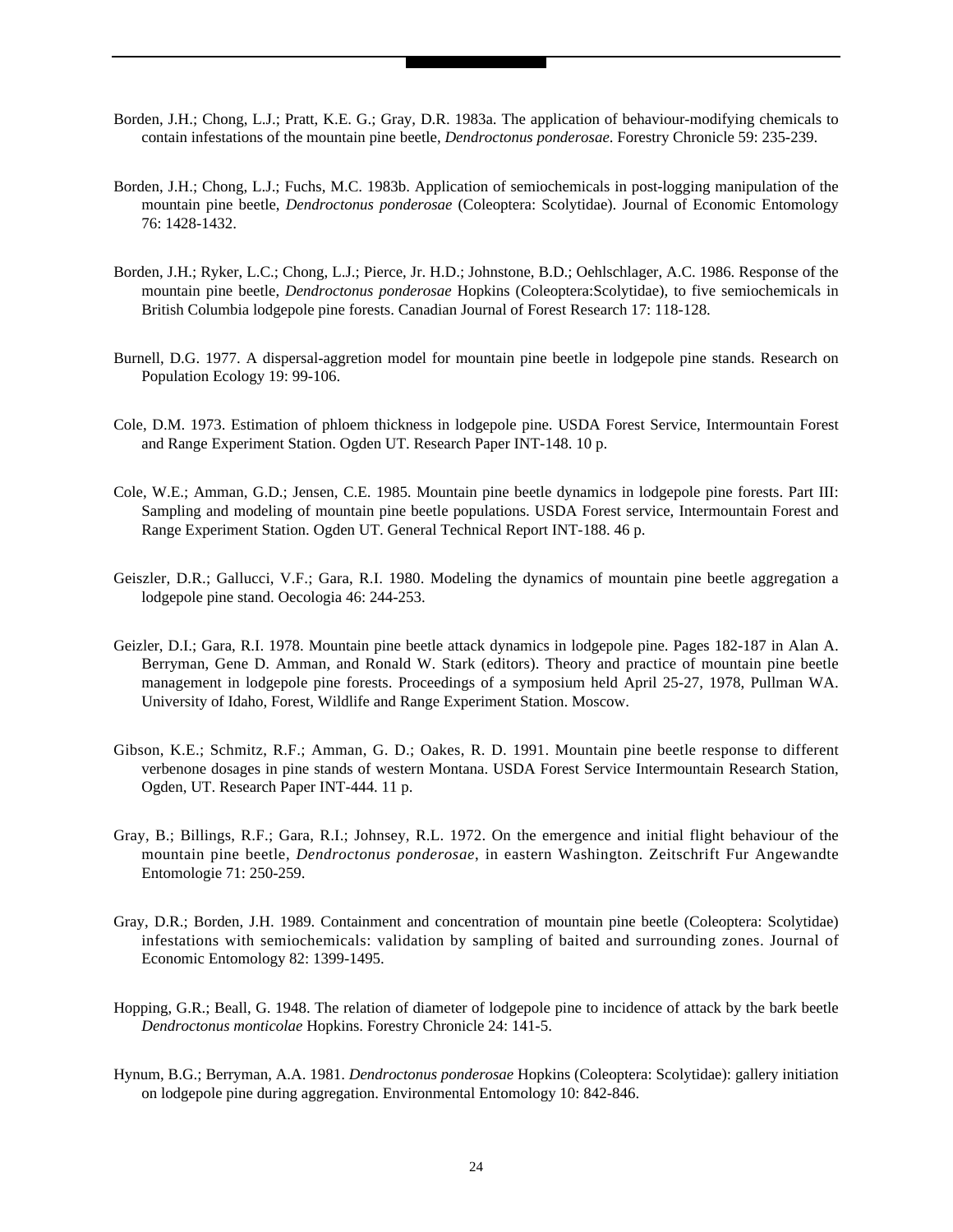- Johnstone, W.D. 1976. Variable-density yield tables for natural stands of lodgepole pine in Alberta. Canadian Department of Fisheries and Environment, Canadian Forest Service, Report No. 20.
- Lindgren, B.S.; Borden, J.H.; Cushon, G.H.; Chong, L. J.; Higgins, C.J. 1989. Reduction of mountain pine beetle (Coleoptera: Scolytidae) attacks by verbenone in lodgepole pine stands in British Columbia. Canadian Journal of Forest Research 19: 65-68.
- Linton, D.A.; Safranyik, L.; McMullen, L.H.; Betts, R. 1987. Field techniques for rearing and marking mountain pine beetles for use in dispersal studies. Journal of the Entomological Society of B.C. 84: 53-58.
- Logan, J.A.; White, P.; Bentz, B.A.; Powell, J.A. 1998. Model analysis of spatial patterns in mountain pine beetle outbreaks. Theoretical Population Biology 53: 236-255.
- Massey, C.L. 1966. The influence of nematode parasites and associates on bark beetles in the United States. Bulletin of the Entomological Society of America 12: 384-386.
- McCambridge, W.F. 1974. Influence of low temperatures on attack, oviposition and larval development of mountain pine beetle, *Dendroctonus ponderosae* (Coleoptera: Scolytidae). The Canadian Entomologist 106: 979-984.
- McGhehey, J. H. 1971. Female size and egg production of the mountain pine beetle, *Dendroctonus ponderosae* Hopkins. Canadian Forest Service, Northern Forest Research Centre. Information Report NOR-X-9. 18 p.
- Moser, J.C. 1975. Mite predators of the southern pine beetle. Annals of the Entomological Society of America 68: 1113-1116.
- Patterson, J.E. 1930. Control of the mountain pine beetle in lodgepole pine by the use of solar heat. USDA Forest Service, Washington DC. 20 p.
- Preisler, H.K.; Mitchell, R.G. 1993. Colonization patterns of the mountain pine beetle in thinned and unthinned lodgepole pine stands. Forest Science 39: 528-545.
- Powell, J.; Tams, J.; Bentz, B.; Logan, J. 1998.Theoretical analysis of "switching" in a localized model of mountain pine beetle attack. Journal of Theoretical Biology 194: 49-63.
- Raffa, K.F.; Berryman, A.A. 1983. The role of host plant resistance in the colonization behaviour and ecology of bark beetles. (Coleoptera: Scolytidae). Ecological Monographs 53: 27-49.
- Raffa, K.F.; Berryman, A.A. 1986. A mechanistic computer model of mountain pine beetle populations interacting with lodgepole pine stands and its implications for forest managers. Forest Science 32: 789-805.
- Reid, R.W. 1958. Nematodes associated with the mountain pine beetle [*Dendroctonus monticolae*]. Bimonthly Progress Reports, Division of Forest Biology, Department of Agriculture, Canada. 14: (1, 3).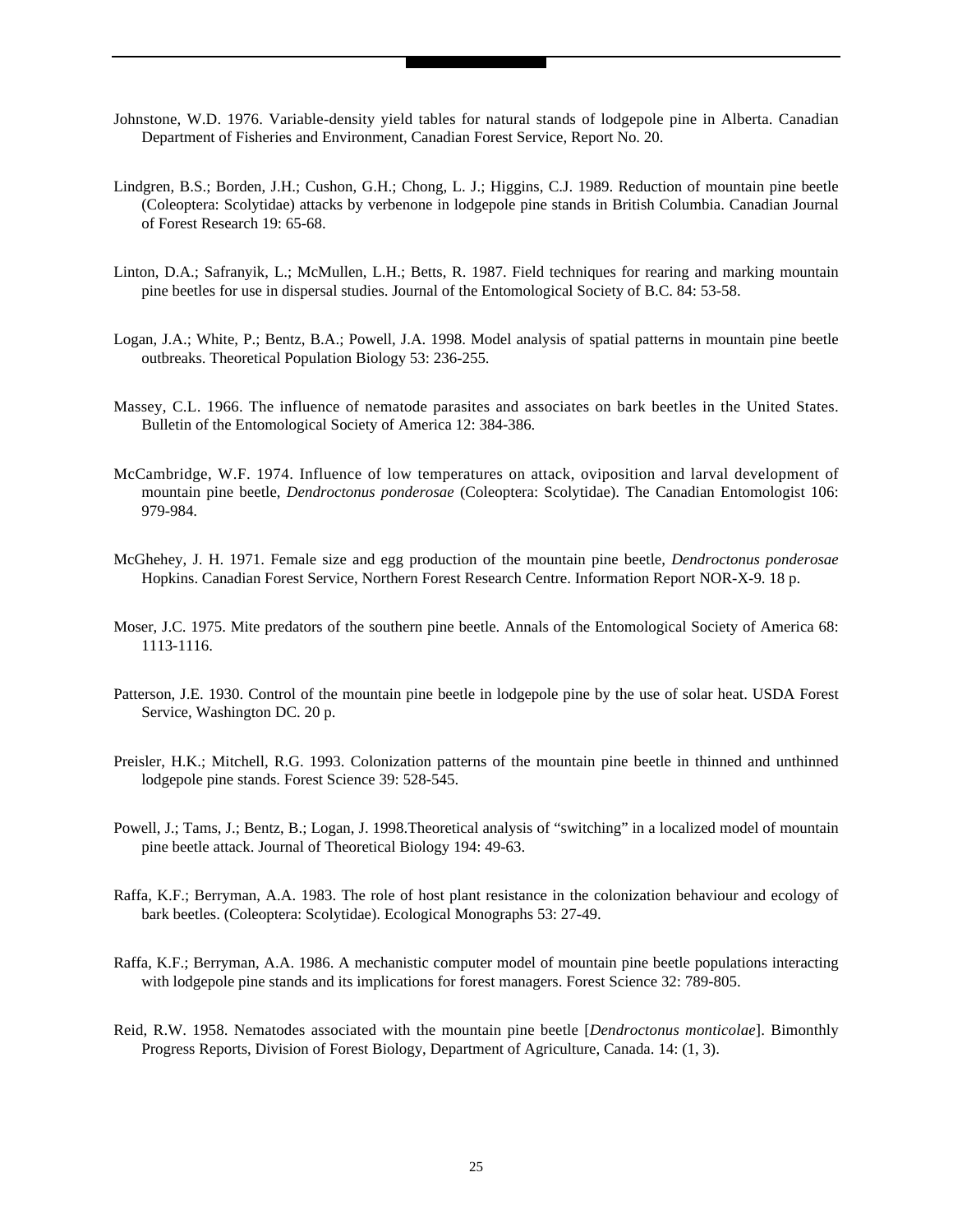- Reid, R.W. 1962a. Biology of the mountain pine beetle, *Dendroctonus* monticolae Hopkins, in the East Kootenay region of British Columbia. I. Life cycle, brood development, and flight periods. The Canadian Entomologist 94: 531-8.
- Reid, R.W. 1962b. Biology of the mountain pine beetle, *Dendroctonus* monticolae Hopkins, in the East Kootenay region of British Columbia. II. Behaviour in the host, fecundity and internal changes in the female. The Canadian Entomologist 94: 605-613.
- Reid, R.W.; Gates, H.S. 1970. Effect of temperature and resin on hatch of eggs of the mountain pine beetle (*Dendroctonus ponderosae*). The Canadian Entomologist 102: 617-22.
- Reid, R.W.; Whitney, H.S.; Watson, J.A. 1967. Reaction of lodgepole pine to attack by *Dendroctonus ponderosae* Hopkins and the blue stain fungi. Canadian Journal of Botany 45: 1115-1126.
- Safranyik, L. 1978. Effects of climate and weather on mountain pine beetle populations. Pages 77-83 in D.L. Kibbee, A.A. Berryman, G.D. Amman, and R.W. Stark (editors). Theory and practice of mountain pine beetle management in lodgepole pine forests. Symposium Proceedings, University of Idaho, Moscow, ID. 224 p.
- Safranyik, L. 1988. Estimating attack and brood totals and densities of the mountain pine beetle in individual lodgepole pine trees. The Canadian Entomologist 120: 323-331.
- Safranyik, L.; Jahren, R. 1970. Emergence patterns of the mountain pine beetle from lodgepole pine. Canadian Forestry Service Bi-monthly Research Notes. 26: 11,19.
- Safranyik, L.; Shrimpton, D. M.; Whitney, H. S. 1973. An interpretation of the interaction between lodgepole pine, the mountain pine beetle and its associated blue stain fungi in western Canada. Pages 406-428 in Management of lodgepole pine ecosystems.
- Safranyik, L.; Shrimpton, D. M.; Whitney, H. S. 1974. Management of lodgepole pine to reduce losses from the mountain pine beetle. Canadian Forestry Service, Pacific Forest Research Centre, Forestry Technical Report 1.
- Safranyik, L.; Shrimpton, D. M.; Whitney, H. S. 1975. Mountain pine beetle bibliography. Canadian Forestry Service, Pacific Forest Research Centre, Information Report BC-X-126. 69 p.
- Safranyik, L.; Whitney, H.S. 1985. Development and survival of axenically reared mountain pine beetles, *Dendroctonus ponderosae* (Coleoptera:Scolytidae), at constant temperatures. The Canadian Entomologist 117: 185-192.
- Shepherd, R.F. 1966. Factors influencing the orientation and rates of activity of *Dendroctonus ponderosae* Hopkins (Coleoptera: Scolytidae). The Canadian Entomologist 98: 507-18.
- Shrimpton, D.M. 1973. Age- and size-related response of lodgepole pine to innoculation with Europhium clavigerum. Candian Journal of Botany 51: 1155-60.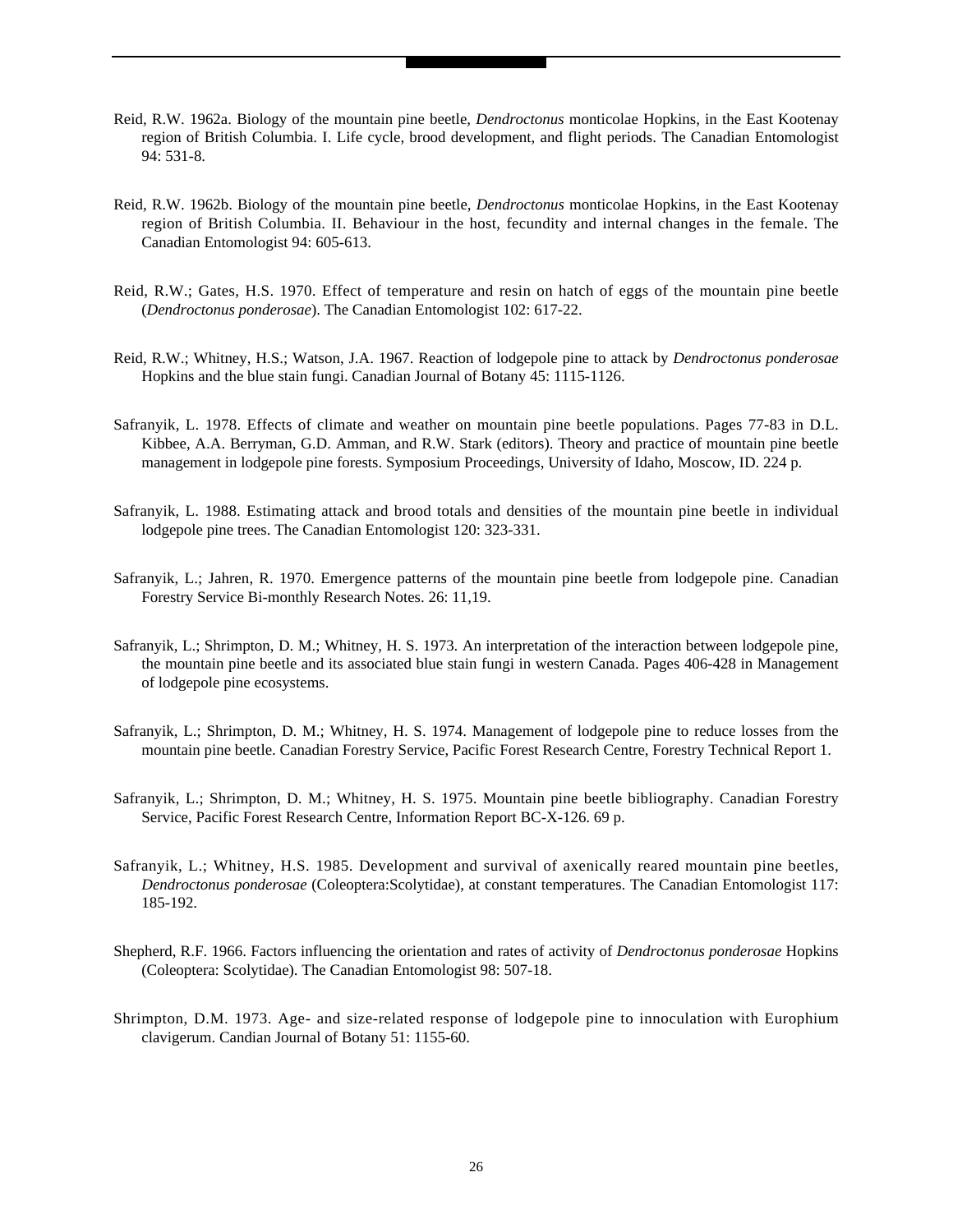- Shrimpton, D.M. 1978. Effects of lodgepole pine resistance on mountain pine beetle population. Pages 64-76 in Alan A. Berryman, Gene D. Amman, and Ronald W. Stark (editors). Theory and practice of mountain pine beetle management in lodgepole pine forests. Proceedings of a symposium held April 25-27, 1978, Pullman WA., University of Idaho, Forest, Wildlife and Range Experiment Station, Moscow.
- Smith, Richard H. 1963. Toxicity of pine resin vapors to three species of *Dendroctonus* bark beetles. Journal of Economic Entomology 56: 827-831.
- Somme, L. 1964. Effects of glycerol on cold hardiness in insects. Canadian Journal of Zoology 42: 87-101.
- Thomson, A.J.; Safranyik, L.; Shrimpton, D.M.; Whitney, H.S. 1985. A theory of mountain pine beetle population response to weather-induced change in host-resistance. Pages 128-135 *in* L. Safranyik (editor). The role of the host in the population dynamics of forest insects. Proceedings of a IUFRO Workshop, Banff. September 4-7, 1983. Canadian Forestry Service, Pacific Forestry Centre, Victoria, BC.
- Thomson, A.J. 1987a. Comparison of lodgepole pine yield tables. Canadian Journal of Forest Research 17: 1110-1114.
- Thomson, A.J. 1987b. Determining families of tree growth curves consistent with stock table data. Pages 224-230 (Vol. 1) in Proceedings of a IUFRO Forest growth Modelling and Prediction Conference, Minneapolis, MN, August 24-28, 1987. USDA Forest Service, North Central Forest Experiment Station, General Technical Report NC-129.
- Thomson, A.J. 1993. LPMPB: A variable density lodgepole pine growth and yield model for mountain pine beetle impact evaluation. in Proceedings Forestry Canada Modelling Workshop, held at Pacific Forestry Centre, Feb. 1993. 6 p.
- Unger, L. 1993. Mountain pine beetle. Forest pest leaflet No. 76. Forestry Canada, Pacific Forestry Centre, Victoria. 7 p.
- Whitney, H.S.; Safranyik, L.; Muraro, S.J.; Dyer, E.D.A. 1978. In defense of the concept of direct control of mountain pine beetle populations in lodgepole pine: Some modern approaches. Pages 159-164 in Alan A. Berryman, Gene D. Amman, and Ronald W. Stark (editors). Theory and practice of mountain pine beetle management in lodgepole pine forests. Proceedings of a symposium, April 25-27, 1978, Pullman WA. University of Idaho, Forest, Wildlife and Range Experiment Station, Moscow.
- Wood, S.L. 1963. A revision of bark beetle genus *Dendroctonus* Erichson (Coleoptera: Scolytidae). Great Basin Naturalist 23: 1-117.
- Wygant, N.D. 1940. Effects of low temperature on the Black Hills beetle (*Dendroctonus ponderosae*) Hopkins. Summary, PhD. diss. State University of New York, College of Environmental Science and Forestry. Syracuse.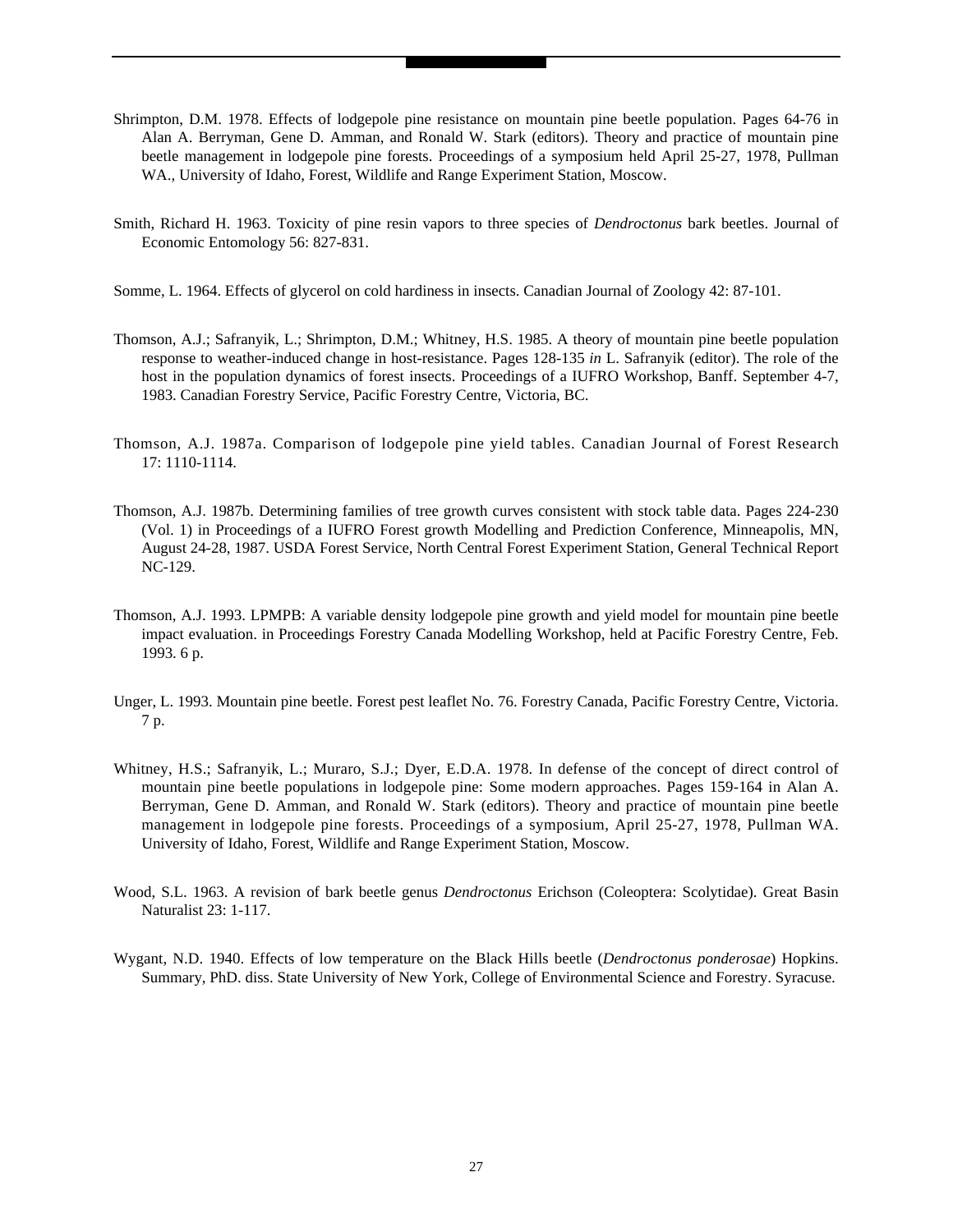# **Appendix A**

**Flow diagram for the mountain pine beetle population dynamics model**

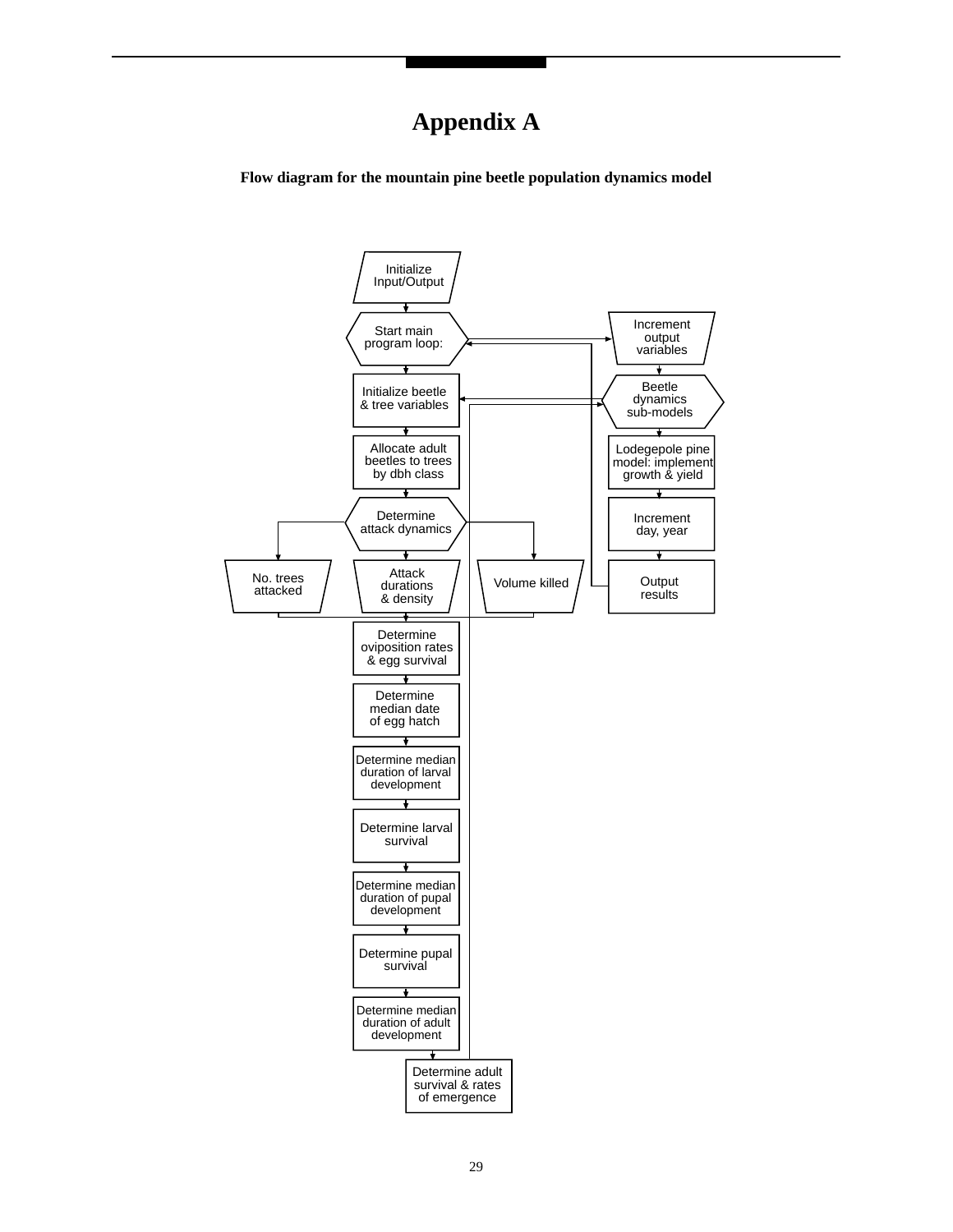# **Appendix B**

#### **Sensitivity analysis diagrams**



**Fig. I**. Effects of tree spacing on the total number of trees killed.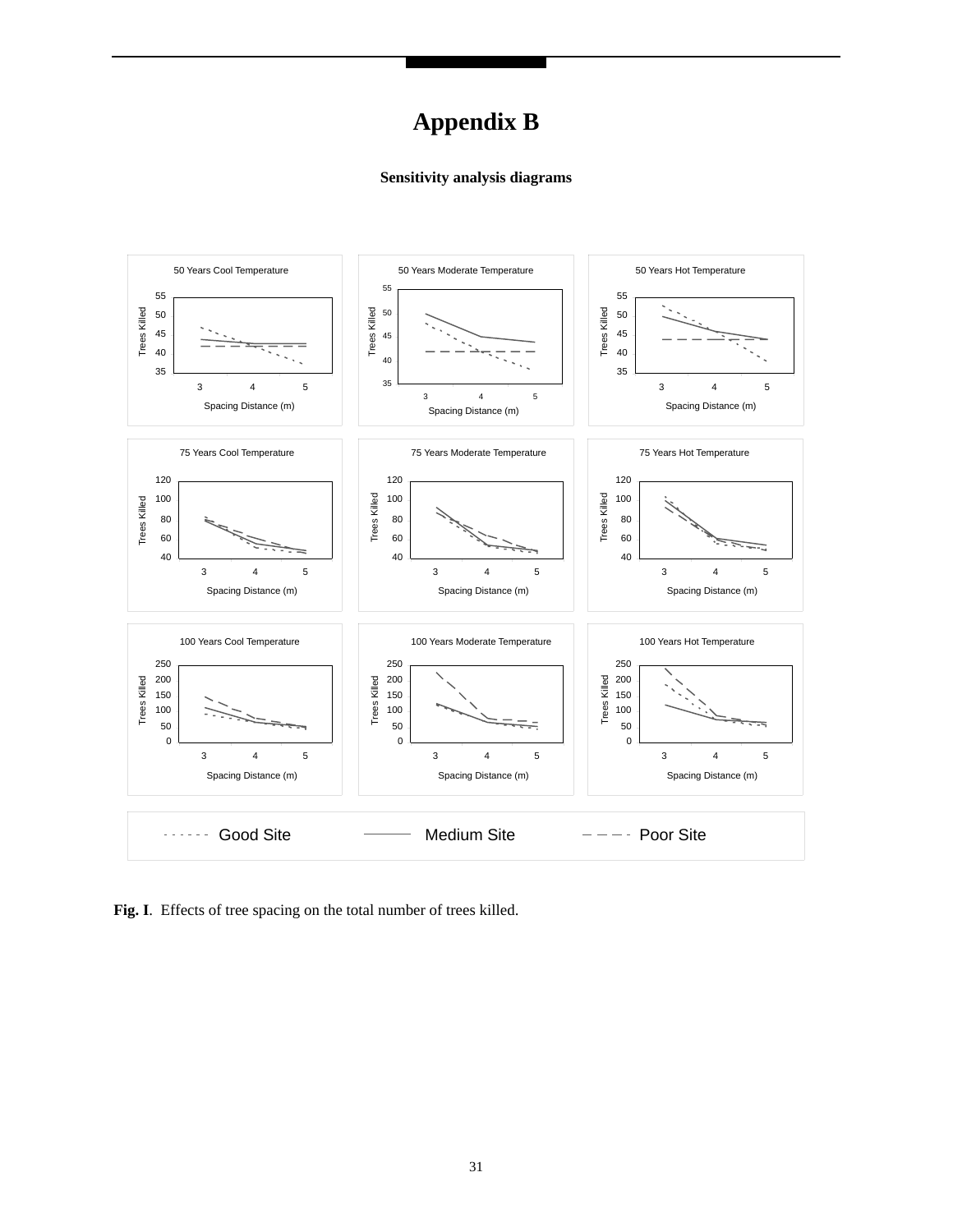

**Fig. II**. Effects of the cutting 0, 40% and 80% of non-infested trees on the total number of trees killed.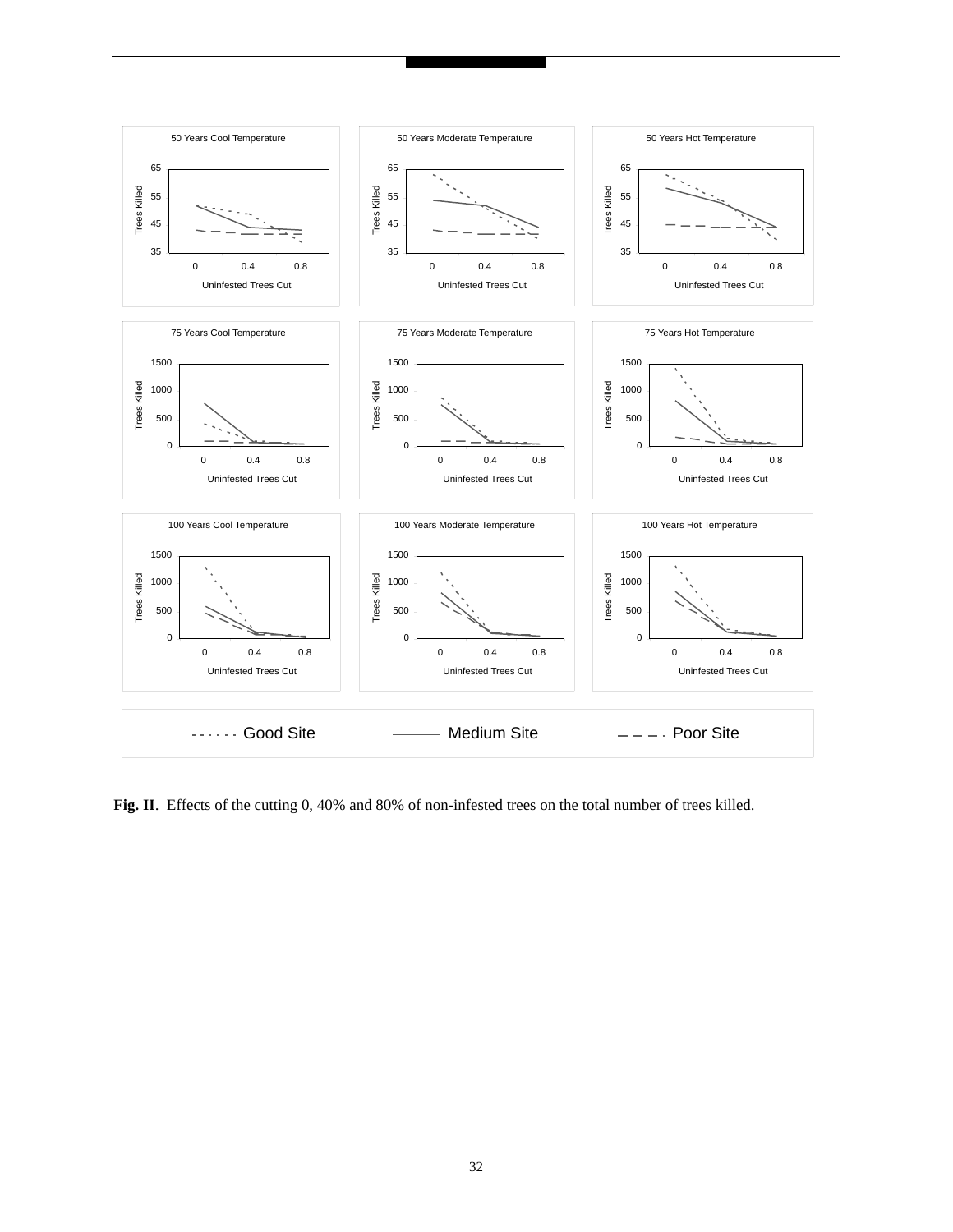

Fig. III. Effects of killing 0, 40% and 80% of beetles by direct control on the total number of trees killed.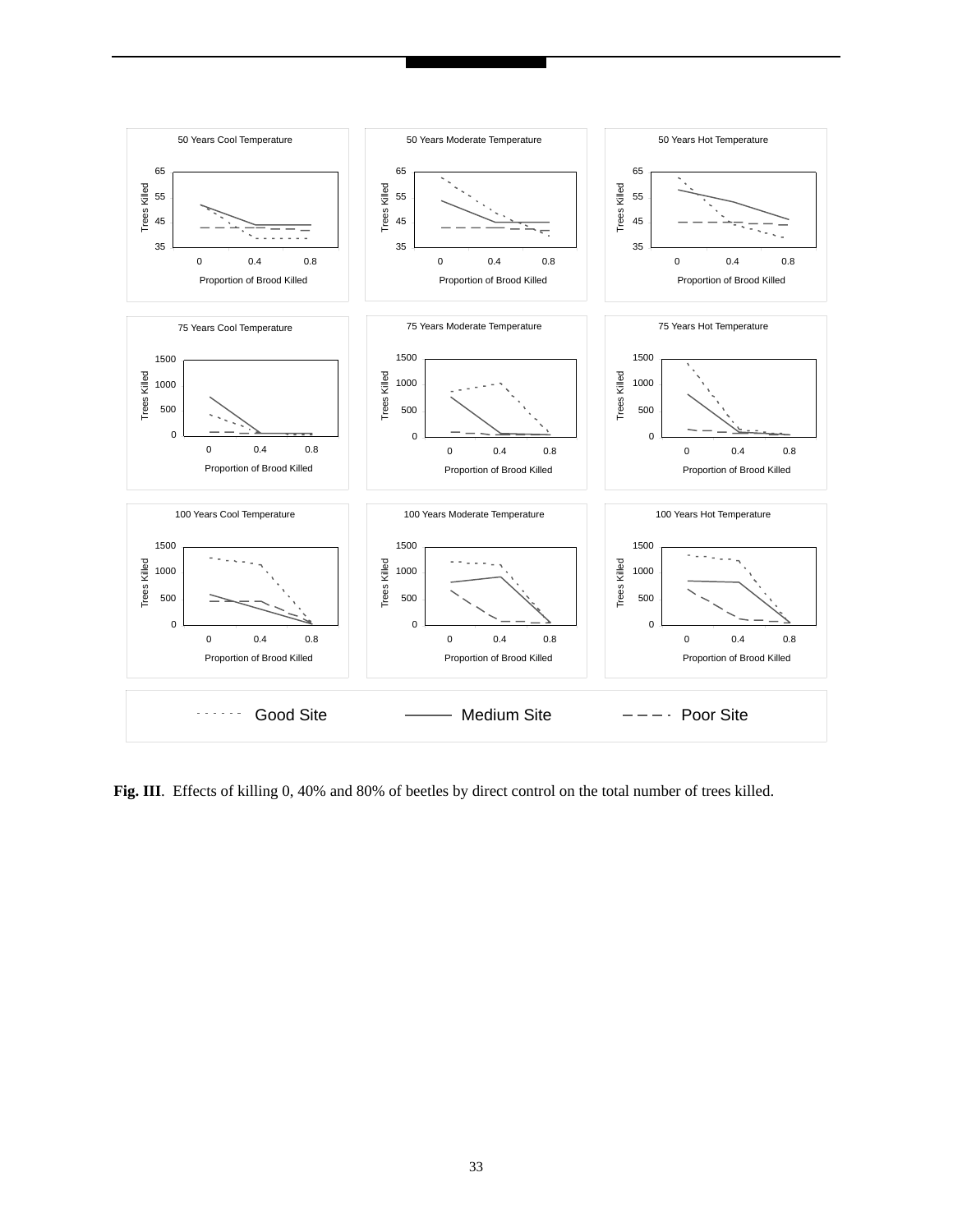

Fig. IV. Effects of attractive baits on the total number of trees killed.